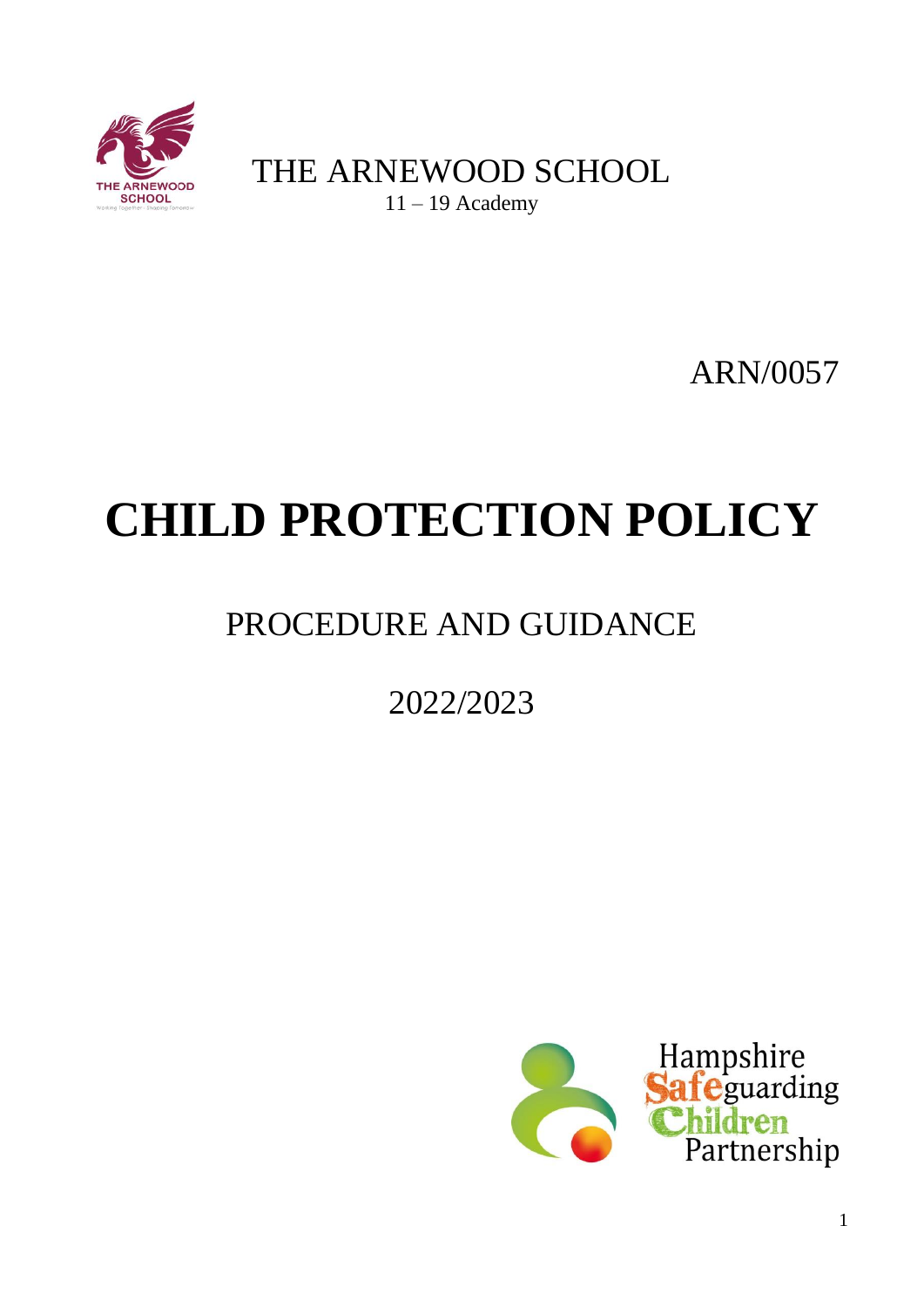# **POLICIES AND PROCEDURES PROFORMA**

| <b>Subject and Version of Document:</b>                       | <b>Child Protection Policy</b> |
|---------------------------------------------------------------|--------------------------------|
| <b>Author:</b>                                                | <b>DSL</b>                     |
| Persons/Committees etc consulted whilst<br>document in draft: | SLT, Governors                 |
| Date agreed:                                                  | 15.02.22                       |
| Date of next review/update and by whom:                       | January 2023, DSL              |
| By whom agreed:                                               | Governing Body                 |
| Copy obtainable from and/or distribution:                     | PA to Head Teacher             |
| Date document issued:                                         | 31.01.22                       |
| <b>Responsibility for dissemination to new staff:</b>         | <b>DSL</b>                     |
| <b>Principal Target Audience:</b>                             | All staff                      |

Amendments Summary:

| Amend. No. | <b>Issued</b> | Page | Subject              |  |
|------------|---------------|------|----------------------|--|
|            | January 2022  |      | Whole policy review. |  |
| 2          | January 2022  |      | New house style      |  |
|            |               |      |                      |  |
|            |               |      |                      |  |
|            |               |      |                      |  |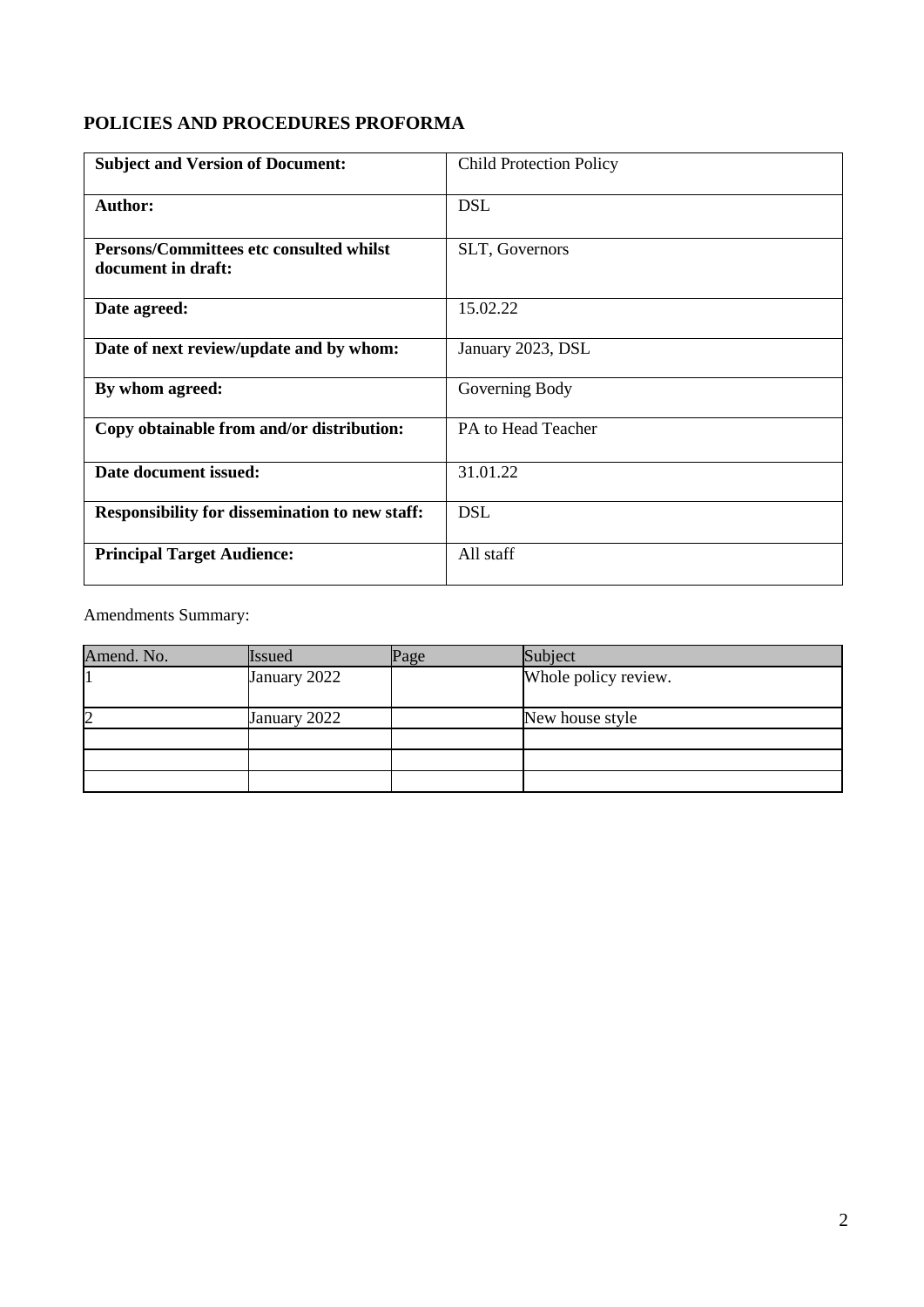Table of Contents

| THE ARNEWOOD SCHOOL CHILD PROTECTION POLICY                                                                   | $\overline{\mathbf{4}}$ |
|---------------------------------------------------------------------------------------------------------------|-------------------------|
| ROLES AND RESPONSIBILITIES WITHIN THE ARNEWOOD SCHOOL                                                         | 7                       |
| THE ARNEWOOD SCHOOL CHILD PROTECTION PROCEDURES                                                               | 9                       |
| <b>ANNEX 1 - FLOWCHART FOR CHILD PROTECTION PROCEDURES</b>                                                    | 11                      |
| <b>ANNEX 2 - DEALING WITH DISCLOSURES</b>                                                                     | 12                      |
| ANNEX 3 - ALLEGATIONS AGAINST ADULTS WHO WORK WITH CHILDREN                                                   | 14                      |
| ANNEX 4 - SEXUAL VIOLENCE AND SEXUAL HARASSMENT BETWEEN<br><b>CHILDREN IN SCHOOL</b>                          | 16                      |
| <b>ANNEX 5 - BROOK SEXUAL BEHAVIOURS TRAFFIC LIGHT TOOL</b>                                                   | 19                      |
| ANNEX 6 - SEXUAL VIOLENCE AND SEXUAL HARASSMENT BETWEEN<br><b>CHILDREN RISK AND NEEDS ASSESSMENT TEMPLATE</b> | 21                      |
| ANNEX 7 - PREVENTING RADICALISATION AND EXTREMISM                                                             | 27                      |
| <b>ANNEX 8 - ONLINE SAFETY</b>                                                                                | 24                      |
| ANNEX 9 - WHISTLEBLOWING IN A SAFEGUARDING CONTEXT                                                            | 25                      |
| <b>ANNEX 10 - BRIEFING SHEET FOR TEMPORARY AND SUPPLY STAFF</b>                                               | 26                      |
| <b>ANNEX 11 - WHAT IS CHILD ABUSE?</b>                                                                        | 27                      |
| <b>ANNEX 12 - FGM</b>                                                                                         | 39                      |
| <b>ANNEX 13 CCE AND CSE</b>                                                                                   | 41                      |
| <b>ANNEX 14 COUNTY LINES</b>                                                                                  | 42                      |
| <b>TABLE OF CHANGES</b>                                                                                       | 45                      |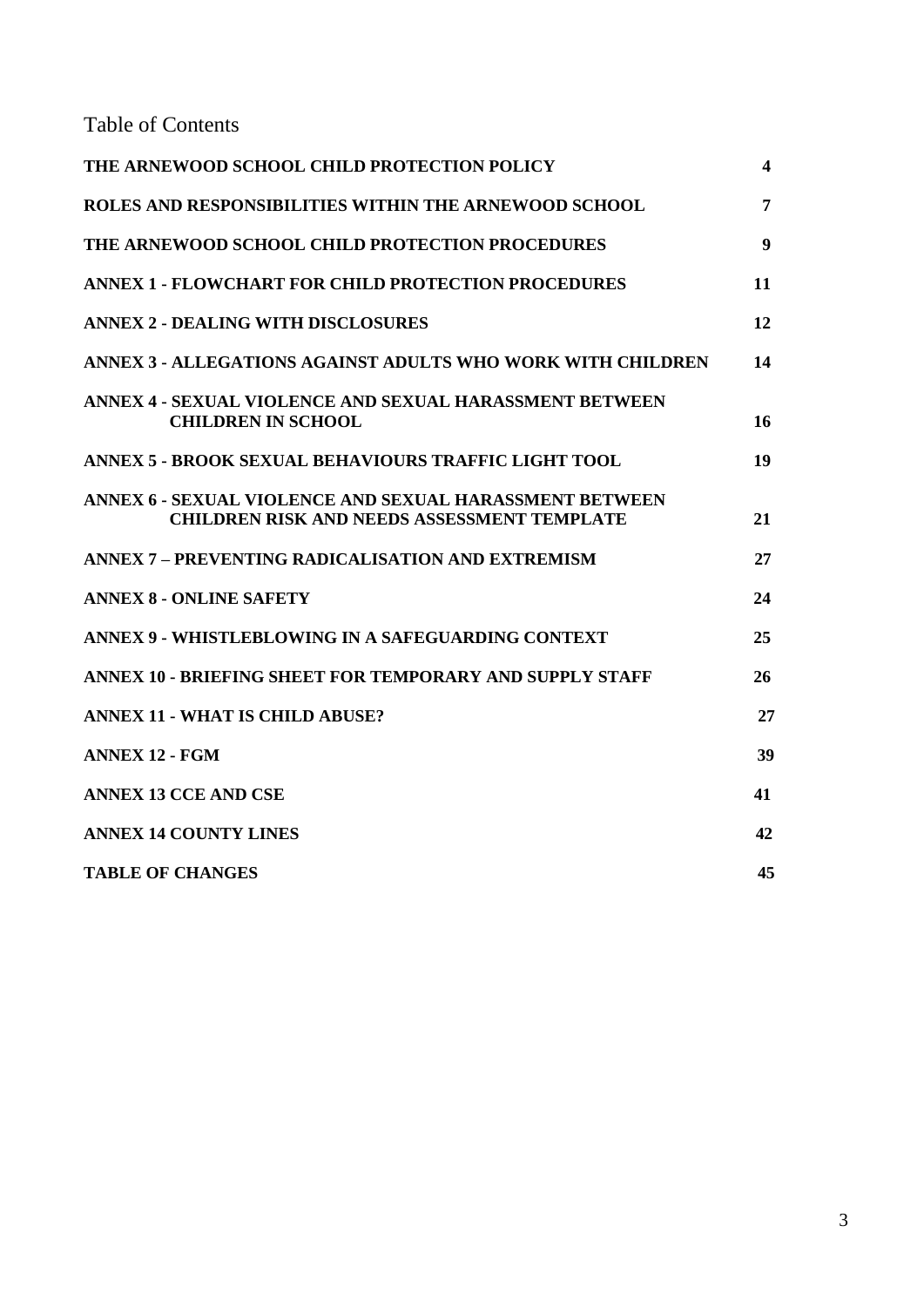#### **Policy Statement**

At The Arnewood School we recognize not only our statutory but also our moral responsibility to safeguard and promote the welfare of all children.

We make every effort to provide a safe and welcoming environment underpinned by a culture of openness in which children and adults feel secure, able to talk and listened to.

Where safeguarding is concerned, we maintain an attitude of 'it could happen here'.

The purpose of this policy is to provide staff, volunteers and governors with the frameworks they need to keep children safe when we need to respond to protect a child.

Specific guidance is available to staff within the procedure documents contained in the appendix to this document.

#### **Definitions**

Within this document:

*Child protection* is the term used to describe the activity that is undertaken to protect specific children who are suffering or likely to suffer significant harm.

The term *staff* applies to all those working for or on behalf of the school, full time or part time, in either a paid or a voluntary capacity. This also includes parents and governors.

*Child* refers to all young people who have not yet reached their 18th birthday. This will apply to students of our school; however, the policy will extend to visiting children and students from other establishments.

*Parent* refers to birth parents and other adults in a parenting role for example adoptive parents, step-parents, and carers including foster carers.

*Abuse* could mean neglect, physical, emotional or sexual abuse or any combination of these. Parents, carers and other people can harm children either by direct acts and / or by failure to provide proper care. Explanations of these are given within the procedure document.

#### **The aims of this policy are:-**

- To provide staff with the frameworks required when responding to identified safeguarding concerns.
- To ensure consistent good practice across the school.
- To fulfil our commitment to protecting children.

This policy should be read in conjunction with the school's Safeguarding Policy which focuses on how we promote child welfare and prevent harm.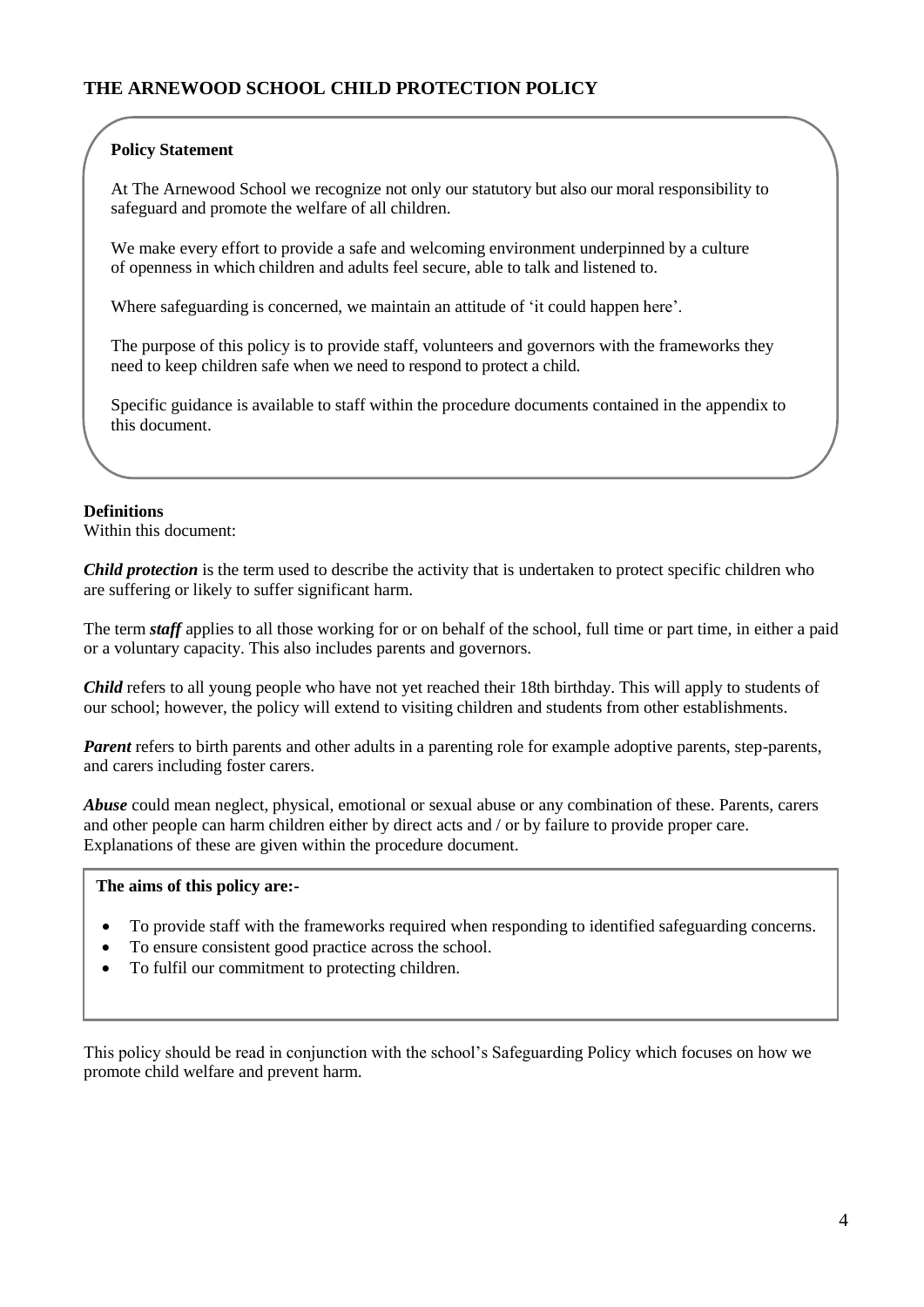#### **Principles and Values**

- Children have a right to feel secure and cannot learn effectively unless they do so.
- All children have a right to be protected from harm.
- All staff have a role in prevention of harm and an equal responsibility to act on any suspicion or disclosure that may indicate a child is at risk of harm, either in the school or in the community, taking into account contextual safeguarding.
- It is essential we work in partnership with other agencies throughout the child protection process to safeguard children.
- While the school will work openly with parents as far as possible, it reserves the right to contact Children's Social Care or the police, without notifying parents if this is believed to be in the child's best interests.

# **Leadership and Management**

We recognise that staff anxiety around child protection can compromise good practice and so have established clear lines of accountability, training and advice to support the process and individual staff within that process.

In this school all individuals have a duty to contact the Designated Safeguarding Lead (DSL) or the Deputy (DDSL) if they have safeguarding concerns about a young person.

- DDSL Mr Nigel Pressnell, Headteacher.
- DSL Mrs Alex Reece, Senior Teacher.
- DDSL Mrs Luan Jupe.
- DDSL Mrs Kim Watson, (DT for LACs/PLACs), Assistant Headteacher.
- DDSL Mrs Laura Sheppard, Deputy Head of Sixth Form
- DDSL / Family Support Manager Mrs Donna Lenton.
- Designated Safeguarding Governor Mrs Elizabeth Cook, Chair of Governors who will take leadership responsibility for safeguarding.

The Chair of Governors, Mrs Elizabeth Cook, will receive reports of allegations against the headteacher and act on the behalf of the governing body.

#### **Training**

All staff in our school are expected to be aware of the signs and symptoms of abuse and must be able to respond appropriately. Training is provided annually during the first INSET day of Autumn Term; through weekly staff briefings throughout the school year; and by online training courses. Separate training is provided to all new staff on appointment, either through group workshops or one-to-one session. The DSL and DDSL will attend biannual training to enable them to fulfil their role.

In addition, for Autumn 2021 in line with government expectations further training on sexual violence and sexual harassment between children (peer-on-peer abuse) will be provided in a second INSET in November 2021.

Any further update in national or local guidance will be shared with all staff in briefings and then reinforced in whole school training where necessary. This policy will be updated during the year to reflect any changes brought about by new guidance.

#### **Referral**

Following any concerns raised, the DSL will assess the information and consider if significant harm has happened or there is a risk that it may happen. If the evidence suggests the threshold of significant harm, or risk of significant harm has been reached, or if it is not clear if the threshold is met, then the DSL will contact Children's Social Care and if appropriate the police. If the DSL or DDSL is not available or there are immediate concerns, the staff member will refer directly to Children's Social Care and the police if appropriate.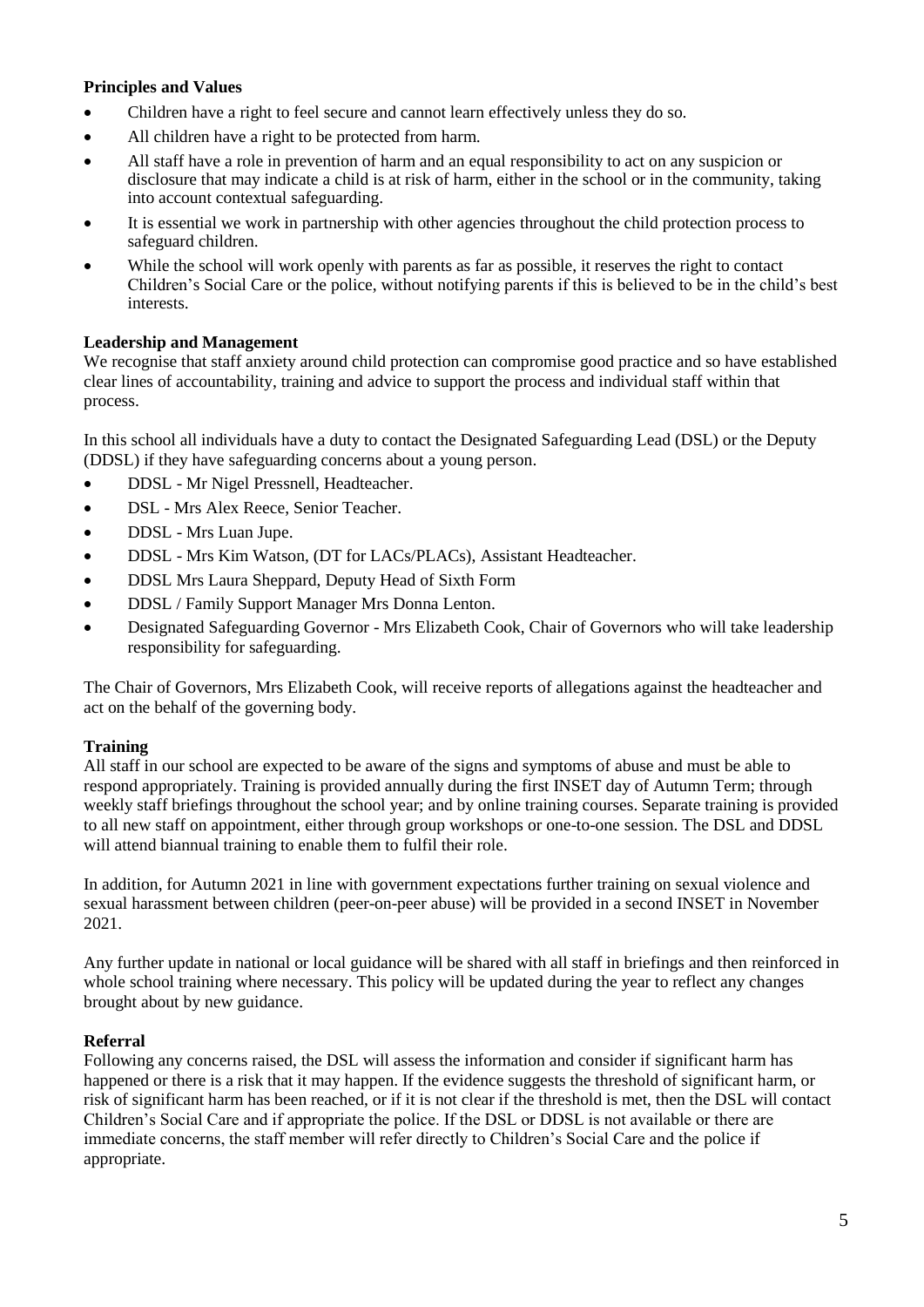The exception to this process will be in those cases of known FGM where there is a mandatory requirement for the teacher to report directly to the police. The DSL should also be made aware.

Generally, the DSL will inform the parents prior to making a referral. However, there are situations where this may not be possible or appropriate, particularly when informing parents/carers may place the child at further risk. If a parent informs us of a concern about their own child, we will inform them of what action we will take with the information they provide.

#### **Confidentiality**

- We maintain that all matters relating to child protection are to be treated as confidential and only shared as per the 'Information Sharing Advice for Practitioners' (DfE 2015) guidance.
- There is a lawful basis for child protection concerns to be shared with agencies who have a statutory duty for child protection.
- Information will be shared with individuals within the school who 'need to know'.
- All staff are aware that they cannot promise a child to keep a disclosure confidential.

#### **Educating Students**

As a school we will educate students to recognise when they are at risk and how to get help when they need it through:-

- The content of the curriculum.
- A school ethos which helps children feel safe and able to talk freely about their concerns, believing that they will be listened to and valued.
- Every child having access to a 'trusted adult' in the school.
- Personalised interventions as required, including risk assessments and individual safety plans.
- The pastoral and daily tutorial programme.
- RSHE Workshops and programmes.

#### **Dealing with allegations against staff**

If a concern is raised about the practice or behaviour of a member of staff, this information will be recorded and passed to the headteacher, Mr Nigel Pressnell and Mrs Alex Reece (DSL). The headteacher, Mr Nigel Pressnell and Mrs Alex Reece (DSL) will make an assessment to determine if the matter is a 'low level concern' or an 'allegation'. The Local Authority Designated Officer (LADO) will be contacted for all allegations and the relevant guidance will be followed. If the headteacher, Mr Pressnell or Mrs Reece (DSL) needs advice or guidance they will contact the LADO. If the allegation is against the headteacher, the person receiving the allegation will contact the LADO or Chair of Governors directly.

#### **Dealing with allegations against students**

If a concern is raised that there is an allegation of a student abusing another student within the school, the 'Peer-on-peer Abuse' guidance will be followed.

#### **Legal context**

Section 175 of the education act 2002; the Education (Independent School Standards) Regulations 2014; theNon-Maintained Special Schools (England) Regulations Children Act 2004 & 1989

Guidance Hampshire Safeguarding Children Board protocols and guidance and their procedures:Working Together [to Safeguard Children](https://www.gov.uk/government/publications/working-together-to-safeguard-children--2) (2018) Keeping [Children Safe](https://www.gov.uk/government/publications/keeping-children-safe-in-education) in Education (2021) FGM Act 2003 Mandatory Reporting Guidance (2016)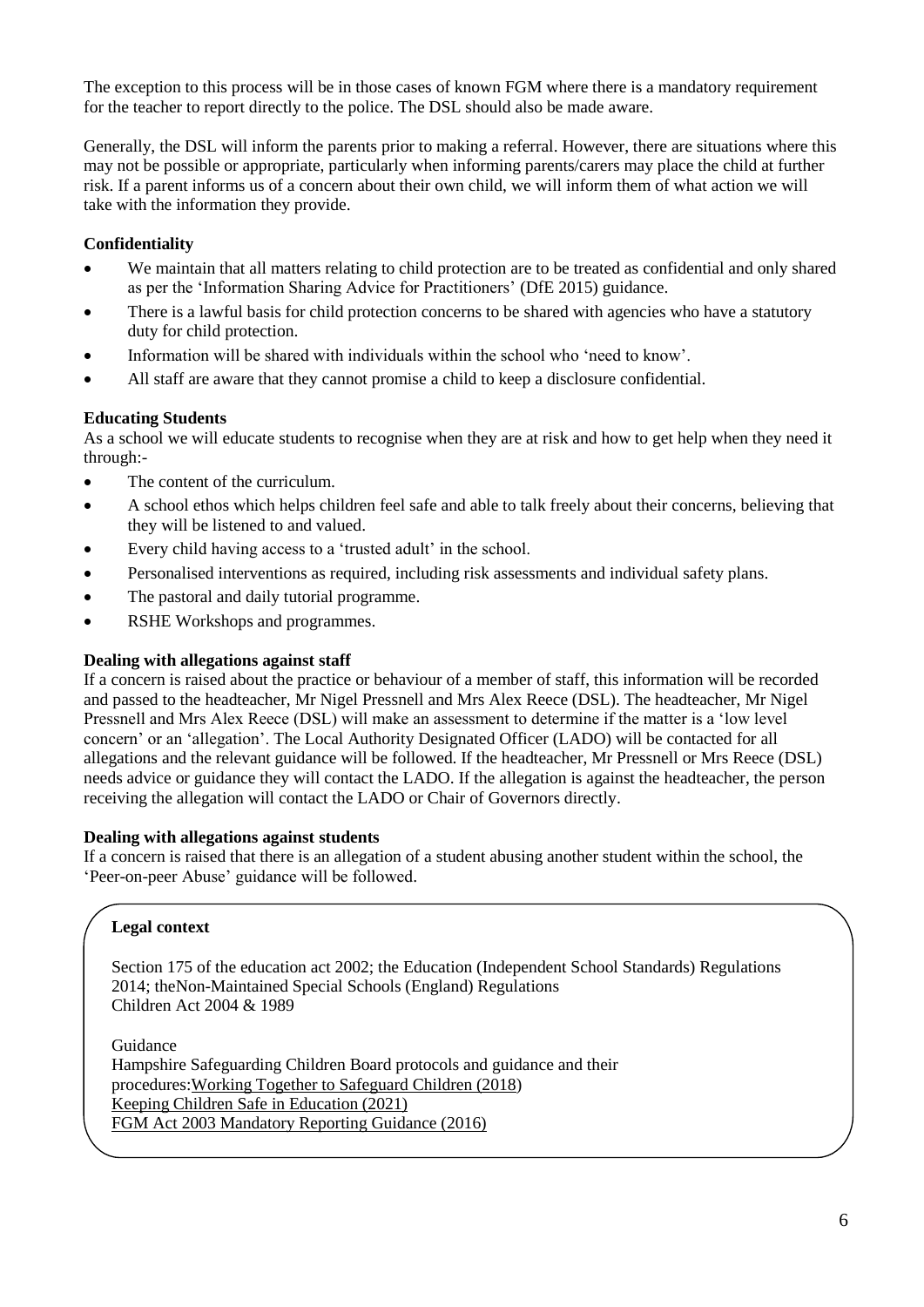# **Policy review**

As a school, we review this policy at least annually in line with DfE, HSCP and HCC requirements and other relevant statutory guidance.

**Date approved by governing body: 15.03.22 Date reviewed by governing body: 31.01.22**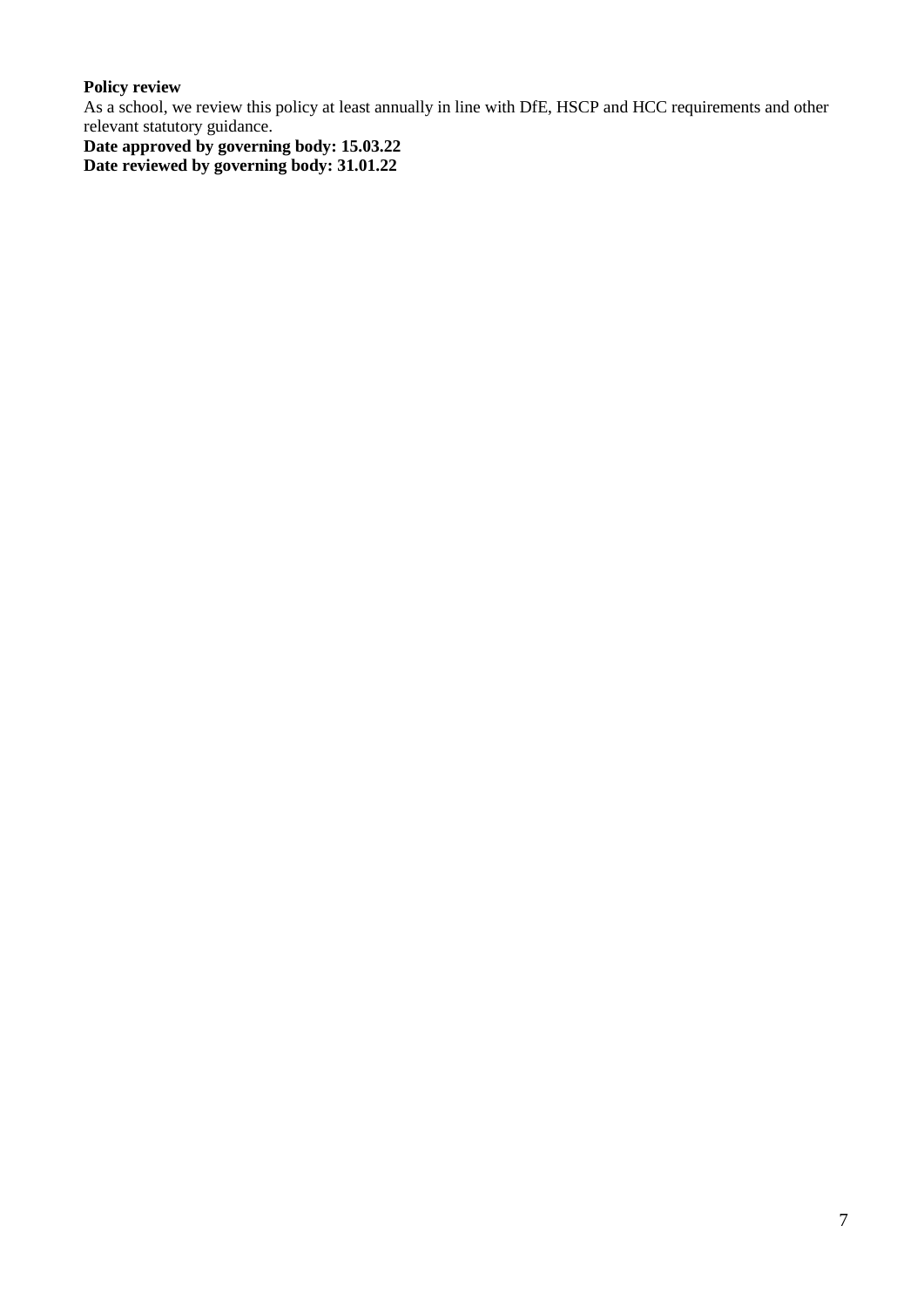# **SAFEGUARDING AND CHILD PROTECTION ROLES AND RESPONSIBILITIES WITHIN THE ARNEWOOD SCHOOL**

#### **Staff responsibilities**

All staff have a key role to play in identifying concerns early and in providing help for children. To achieve this, they will:

- Establish and maintain an environment where children feel secure, are encouraged to talk and are listened to.
- Ensure children know that there are adults in the school who they can approach if they are worried or have concerns.
- Plan opportunities within the curriculum for children to develop the skills they need to recognise, assess and manage risk appropriately and keep themselves safe.
- Attend training in order to be aware of and alert to the signs of abuse.
- Maintain an attitude of "it could happen here" with regards to safeguarding.
- Record their concerns if they are worried that a child is being abused and report these to the DSL as soon as practical that day. If the DSL is not contactable immediately a DDSL should be informed.
- Be prepared to refer directly to Social Care, and the police if appropriate, if there is a risk of significant harm and the DSL or DDSL is not available.
- Follow the allegations procedures (Annex 3) if the disclosure is an allegation against a member of staff.
- Follow the procedures set out by the HSCP and take account of guidance issued by the DfE.
- Support students in line with their child protection plan.
- Treat information with confidentiality but never promising to 'keep a secret'.
- Notify the DSL or DDSL of any child on a child protection plan or child in need plan who has unexplained absence.
- Have an understanding of 'Early Help' and be prepared to identify and support children who may benefit from early intervention.
- Liaise with other agencies that support students and provide early help.
- Ensure they know who the DSL and DDSL are and know how to contact them.
- Have an awareness of the Child Protection Policy, the Behaviour Policy, the Staff Behaviour Policy (or Code of Conduct), procedures relating to the safeguarding response for children who go missing from education and the role of the DSL.

#### **Senior Leadership Team responsibilities:**

- Contribute to inter-agency working in line with Working Together to Safeguard Children 2018 guidance.
- Provide a coordinated offer of early help when additional needs of children are identified.
- Ensure staff are alert to the various factors that can increase the need for Early Help (KCSiE 2021).
- Working with Children's Social Care, support their assessment and planning processes including the school's attendance at conference and core group meetings and the contribution of written reports for these meetings.
- Carry out tasks delegated by the governing body such as training of staff, safer recruitment and maintaining a single central register.
- Provide support and advice on all matters pertaining to safeguarding and child protection to all staff, regardless of their position within the school.
- Treat any information shared by staff or students with respect and follow agreed policies and procedures.
- Ensure that allegations or concerns against staff are dealt with in accordance with guidance from Department for Education (DfE) and the Hampshire Safeguarding Children Partnership (HSCP) procedures.
- Determine if a concern about a member of staff is a 'low level concern' or an allegation. (KCSiE 2021 Part 4 section 2 paragraph 406).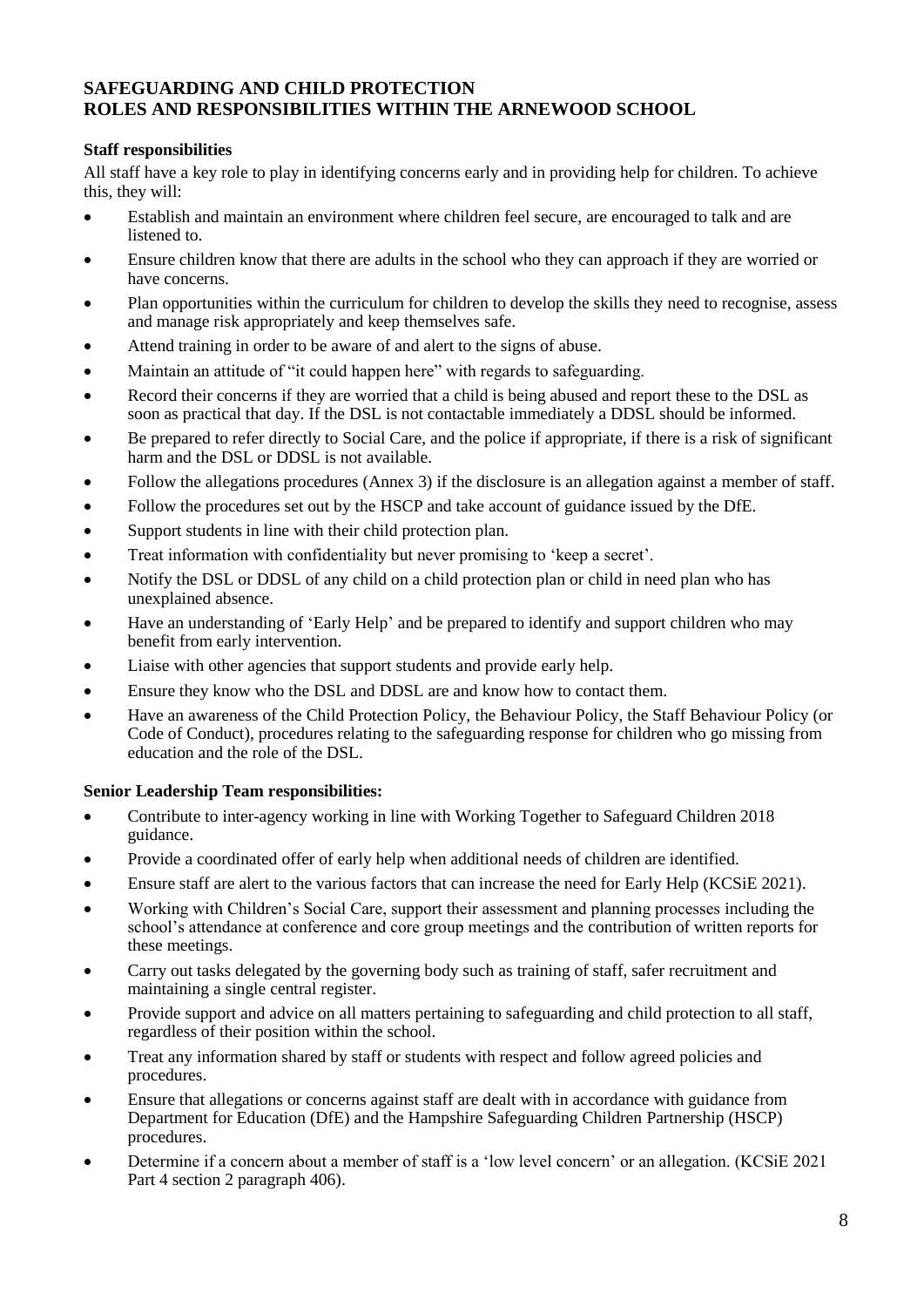#### **Governing body responsibilities**

- Ensure the school has effective safeguarding policies and procedures including a Child Protection Policy, a Staff Code of Conduct, a Behaviour Policy and a written response to children who go missing from education.
- Ensure HSCP is informed in line with local requirements about the discharge of duties via the annual safeguarding audit.
- Ensure recruitment, selection and induction follows safer recruitment practice including all appropriate checks.
- Ensure allegations against staff are dealt with by the headteacher and DSL. Ensure allegations against the headteacher are dealt with by the Chair of Governors.
- Ensure a member of the Senior Leadership Team is appointed as Designated Safeguarding Lead (DSL) and has this recorded in their job description.
- Ensure staff have been trained appropriately and this is updated in line with guidance.
- Ensure any safeguarding deficiencies or weaknesses are remedied without delay.
- Ensure a nominated governor for safeguarding is identified.

**DSL responsibilities** (to be read in conjunction with DSL role description in KCSiE 2021)

#### **In this school the DSL is Mrs Alex Reece**

#### **The Deputy DSLs are Mr Nigel Pressnell (Headteacher), Mrs Luan Jupe; Mrs Kim Watson; Mrs Laura Sheppard; Mrs Donna Lenton**

In addition to the role of all staff and the senior leadership team, the DSL will:

- Refer cases to Children's Social Care, the Channel Programme and the police where appropriate, in a timely manner avoiding any delay that could place the child at more risk.
- Assist the Governing Body in fulfilling its safeguarding responsibilities set out in legislation and statutory guidance.
- Attend appropriate training and demonstrate evidence of continuing professional development to carry out the role.
- Ensure every member of staff knows who the DSL and the DDSLs are, have an awareness of the DSL role and know how to contact them.
- Ensure all staff and volunteers understand their responsibilities in being alert to the signs of abuse and responsibility for referring any concerns about a child to the DSL and concerns about an adult to the headteacher.
- Ensure whole school training occurs regularly, with at least annual updates so that staff and volunteers can fulfil their responsibilities knowledgeably.
- Ensure any members of staff joining the school outside the agreed training schedule receive induction prior to commencement of their duties.
- Keep records of child protection concerns securely and separately from the main student file and use these records to assess the likelihood of risk.
- Ensure that safeguarding records are transferred accordingly (separate from student files) and in a timely fashion when a child transfers school.
- Ensure that, where a student transfers school and is on a child protection plan or is a child looked after, their information is passed to the new school immediately and that the child's social worker is informed. Consideration is given to a transition meeting prior to moving if the case is complex or ongoing.
- Be aware of the training opportunities and briefings provided by HSCP to ensure staff are aware of the latest local guidance on safeguarding.
- Develop, implement and review procedures in the school that enable the identification and reporting of all cases, or suspected cases, of abuse.
- Meet any other expectations set out for DSLs in KCSiE 2021.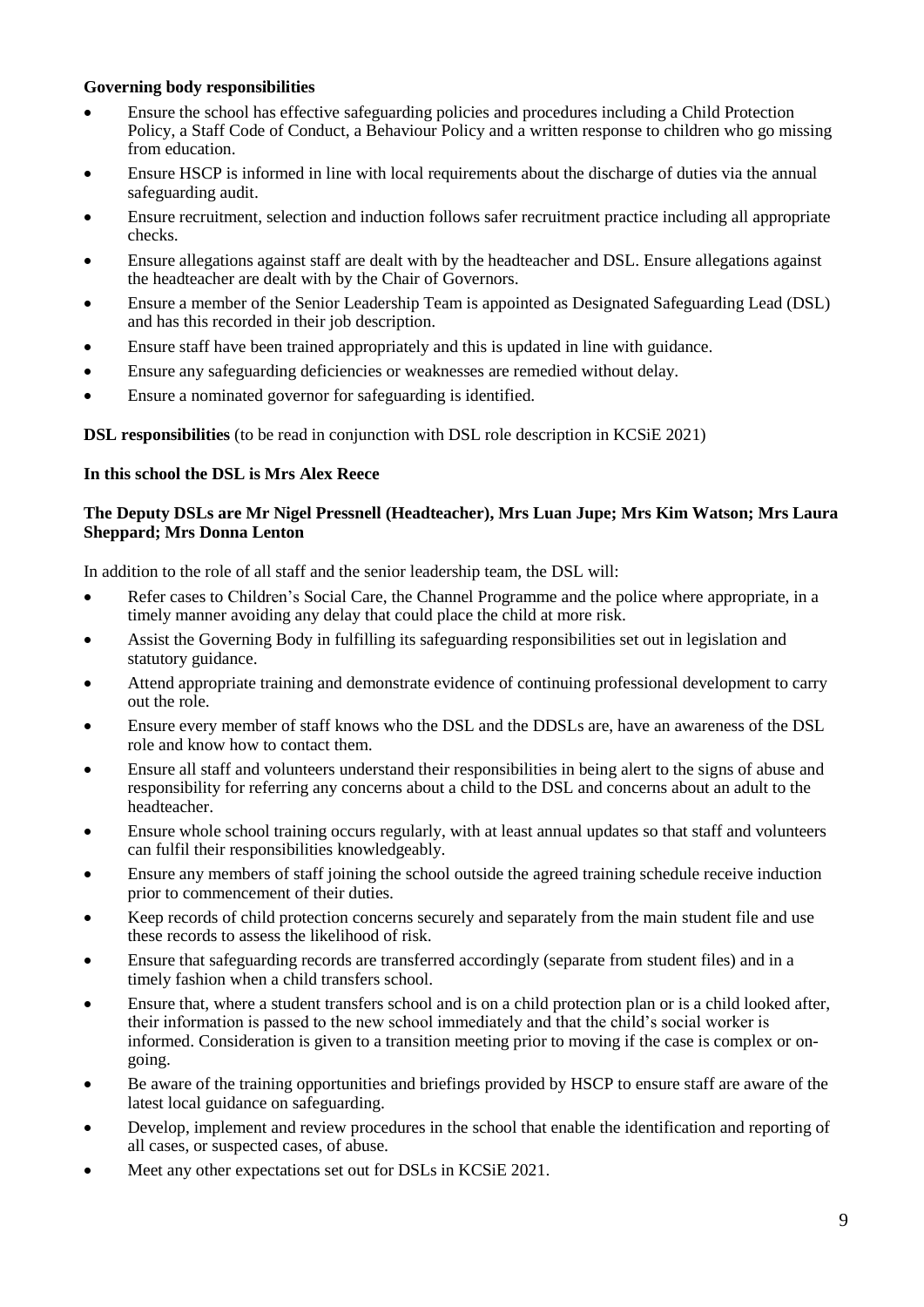# **THE ARNEWOOD SCHOOL CHILD PROTECTION PROCEDURES**

#### **Overview**

The following procedures apply to all staff working in the school and is covered by training to enable staff to understand their role and responsibility.

The aim of our procedures is to provide a robust process that enables staff to take appropriate action when they are concerned that a child is being harmed or is at risk of harm.

The prime concern at all stages must be the interests and safety of the child. Where there is a conflict of interest between the child and an adult, the interests of the child must be paramount.

All staff are aware that very young children, those with disabilities, special needs, certain medical conditions or with language deficit/English as a second language may have more difficulties in communicating concerns or feelings. They may be more likely to communicate concerns with behaviours rather than words. Additionally, staff will question the cause of knocks and bumps in children who have limited mobility which will include children (for example younger siblings) visiting the site in addition to students.

#### **If a member of staff suspects abuse, spots signs or indicators of abuse, or they have a disclosure of abuse made to them they must:**

Make an initial record of the information on CPOMS (or paper if necessary).

Report it to the DSL immediately and the DSL will consider if there is a requirement for immediate medical intervention. Urgent medical attention should not be delayed if the DSL is not immediately available.

Make an accurate record (which may be used in any subsequent court proceedings) as soon as possible and within 24 hours of the occurrence, of all that has happened, including details of:

- dates and times of their observations
- dates and times of any discussions in which they were involved
- any injuries
- explanations given by the child / adult
- what action was taken
- any actual words or phrases used by the child

The records must be signed and dated by the author (or equivalent on electronic based records).

In the absence of the DSL or their Deputy, refer directly to Children's Social Care (and the police if appropriate) if there is the potential for immediate and/or significant harm.

#### **Following a report of concerns the DSL must:**

- 1. Decide whether there are sufficient grounds for suspecting significant harm, in which case a referral must be made to Children's Social Care and the police if it is in keeping with National Police Chiefs Council. The rationale for this decision should be recorded by the DSL.
- 2. Normally the school should try to discuss any concerns about a child's welfare with the family and where possible to seek their agreement before making a referral to Children's Social Care. However, in accordance with DfE guidance, this should only be done when it will not place the child at increased risk or could impact a police investigation. Where there are doubts or reservations about involving the child's family, the DSL should clarify with Children's Social Care or the police whether the parents should be told about the referral and, if so, when and by whom. This is important in cases where the police may need to conduct a criminal investigation. The child's views should also be taken into account when appropriate.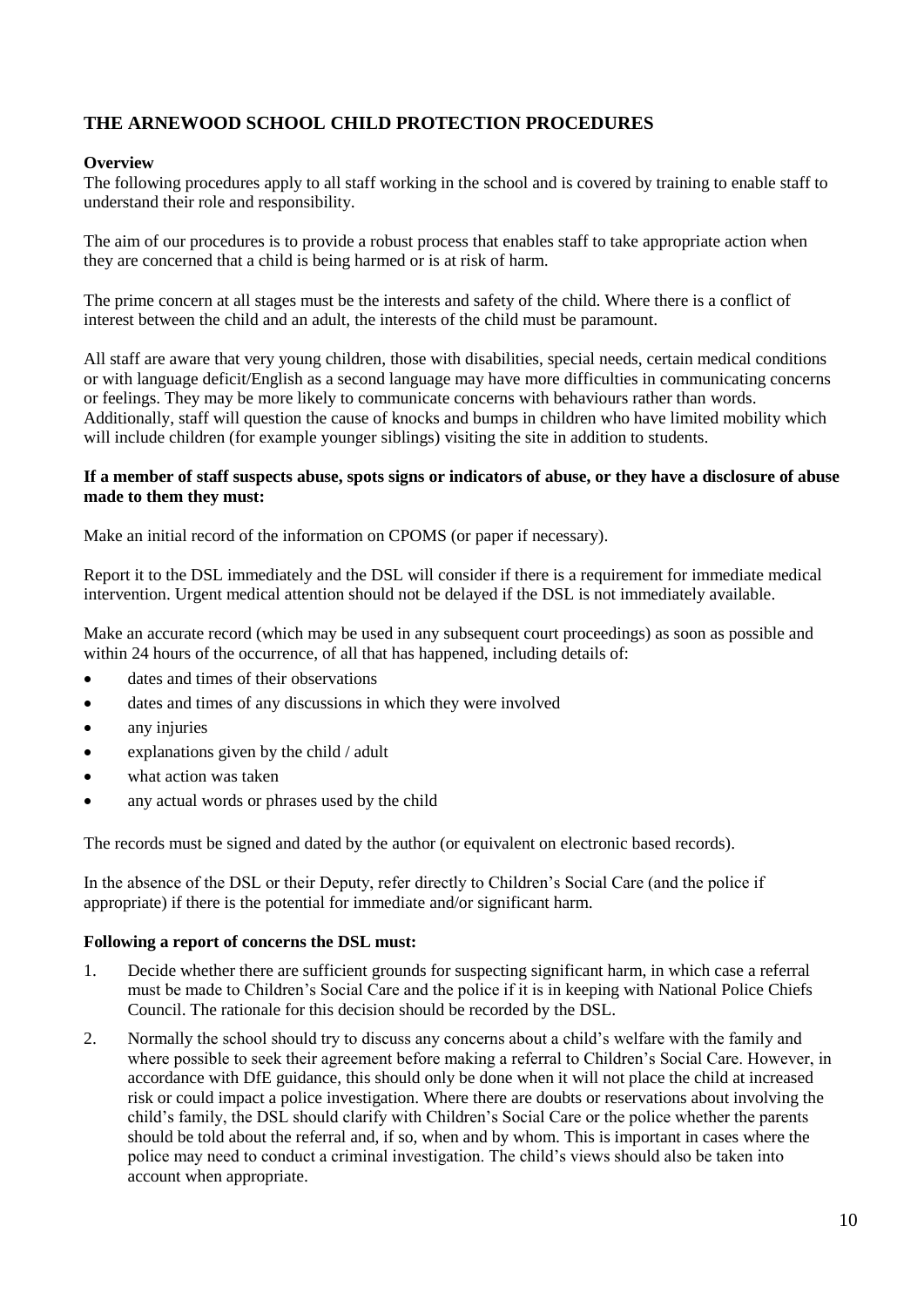- 3. If there are grounds to suspect a child is suffering, or is likely to suffer significant harm the DSL (or Deputy) must contact Children's Social Care via the Inter-Agency Referral Form (IARF) making a clear statement of:
- the known facts
- any suspicions or allegations
- whether or not there has been any contact with the child's family

If there is indication that the child is suffering significant harm, a call will also be made to Children's Reception Team (CRT) on 01329 225379.

- 4. If a child is in immediate danger and urgent protective action is required, the police must be called. The DSL must then notify Children's Social Care of the occurrence and what action has been taken.
- 5. When a student needs urgent medical attention and there is suspicion of parental abuse causing the medical need, the DSL or their Deputy should take the child to the accident and emergency unit at the nearest hospital and inform Children's Social Care. Advice should be sought from Children's Social Care about informing the parents, remembering that parents should normally be informed that a child requires urgent hospital attention.
- 6. If there is not a risk of significant harm, the DSL will either actively monitor the situation or consider the Early Help process.
- 7. In cases of allegations against staff or low-level concerns, the HSCP procedure or the school Low Level Concerns (LLC) procedure will be followed.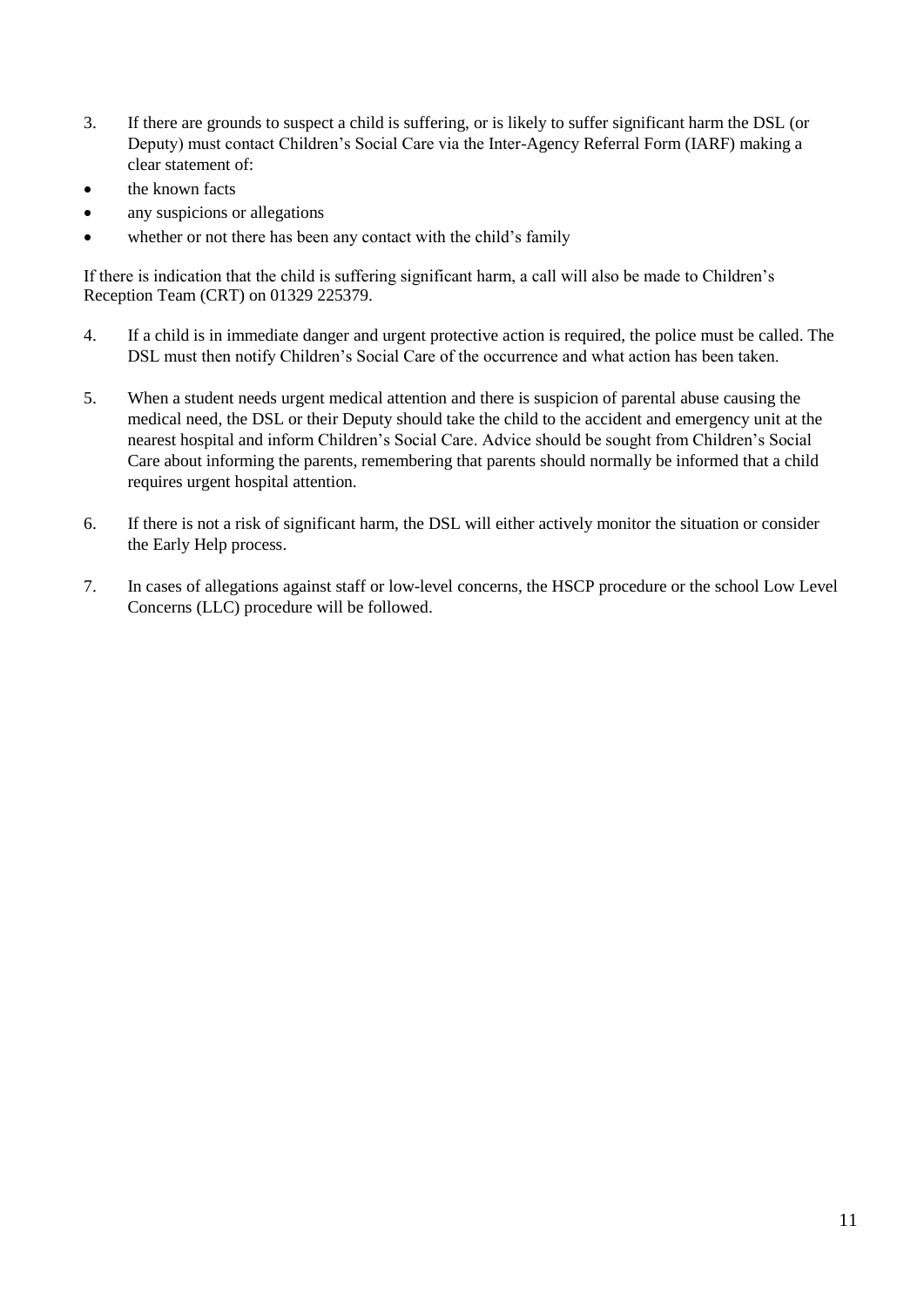# **ANNEX 1 - FLOWCHART FOR CHILD PROTECTION PROCEDURES**



**\*** *In the cases of known FGM, the teacher who was made aware will also contact the police*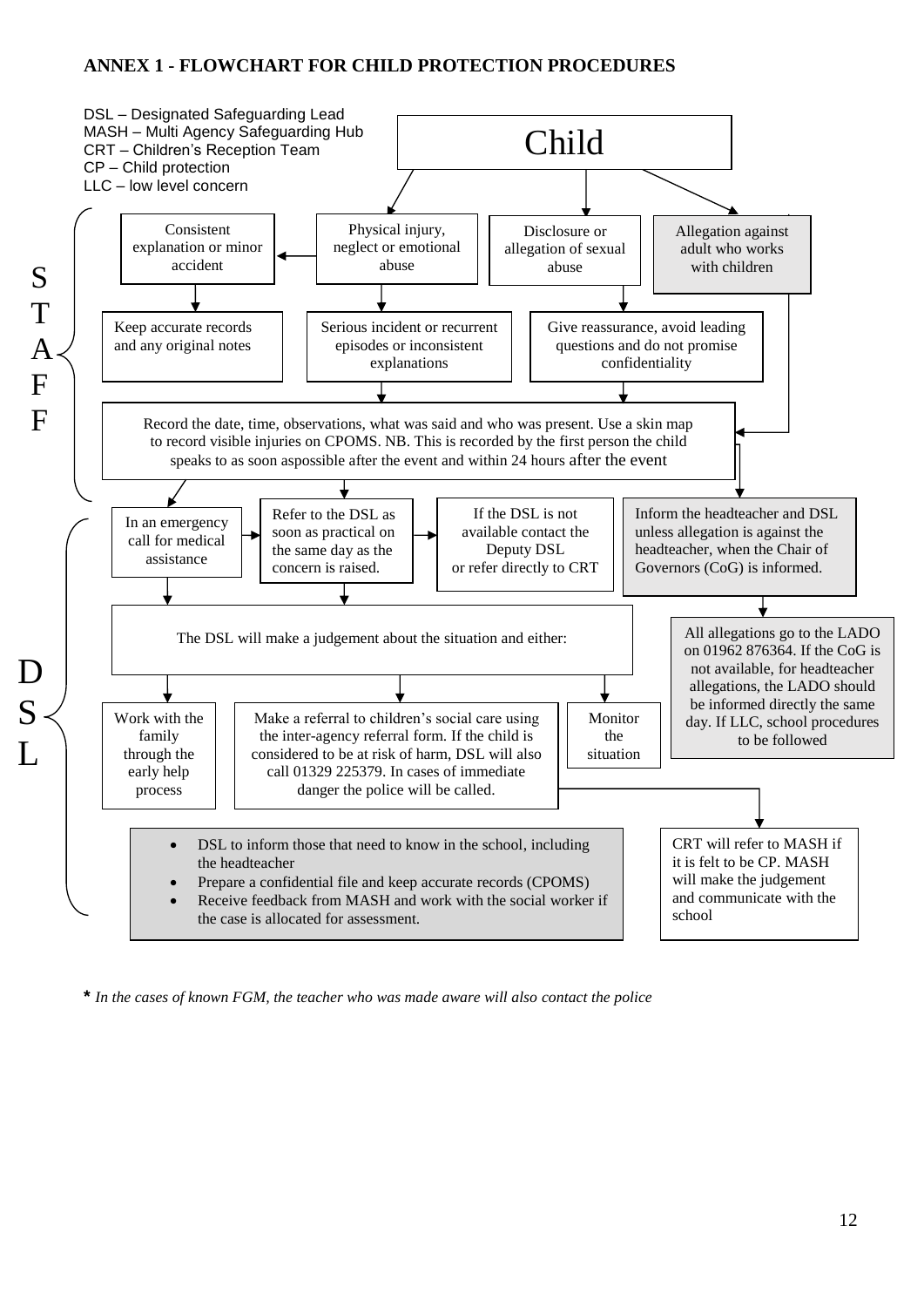# **ANNEX 2 - DEALING WITH DISCLOSURES**

A member of staff who is approached by a child making a disclosure should maintain a positive attitude and try to reassure them. They must not promise complete confidentiality and must explain that they may need to pass information to other professionals, to help keep the child or other children safe. The degree of confidentiality should always be governed by the need to protect the child.

Additional consideration needs to be given to children with communication difficulties and for those whose preferred language is not English. It is important to communicate with them in a way that is appropriate to their age, understanding and preferred communication method.

All staff should know who the DSL is and who to approach if the DSL is unavailable. Ultimately, all staff have the right to make a referral to the police or social care directly and should do this if, for whatever reason, there are difficulties following the agreed protocol, e.g. they are the only adult on the school premises at the time and have concerns about sending a child home.

#### **Guiding principles, the seven R's**

#### **Receive**

- Listen to what is being said, without displaying shock or disbelief.
- Accept what is said and take as credible.
- Make a note of what has been said as soon as practicable.

#### **Reassure**

- Reassure the student, but only so far as is honest and reliable.
- Don't make promises you may not be able to keep e.g. 'I'll stay'.
- With you' or 'everything will be alright now' or 'I'll keep this confidential'.
- Do reassure e.g. you could say: 'I believe you', 'I am glad you came to me', 'I am sorry this has happened', 'We are going to do something together to get help'.

#### **Respond**

- Respond to the student only as far as is necessary for you to establish whether you need to refer this matter, but do not interrogate for full details.
- Do not ask 'leading' questions i.e. 'Did he touch your private parts?' or 'Did she hurt you?' Such questions may invalidate your evidence (and the child's) in any later prosecution in court.
- Do not ask the child why something has happened.
- Do not criticise the alleged perpetrator; the student may care about him/her, and reconciliation may be possible.
- Do not ask the student to repeat it all for another member of staff. Explain what you have to do next and whom you have to talk to. Reassure the student that it will be a senior member of staff.

#### **Report**

- Share concerns with the DSL as soon as possible in person or by telephone. Do not leave a voicemail.
- If you are not able to contact your DSL or the Deputy, and the child is at risk of immediate harm, contact the children's services social care department directly.

#### **Record**

- If possible, make some very brief notes at the time, and type them up as soon as possible onto CPOMS.
- Keep your original notes on file.
- Record the date, time, place, persons present and noticeable nonverbal behaviour, and the words used by the child. If the child uses sexual 'pet' words, record the actual words used, rather than translating them into 'proper' words.
- Complete a body map on CPOMS to indicate the position of any noticeable bruising or marks.
- Record facts and observable things, rather than your 'interpretations' or 'assumptions'.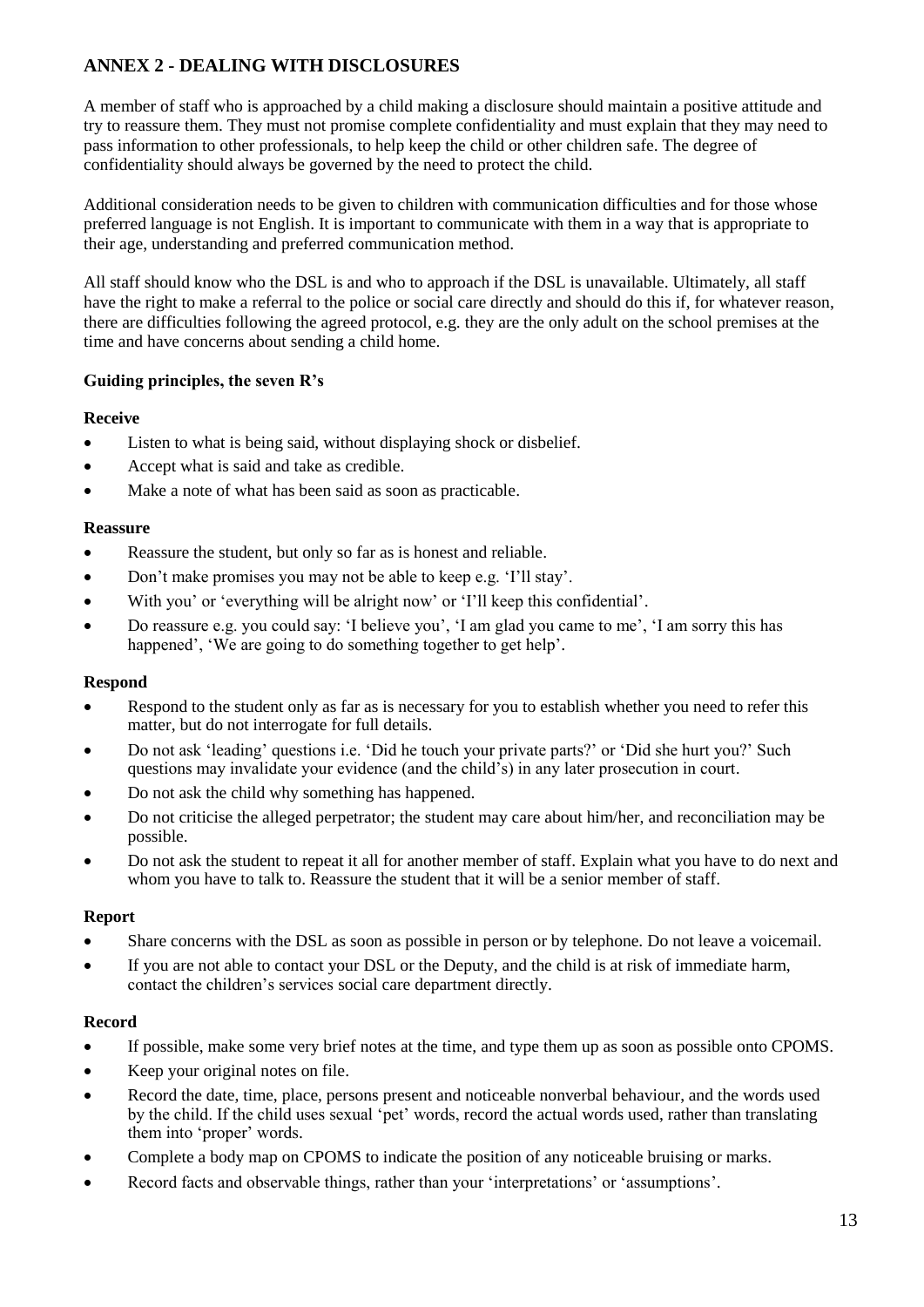#### **Remember**

- Support the child: listen, reassure, and be available.
- Complete confidentiality is essential. Share your knowledge only with appropriate professional colleagues.
- Try to get some support for yourself if you need it.

#### **Review (led by DSL)**

- Has the action taken provided good outcomes for the child?
- Did the procedure work?
- Were any deficiencies or weaknesses identified in the procedure? Have these been remedied?
- Is further training required?

#### **What happens next?**

It is important that concerns are followed up and it is everyone's responsibility to ensure that they are. The member of staff should be informed by the DSL what has happened following the report being made. If they do not receive this information, they should be proactive in seeking it out.

If a staff member believes their concerns have not been referred on or that the child remains at risk, they should initially ask the DSL to reconsider, ensuring that the risks are understood. If this does not result in a satisfactory outcome, or the DSL rationale appears to miss the risk to the child, then the Whistleblowing procedures of the school should be followed. If the DSL is unhappy with the response from Children Social Care, they should consider following the HSCP escalation protocol.

Receiving a disclosure can be upsetting for the member of staff and schools should have a procedure for supporting them after the disclosure. This might include reassurance they have followed procedure correctly and that their swift actions will enable the allegations to be handled appropriately. For some staff, use of an employee-based counselling service may be appropriate. Education Support Helpline provides immediate, confidential emotional support (08000 562561).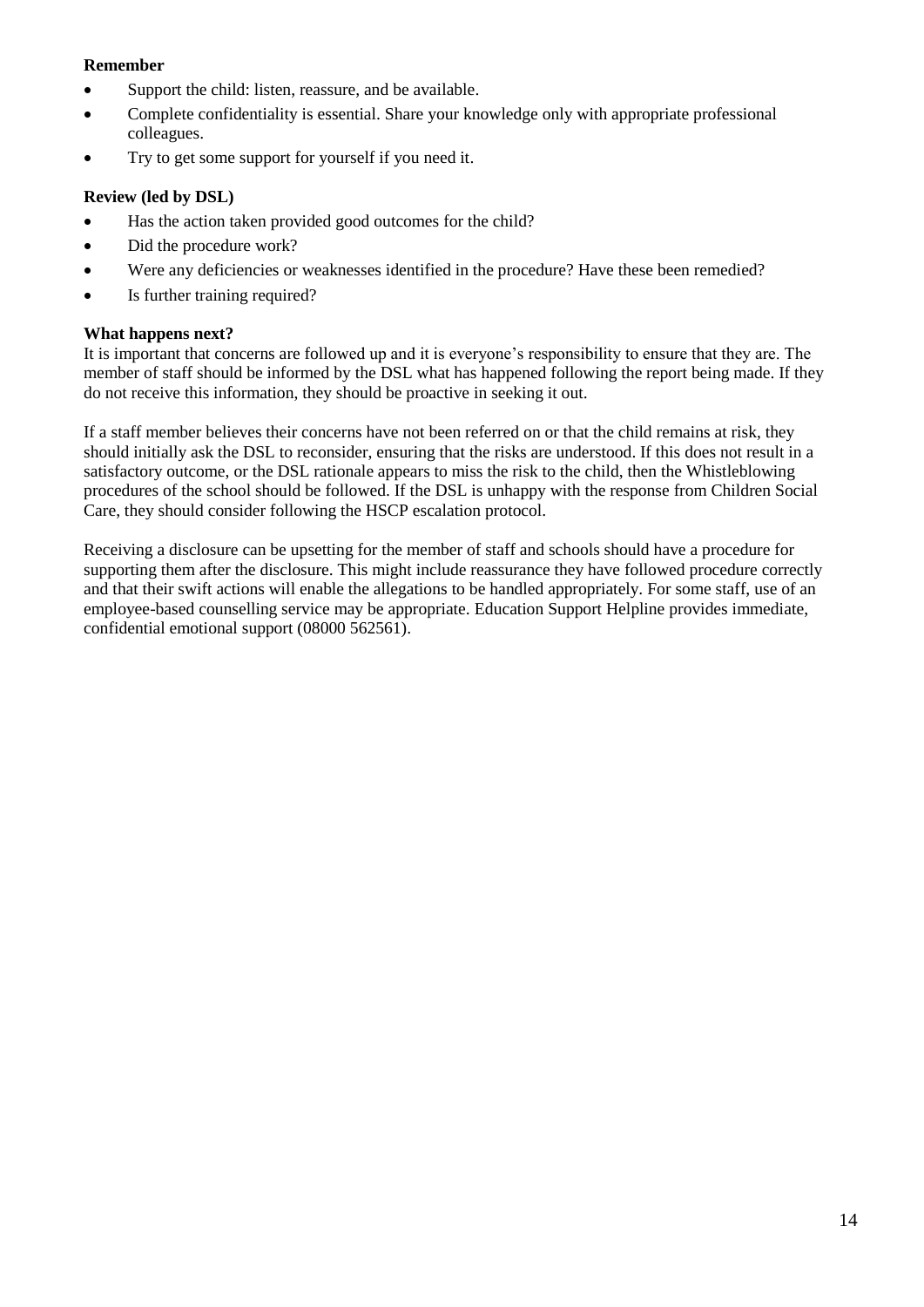# **ANNEX 3 - ALLEGATIONS AGAINST ADULTS WHO WORK WITH CHILDREN**

Working Together to Safeguard Children (2018) states that organisations should have clear policies for dealing with allegations against people who work with children. Those policies should make a clear distinction between an allegation, a complaint, or a concern about the quality of care or practice.

Allegations as defined by KCSiE 2021 should be reported to the LADO. Complaints or concerns can be managed independently by the school under internal procedures.

Complaints could include: -

- breaches of the Staff Code of Conduct
- failure to follow policy, procedure or guidance
- any breach of data protection or confidentiality
- poor behaviour management
- inappropriate use of social media
- misadministration of medication

Concerns could include: -

- inappropriate use of language, shouting or swearing
- discussing personal or sexual relationships with, or in the presence, of students
- making (or encouraging others to make) unprofessional comments which scapegoat, demean or humiliate children, or might be interpreted as such

Low Level Concerns LLC's, which do not reach the allegations harm threshold (or complaints criteria) should be dealt with under a school LLC procedure.

#### **Procedure for Allegations that meet the harm threshold**

This procedure should be used in all cases in which it is alleged a member of staff, supply staff, volunteer, Governor, or another adult who works with children has:

- **behaved in a way that has harmed a child, or may have harmed a child; or**
- **possibly committed a criminal offence against or related to a child; or**
- **behaved towards a child or children in a way that indicates he or she would pose a risk of harm to children; or**
- **behaved or may have behaved in a way that indicates they may not be suitable to work with children**

When considering allegations of suitability, (the fourth criteria above) the LADOs would consider the following situations:

- parents of children who are placed on a CIN plan or are receiving Early Help
- arrests for offences against adults
- presentation to other professionals around mental health, domestic abuse and/or substance misuse
- extreme political or religious viewpoints which could be considered Hate Crime
- concerns about behaviour in their private lives which may impact on children

In any of these situations the LADO criteria for intervention will be assessed against the likelihood and impact of transferable risk to children.

In line with our referral process:

- Staff will report any concerns about the conduct of any member of staff, supply staff or volunteer to the headteacher and/or DSL as soon as possible. The DSL will inform the headteacher.
- If an allegation is made against the headteacher, the concerns need to be raised with the Chair of Governors as soon as possible. If the Chair of Governors is not available, then the LADO should be contacted directly.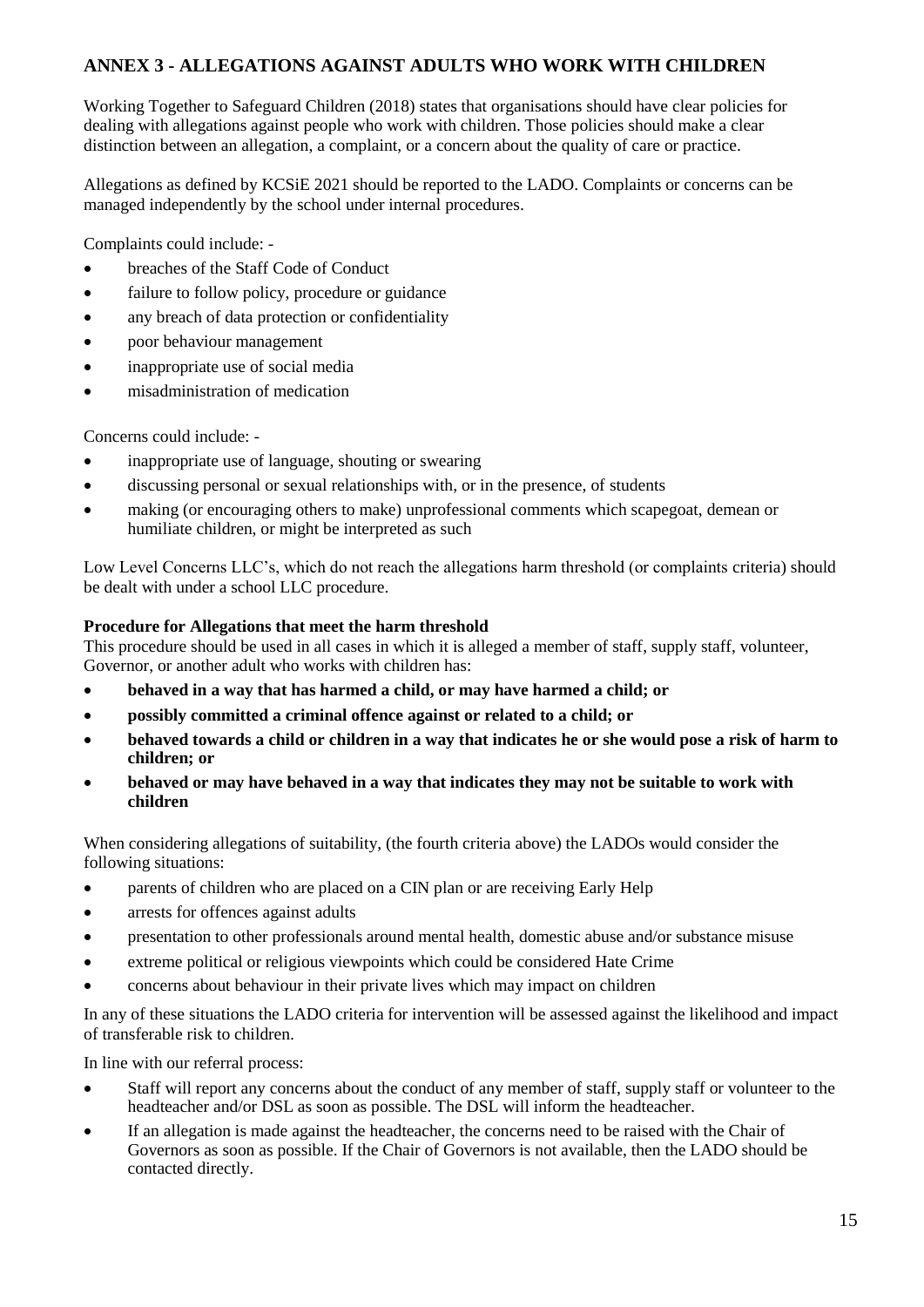- There may be situations when the headteacher, DSL or Chair of Governors will want to involve the police immediately, if the person is deemed to be an immediate risk to children or there is evidence of a possible criminal offence.
- Once an allegation has been received by the headteacher, DSL or Chair of Governors, they will contact the LADO on 01962 876364 or [child.protection@hants.gov.uk a](mailto:child.protection@hants.gov.uk)s soon as possible and before carrying out any investigation into the allegation other than preliminary enquiries.
- Inform the parents of the allegation unless there is a good reason not to do so.

In liaison with the LADO, the school will determine how to proceed and if necessary, the LADO will refer the matter to Children's Social Care and/or the police.

When receiving information from outside agencies about school staff, the LADO will assess the potential for transferable risk, and make a disclosure to the school where there is the likelihood or transferable risk to children and there is a pressing need.

If the matter is investigated internally, the LADO will advise the school to seek guidance from their personnel/HR provider in following procedures set out in chapter 4 of 'Keeping Children Safe in Education' (2021) and the HSCP procedures.

#### **Supply Staff**

While supply staff are not employees of the school, it is still required that the school report the allegation to LADO.

If the matter requires an internal investigation, this will be carried out by the school in liaison with an HR representative (acting as the employer) from the supply agency.

#### **Low Level Concerns (LLCs)**

The LLC policy is part of the whole school approach to safeguarding. The purpose of the policy is to encourage an open and transparent culture, which enables the school to identify concerning, problematic or inappropriate behaviour at an early stage. It should also empower staff to share LLCs with the DSL. LLCs will be managed independently by the school under internal procedures.

Examples of LLCs include, but is not limited to: -

- being over friendly with children
- having favourites
- taking photographs of children on their mobile phone
- engaging with a child on a one-to-one basis in a secluded area or behind a closed door
- using inappropriate sexualised, intimidating or offensive language

The LLC policy will: -

- Ensure that staff are clear about what constitutes appropriate behaviour and are confident in distinguishing expected and appropriate behaviour from concerning, problematic or inappropriate behaviour, themselves and others.
- Empower staff to share any low-level safeguarding concerns with the DSL.
- Address unprofessional behaviour and support the individual to correct this at an early stage.
- Provide a responsive, sensitive and proportionate handling of such concerns when they are raised.
- Help identify any weakness in the school safeguarding system.

In line with the LLC policy: -

- All LLCs will be shared responsibly with the DSL, recorded in writing and dealt with in an appropriate and timely manner.
- All LLCs will be reviewed, so that potential patterns of concerning, problematic or inappropriate behaviour can be identified.
- If LLCs are found to be escalating and are reaching the harm threshold, a referral will be made to the LADO.

#### **If there is any doubt about the level at which behaviour needs to be addressed, LADO advice will be taken.**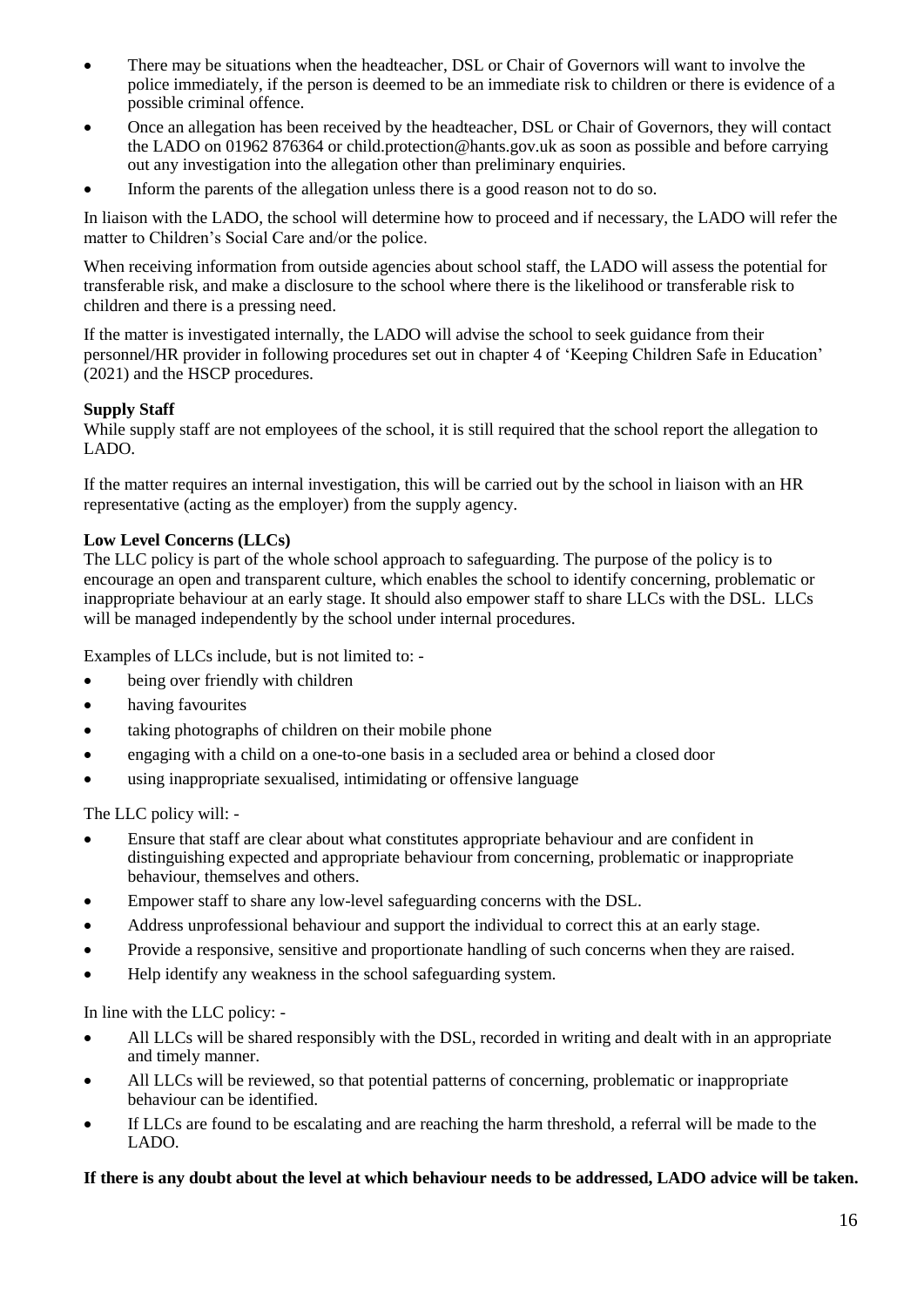# **ANNEX 4 - SEXUAL VIOLENCE AND SEXUAL HARASSMENT BETWEEN CHILDREN IN SCHOOL**

#### **Peer-On-Peer Abuse Policy**

#### **Context**

This policy is about how staff should respond to all reports and concerns of child-on-child sexual violence and sexual harassment, including those that have happened outside of school premises, and / or online. All staff are reminded to maintain an attitude of "It could happen here".

#### **Sexual assault is any act of physical, psychological and emotional violence in the form of a sexual act.**

This could be touching someone without their consent or using an object to penetrate them or forcing them to take part in any sexual activity. It can involve forcing or manipulating someone to witness or participate in any sexual acts.

Not all cases of sexual assault involve violence, cause physical injury, or leave visible marks but can still have a long-term profound effect on the victim. Sexual assault can cause severe distress and emotional harm, which can take a long time to recover from. Some people who have been sexually assaulted experience Post Traumatic Stress Disorder (PTSD)

Sexual abuse involves forcing or enticing a child or young person to take part in sexual activities, not necessarily involving a high level of violence, whether or not the child is aware of what is happening. It includes contact and non-contact abuse, child sexual exploitation (CSE) and grooming a child in preparation for abuse.

Abusive sexual activity may involve coercion, threats, aggression together with secrecy or where one participant relies on an unequal powerbase.

Sexual abuse also includes abuse of children through sexual exploitation. Penetrative sex where one of the partners is under the age of 16 is illegal, although prosecution of similar age, consenting partners is not usual.

'Sexting' describes the use of technology to generate text, images or videos that are of a sexual nature and are indecent. The content can vary, from text messages to images of partial or full nudity to sexual images or video. These images are then shared between young people and/or adults and with people they may not even know. Young people are not always aware that their actions are illegal and the increasing use of smart phones has made the practice much more common place.

If these behaviours are not recognised, acknowledged or understood the scale of harassment and abuse, and /or downplaying some behaviours relating to abuse can lead to a culture of unacceptable behaviour. It leads to an unsafe environment and in a worst-case scenario a culture that normalises abuse leading to children accepting it as normal and not coming forward to report it.

Sexual violence and sexual harassment can occur between two children of any age and sex. It can also occur through a group of children sexually assaulting or sexually harassing a single child or group of children.

Children who are victims of sexual violence and sexual harassment will likely find the experience stressful and distressing. This can adversely affect their educational attainment as well as their emotional well-being. Sexual violence and sexual harassment exist on a continuum and may overlap; they can occur online and offline (both physically and verbally) and are never acceptable. It is important that all victims are taken seriously and offered appropriate support. It is also important to recognize that some perpetrators may themselves also be victims.

Reports of sexual violence and sexual harassment are extremely complex to manage. It is essential that victims are protected, offered appropriate support and every effort is made to ensure their education is not disrupted. It is also important that other children, adult students and school and college staff are supported and protected as appropriate.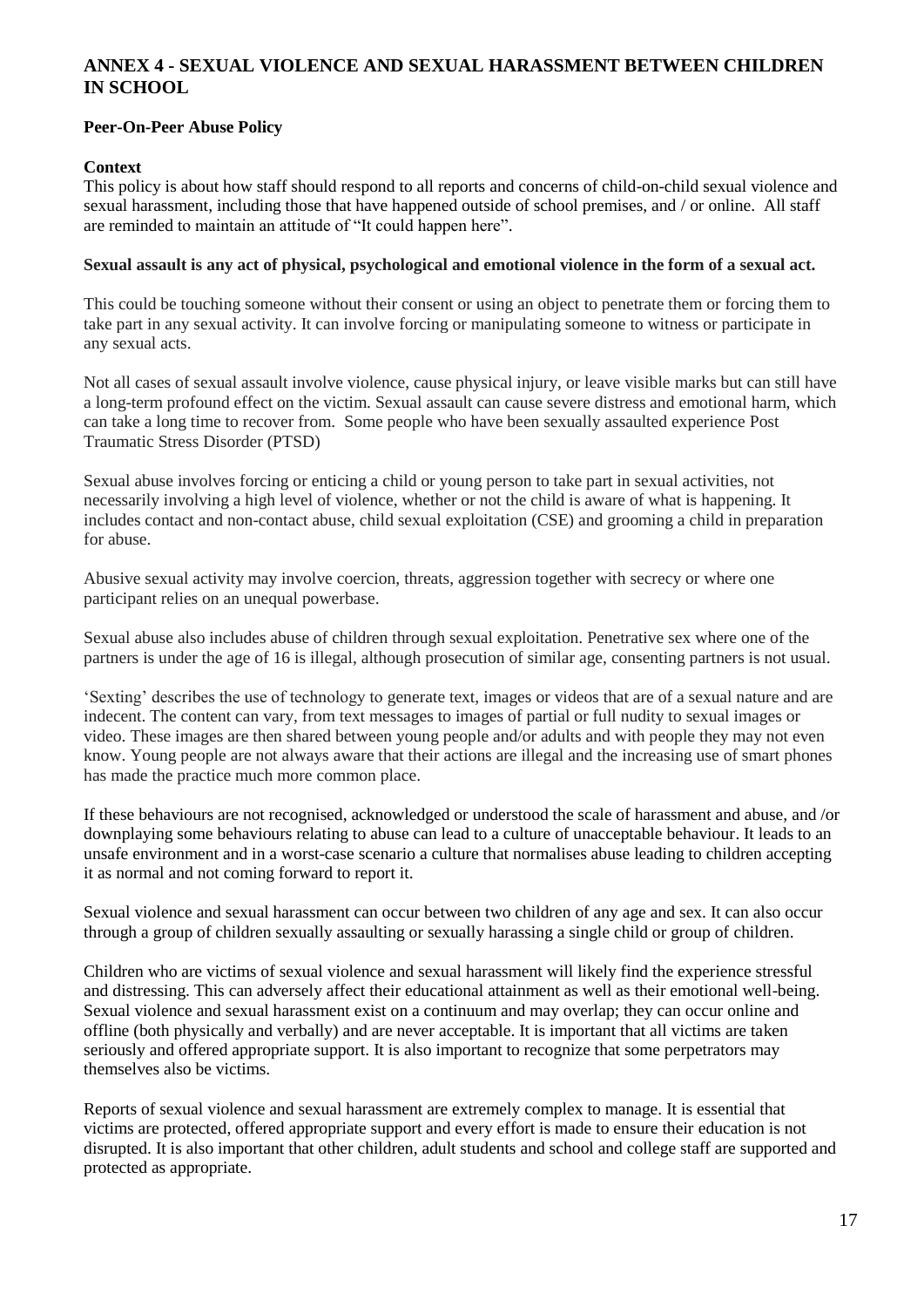#### **Policy**

We believe that all children have a right to attend school and learn in a safe environment. Children should be free from harm by adults in the school and other children.

We recognise that children are capable of abusing their peers and this will be dealt with under our child protection policy and in line with KCSiE (2021).

This policy is underpinned by the principle that there is a zero-tolerance approach to sexual violence and sexual harassment. We are clear that sexual violence and sexual harassment is not acceptable, will never be tolerated and is not an inevitable part of growing up.

We will minimise the risk of peer-on-peer abuse by: -

#### **Prevention:**

- Taking a whole school approach to safeguarding & child protection.
- Providing training to staff.
- Providing a clear set of values and standards, underpinned by the school's behaviour policy and pastoral support system, and by a planned programme of evidence-based content delivered through the curriculum.
- Engaging with specialist support and interventions.

#### **Responding to reports of sexual violence and sexual harassment:**

- Children making a report of sexual violence or sexual harassment will be taken seriously, kept safe and be well supported.
- Understanding that our initial response to a report from a child is incredibly important and can encourage or undermine the confidence of victims of sexual violence and harassment to report or to come forward in the future.
- If the report includes an online element, staff will be mindful of the Searching, Screening and Confiscation: Advice for Schools (DfE 2018) guidance.
- Staff taking the report will inform the DSL or their Deputy as soon as practicably possible but at least within 24 hours.
- Staff taking a report will never promise confidentiality.
- Parents or carers will normally be informed (unless this would put the child at greater risk).
- If a child is at risk of harm, is in immediate danger, or has been harmed, a referral will be made to Children's Social Care (01329 225379).

#### **Risk Assessment: -**

Following a report, the DSL will make an immediate risk and needs assessment on a case-by-case basis. The risk assessment will consider:

- The victim, especially their protection and support.
- The alleged perpetrator, their support needs and any discipline action.
- All other children at the school.
- The victim and the alleged perpetrator sharing classes and space at school.

The risk assessment will be recorded and kept under review.

Where there has been other professional intervention and/or other specialist risk assessments, these professional assessments will be used to inform the school's approach to supporting and protecting students.

#### **Action: The DSL will consider: -**

- the wishes of the victim
- the nature of the incident including whether a crime has been committed and the harm caused
- ages of the children involved
- developmental stages of the children
- any power imbalance between the children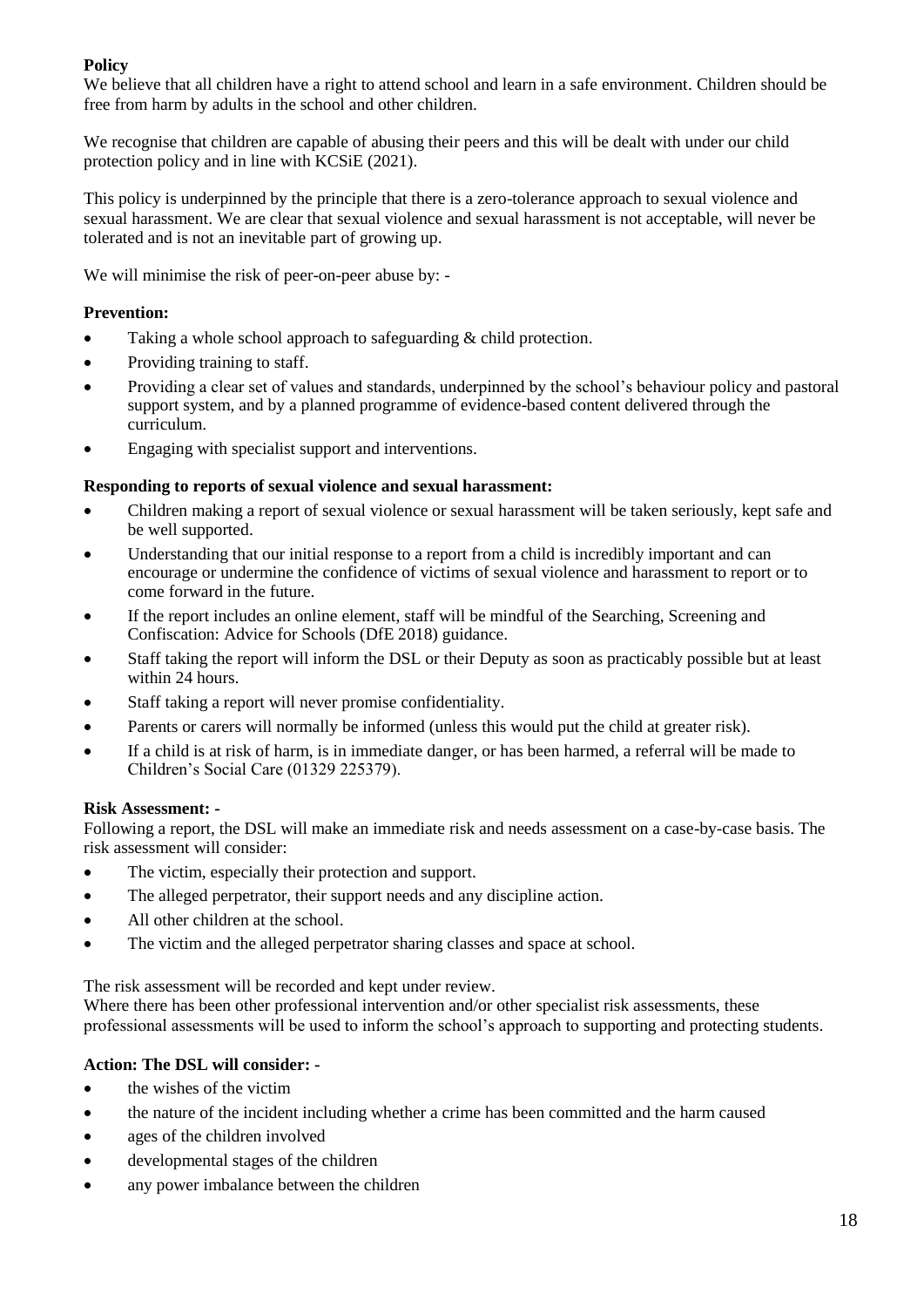- any previous incidents
- on-going risks
- other related issues or wider context

# **Options: The DSL will manage the report with the following options: -**

- manage internally
- early Help
- refer to Children's Social Care
- report to the police (generally in parallel with a referral to Social Care)

# **Ongoing Response:**

- All concerns, discussions and decisions made, and the reasons for those decisions, should be recorded on CPOMS. Records should be reviewed so that potential patterns of concerning, problematic or inappropriate behaviour can be identified and addressed.
- The DSL will manage each report on a case-by-case basis and will keep the risk assessment under review. Annex 6 is an exemplar of an assessment. The Brook Sexual Traffic Light tool (Annex 5) will be used to assist this process.
- Where there is a criminal investigation into a rape, assault by penetration or sexual assault, the alleged perpetrator should be removed from any classes they share with the victim.
- Where there is a criminal investigation into rape, assault by penetration or sexual assault, the alleged perpetrator should be removed from any classes they share with the victim during the investigation.
- The DSL will consider how best to keep the victim and perpetrator a reasonable distance apart on school premises and on transport where appropriate.
- Where a criminal investigation into a rape or assault by penetration leads to a conviction or caution, the school will take suitable action. In all but the most exceptional of circumstances, the rape or assault is likely to constitute a serious breach of discipline and lead to the view that allowing the perpetrator to remain in the same school would seriously harm the education or welfare of the victim (and potentially other students or students).
- Where a criminal investigation into sexual assault leads to a conviction or caution, the school will, if it has not already, consider any suitable sanctions in light of their behaviour policy, including consideration of permanent exclusion. Where the perpetrator is going to remain at the school, the principle would be to continue keeping the victim and perpetrator in separate classes. Consideration would be given to the most appropriate way to manage potential contact on school premises and transport. The nature of the conviction or caution and wishes of the victim will be especially important in determining how to proceed in such cases.
- The victim, alleged perpetrator and other witnesses (children & adults) will receive appropriate support and safeguards on a case-by-case basis.
- When ongoing support is required by the victim, the victim should be asked whether they would find it helpful to have a designated trusted adult to talk about their needs. The choice of any such adult should be made by the victims (as far as possible) and this choice should be supported.
- The school will take any disciplinary action against the alleged perpetrator in line with behaviour and discipline in school.
- The school recognises that taking disciplinary action and providing appropriate support are not mutually exclusive actions and will occur at the same time if necessary.

# **Unsubstantiated, unfounded, false, or malicious reports**

- If a report is determined to be unsubstantiated, unfounded, false or malicious, the DSL should consider whether the child and/or the person who has made the allegation is in need of help or may have been abused by someone else and whether this is a cry for help. In such circumstances, a referral to Children's social are may be appropriate.
- If a report is shown to be deliberately invented or malicious, the school should consider whether any disciplinary action is appropriate against the individual who made it as per their own behaviour policy.

# **Physical Abuse**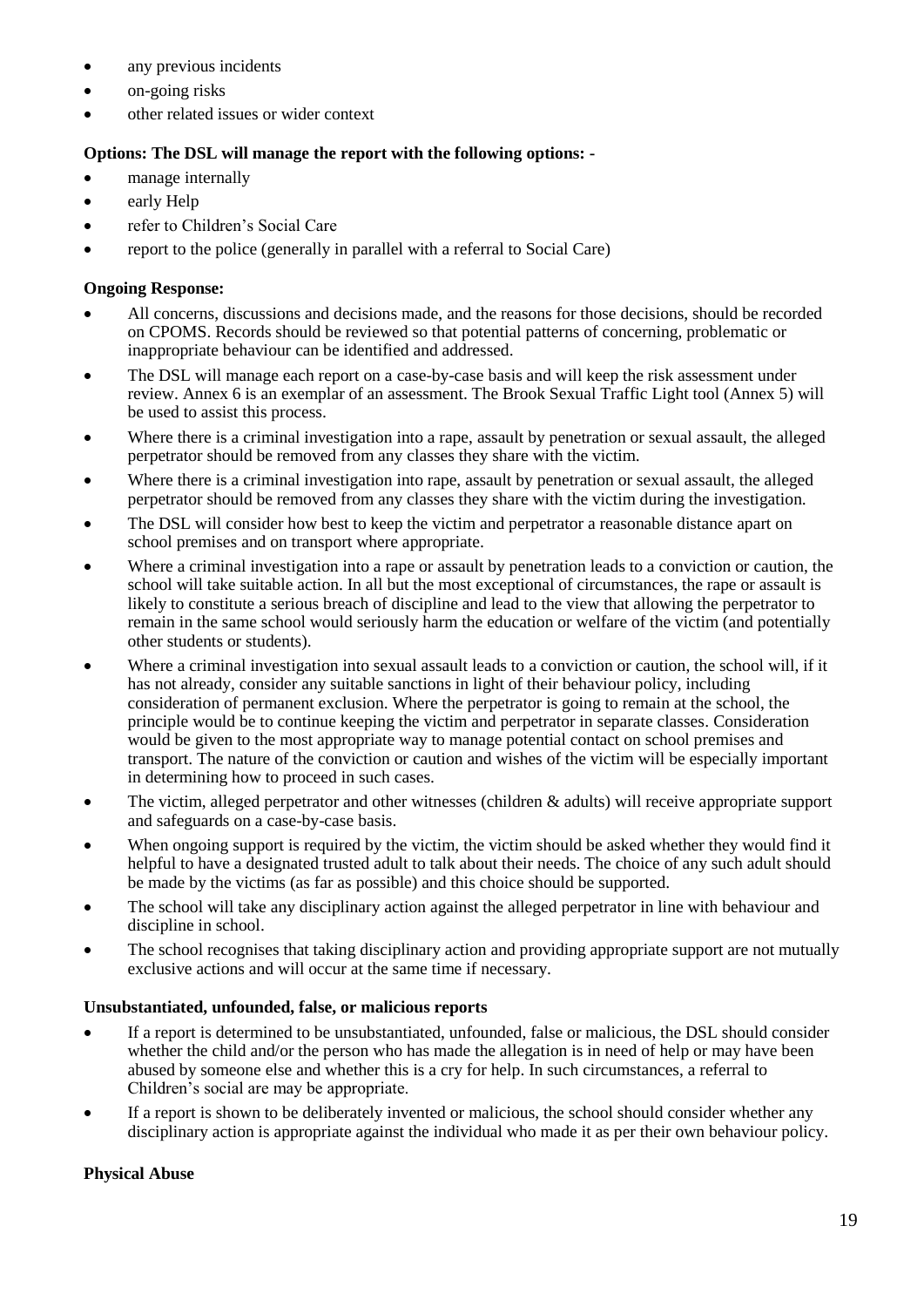While a clear focus of peer-on-peer abuse is around sexual abuse and harassment, physical assaults and initiation violence and rituals from students to students can also be abusive.

These are equally not tolerated and if it is believed that a crime has been committed, will be reported to the police. The principles from the anti-bullying policy will be applied in these cases, with recognition that any police investigation will need to take priority.

References: KCSiE (DfE 2021) Sexual Violence and Sexual Harassment between Children in Schools and Colleges (DfE 2021)

HSCP are currently working on a peer-on-peer protocol and once published the policy will be updated to take account of any relevant additions.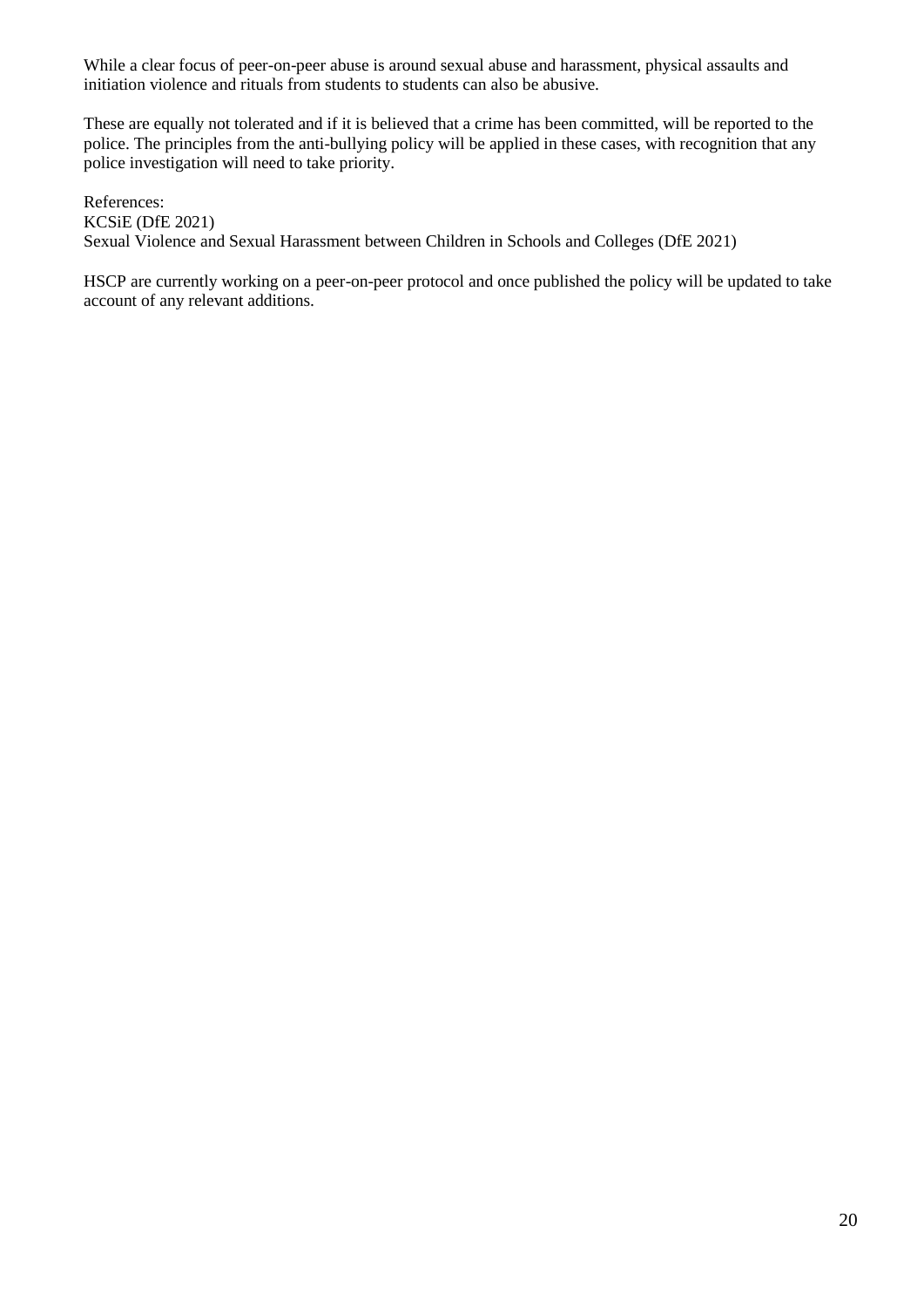# **ANNEX 5 - BROOK SEXUAL BEHAVIOURS TRAFFIC LIGHT TOOL**

Brook's nationally recognised Sexual Behaviours Traffic Light Tool and training provides a highly visible, multi-agency response for professionals to identify, understand and respond appropriately to sexual behaviour in young people. During 2021/2022 the DSL and DDSL will have certificated training to be able to use this tool. At present it remains as a guide to 'Presenting Behaviours'.

#### **Behaviours: age 5 to 9 and 9 to 13**

All green, amber and red behaviours require some form of attention and response. It is the level of intervention that will vary:

#### **What is a green behaviour?**

Green behaviours reflect safe and healthy sexual development. They are displayed between children or young people of similar age or developmental ability and reflective of natural curiosity, experimentation, consensual activities and positive choices.

#### **What can you do?**

Green behaviours provide opportunities to give positive feedback and additional information.

#### **Green behaviours 5-9**

Feeling and touching own genitals. Curiosity about other children's genitals. Curiosity about sex and relationships, e.g. differences between boys and girls, how sex happens, where babies come

from, same-sex relationships. Sense of privacy about bodies. Telling stories or asking questions using swear and slang words for parts of the body.

#### **Green behaviours 9-13**

Solitary masturbation use of sexual language including swear and slang words. Having girl/boyfriends who are of the same, opposite or any gender. Interest in popular culture, e.g. fashion, music, media, online games, chatting online. Need for privacy. consensual kissing, hugging, holding hands with peers.

#### **What is an amber behaviour?**

Amber behaviours have the potential to be outside of safe and healthy behaviour. They may be of potential concern due to age, or developmental differences. A potential concern due to activity type, frequency, duration or context in which they occur.

#### **What can you do?**

Amber behaviours signal the need to take notice and gather information to assess the appropriate action.

#### **Amber behaviours 5-9**

Questions about sexual activity which persist or are repeated frequently, despite an answer having been given. Sexual bullying face to face or through texts or online messaging. Engaging in mutual masturbation. Persistent sexual images and ideas in talk, play and art. Use of adult slang language to discuss sex.

#### **Amber behaviours 9-13**

Uncharacteristic and risk-related behaviour, e.g. sudden and/or provocative changes in dress, withdrawal from friends, mixing with new or older people, having more or less money than usual, going missing. Verbal, physical or cyber/virtual sexual bullying involving sexual aggression. LGBT (lesbian, gay, bisexual, transgender) targeted bullying exhibitionism, e.g. flashing or mooning.

G giving out contact details online viewing pornographic material worrying about being pregnant or having STIs.

#### **What is a red behaviour?**

Red behaviours are outside of safe and healthy behaviour. They may be excessive, secretive, compulsive, coercive, degrading or threatening and involving significant age, developmental, or power differences. They may pose a concern due to the activity type, frequency, duration or the context in which they occur.

#### **What can you do?**

Red behaviours indicate a need for immediate intervention and action.

#### **Red behaviours 5-9**

Frequent masturbation in front of others. Sexual behaviour engaging significantly younger or less able children. Forcing other children to take part in sexual activities. Simulation of oral or penetrative sex sourcing pornographic material online.

#### **Red behaviours 9-13**

Exposing genitals or masturbating in public. Distributing naked or sexually provocative images of self or others sexually explicit talk with younger children. Sexual harassment. Arranging to meet with an online acquaintance in secret. Genital injury to self or others. Forcing other children of same age, younger or less able to take part in sexual activities. Sexual activity e.g. oral sex or intercourse. Presence of sexually transmitted infection (STI). Evidence of pregnancy.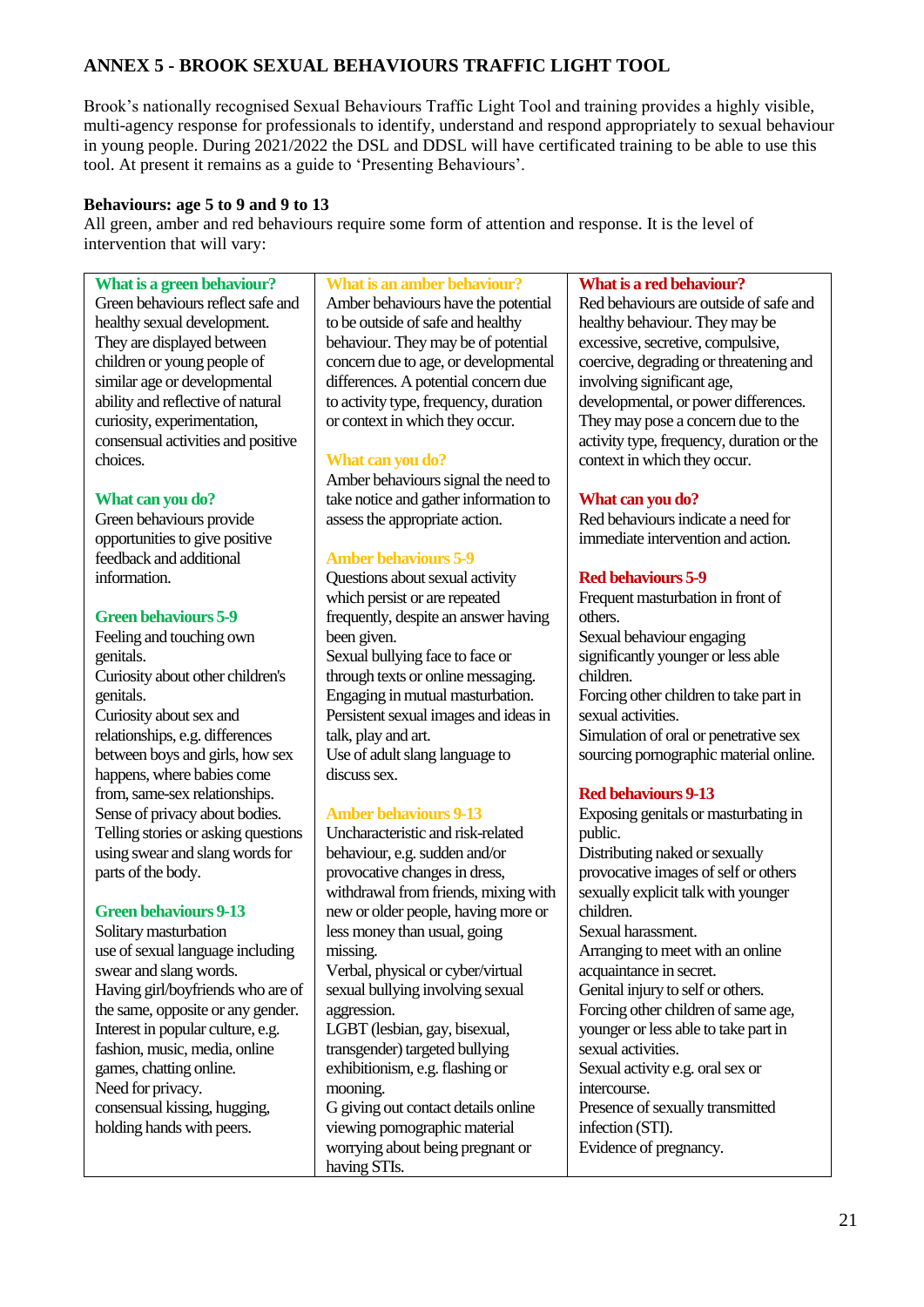#### **Behaviours: age 13 to 17**

All green, amber and red behaviours require some form of attention and response. It is the level of intervention that will vary:

**What is a green behaviour?**

Green behaviours reflect safe and healthy sexual development. They are displayed between children or young people of similar age or developmental ability and reflective of natural curiosity, experimentation, consensual activities and positive choices.

#### **What can you do?**

Green behaviours provide opportunities to give positive feedback and additional information.

#### **Green behaviours**

Solitary masturbation, Sexually explicit conversations with peers. Obscenities and jokes within the current cultural norm. Interest in erotica/pornography use of internet/e-media to chat online. Having sexual or non-sexual relationships. Sexual activity including hugging, kissing, holding hands. Consenting oral and/or penetrative sex with others of the same or opposite gender who are of similar age and developmental ability. Choosing not to be sexually active.

**What is an amber behaviour?**

Amber behaviours have the potential to be outside of safe and healthy behaviour. They may be of potential concern due to age, or developmental differences. A potential concern due to activity, type, frequency, duration or context in which they occur.

#### **What can you do?**

Amber behaviours signal the need to take notice and gather information to assess the appropriate action.

#### **Amber behaviours**

Accessing exploitative or violent pornography. Uncharacteristic and risk-related behaviour, e.g. sudden and/or provocative changes in dress. Withdrawal from friends, mixing with new or older people, having more or less money than usual, going missing. Concern about body image. Taking and sending naked or sexually provocative images of self or others.

Single occurrence of peeping, exposing, mooning or obscene gestures.

Giving out contact details online. Joining adult- only social networking sites and giving false personal information.

Arranging a face to face meeting with an online contact alone.

#### **What is a red behaviour?**

Red behaviours are outside of safe and healthy behaviour. They may be excessive, secretive, compulsive, coercive, degrading or threatening and involving significant age, developmental,

or power differences. They may pose a concern due to the activity type, frequency, duration or the context in which they occur.

#### **What can you do?**

Red behaviours indicate a need for immediate intervention and action.

#### **Red behaviours**

Exposing genitals or masturbating in public. Preoccupation with sex, which interferes with daily function. Sexual degradation/humiliation of self or others. Attempting/forcing others to expose genitals. Sexually aggressive/exploitative behaviour. Sexually explicit talk with younger children. Sexual harassment. Non-consensual sexual activity. Use of/acceptance of power and control in sexual relationships. Genital injury to self or others. Sexual contact with others where there is a big difference in age or ability. Sexual activity with someone in authority and in a position of trust. Sexual activity with family members. Involvement in sexual exploitation and/or trafficking. Sexual contact with animals. Receipt of gifts or money in exchange for sex.

This is intended to be used as a guide only. Please refer to the guidance tool at [https://www.brook.org.uk/our-work/the-sexual](https://www.brook.org.uk/our-work/the-sexual-behaviours-traffic-light-tool)[behaviours-traffic-light-tool](https://www.brook.org.uk/our-work/the-sexual-behaviours-traffic-light-tool) for further information

Print date: 01/10/2015 - Brook has taken every care to ensure that the information contained in this publication is accurate and upto-date at thetime of being published. As information and knowledge is constantly changing, readers are strongly advised to use this information for up to onemonth from print date. Brook accepts no responsibility for difficulties that may arise as a result of an individual acting on the advice and recommendations it contains.

Brook sexual behaviours traffic light tool adapted from Family Planning Queensland. (2012). Traffic Lights guide to sexual behaviours. Brisbane:Family Planning Queensland, Australia.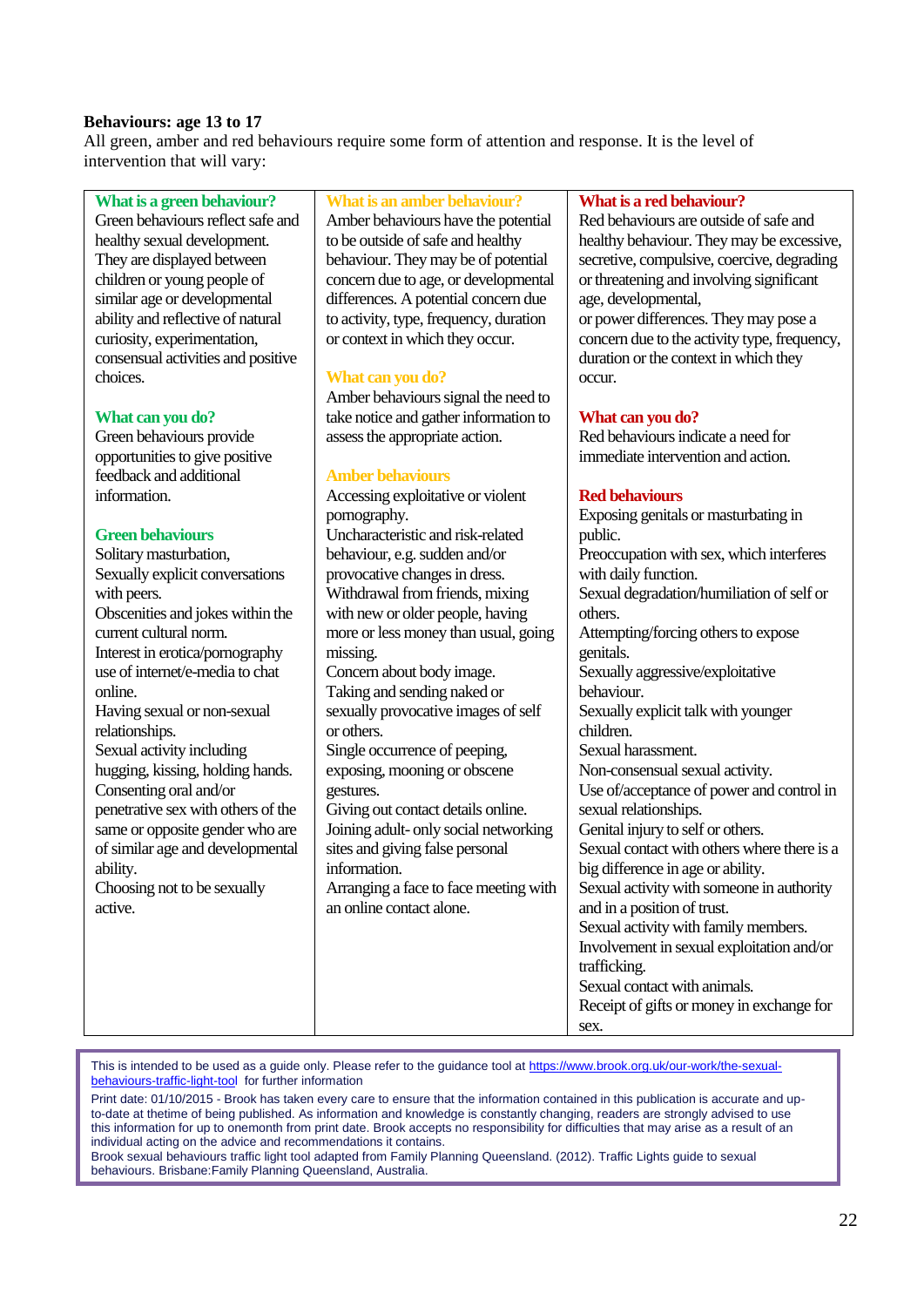# **ANNEX 6 - SEXUAL VIOLENCE AND SEXUAL HARASSMENT BETWEEN CHILDREN RISK AND NEEDS ASSESSMENT TEMPLATE**

#### EXAMPLE assessment

| <b>Presenting Behaviours</b>                                                                                                                                                         | What are the risks?<br>Who might be harmed $\&$<br>how?                                                              | Action                                                                                                                                                                                                                                | <b>Action by</b><br>Who? | Action by<br>when?          | <b>Action status or Date</b><br>Completed & Outcome including<br>further actions                                                                                            |
|--------------------------------------------------------------------------------------------------------------------------------------------------------------------------------------|----------------------------------------------------------------------------------------------------------------------|---------------------------------------------------------------------------------------------------------------------------------------------------------------------------------------------------------------------------------------|--------------------------|-----------------------------|-----------------------------------------------------------------------------------------------------------------------------------------------------------------------------|
| <b>Red Behaviour:</b><br>Forcing other children to<br>engage in sexual activity.<br>Subject is a male child. A<br>female child has been taken<br>into the boys' toilets. Subject     | be forced or coerced into<br>sexual activity. Early<br>indication is that female<br>students may be more at<br>risk. | All students in the class may Key members of staff with supervisory<br>responsibility have been briefed by the<br>DSL and will increase monitoring at break ELSA<br>times.<br>Subject will be escorted to the toilet.                 | DSL<br>Staff             | From<br>Immediate<br>effect | 01/02/2020. Increased monitoring $&$<br>toilet supervision in place                                                                                                         |
| has exposed himself, grabbed<br>the girl by the wrist and forced<br>her to touch his genitals.<br>Subject is under the age of<br>criminal responsibility.<br>Subject has no known CP | Other children within the<br>community                                                                               | Subject's parents Informed re: Incident &<br>behaviour and the risk plan put in place.<br>Made aware of referral to CSD.<br>Agreement for<br><b>Referral to CAMHS</b><br>Increased monitoring & toilet. supervisor<br>Keep safe work. | <b>DSL</b>               | 01/02/20                    | 01/02/20<br>Contract of agreement has been signed<br>by the parents to include increased.<br>monitoring, toilet supervision and keep<br>safe work.                          |
| history<br>There have been no previous<br>concerns about the Subject.                                                                                                                |                                                                                                                      | Referral to Children's social care                                                                                                                                                                                                    | <b>DSL</b>               | 01/02/20                    | 01/02/20<br>Children & Family Assessment to be<br>completed by CAST                                                                                                         |
|                                                                                                                                                                                      |                                                                                                                      | Victim's parents informed, and child's<br>views gained.<br>Child offered keep safe work.                                                                                                                                              | <b>DSL</b>               | 01/02/20                    | Parents are satisfied with the school's<br>actions & safeguarding measures so far.<br>Child & family want child to remain in<br>the same class.<br>Keep safe work accepted. |
|                                                                                                                                                                                      |                                                                                                                      | Referral to CAMHS                                                                                                                                                                                                                     | <b>DSL</b>               | 02/02/20                    | Referral made. ACTION - follow up<br>with CAMHS as to the status of referral<br>after 10 working days<br>if not heard before                                                |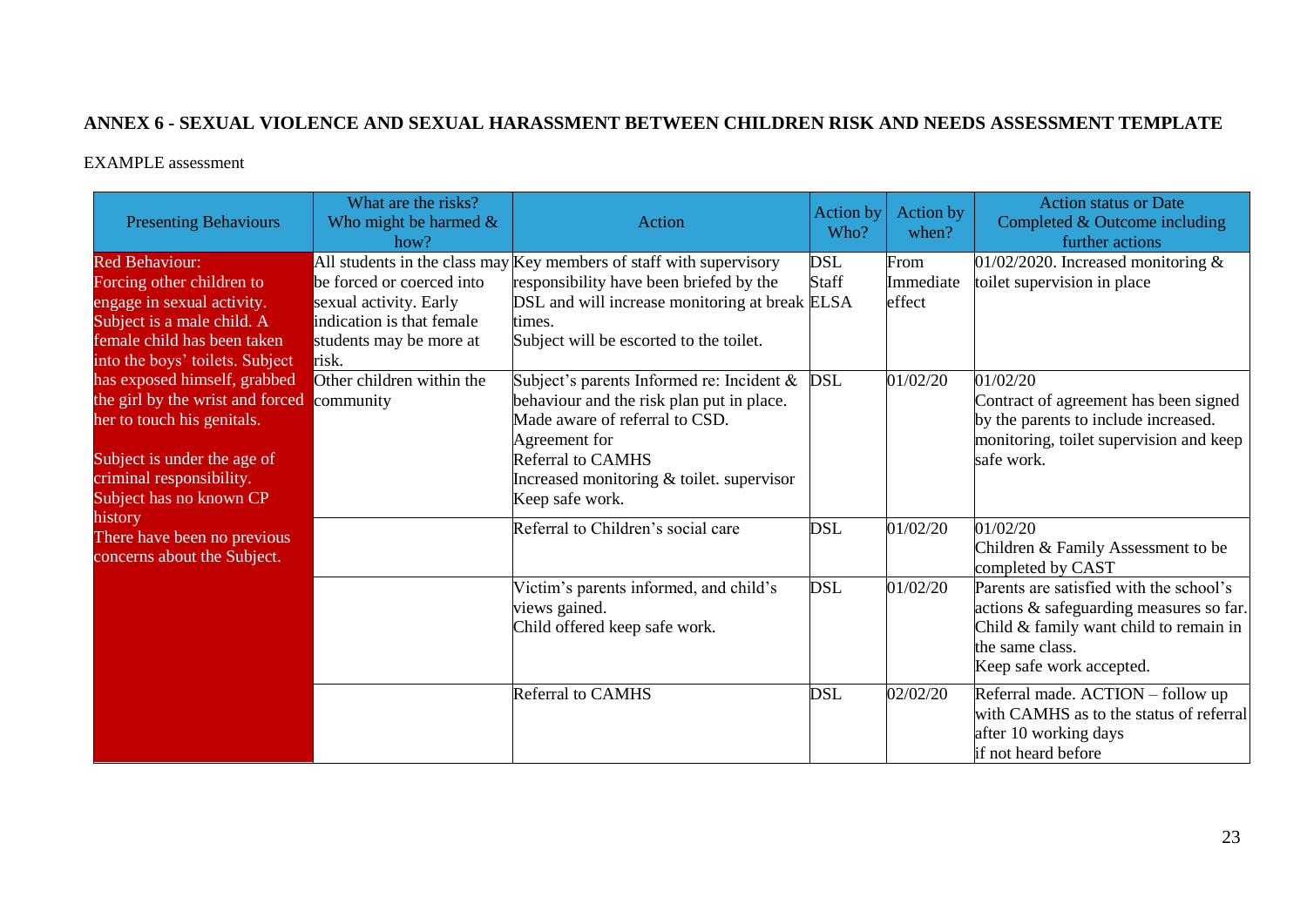|                              |                                                                                                                                                                                                                                                                                                         | Safeguarding measures to be reviewed.                                                                | DSL &<br>key Staff<br>members | 09/02/20           | No additional concerns raised.<br><b>ACTION</b> - Review plan again in<br>one week's time |
|------------------------------|---------------------------------------------------------------------------------------------------------------------------------------------------------------------------------------------------------------------------------------------------------------------------------------------------------|------------------------------------------------------------------------------------------------------|-------------------------------|--------------------|-------------------------------------------------------------------------------------------|
| <b>Presenting Behaviours</b> | What are the risks?<br>Who might be harmed $\&$<br>how?                                                                                                                                                                                                                                                 | <b>Action</b>                                                                                        | <b>Action</b> by<br>Who?      | Action by<br>when? | Action status or Date Completed &<br>Outcome<br>including further actions                 |
|                              |                                                                                                                                                                                                                                                                                                         | Keep safe work to be completed.<br>Combination of whole class and targeted<br>work to be carried out | <b>ELSA</b>                   | 23/02/20           | <b>OUTSTANDING</b><br>Work planned and due to be delivered<br>w/c 16/02                   |
|                              | Community Impact<br>Assessment LOW The<br>parents of the Subject and<br>the victim are satisfied that<br>the school is taking all<br>necessary safeguarding<br>measures to manage the risk.<br>There are no indications at<br>this stage for community<br>unrest.<br>This will be kept under<br>review. | DSL and SLT to be aware of any<br>community noises about the incidents.                              | DSL and<br><b>SLT</b>         | 01/04/20           |                                                                                           |
|                              | Media<br>Media and communication<br>team to<br>be informed if community<br>impact assessment risk<br>increases                                                                                                                                                                                          | SLT to contact HCC communication team SLT<br>if required. Monitor during term                        |                               | 05/04/20           |                                                                                           |
|                              | Information Sharing.<br>All information sharing has<br>been<br>completed in line with the<br>school's CP and GDPR<br>policies.                                                                                                                                                                          | Relevant information to be recorded on<br>each child's CP file as required.                          |                               |                    |                                                                                           |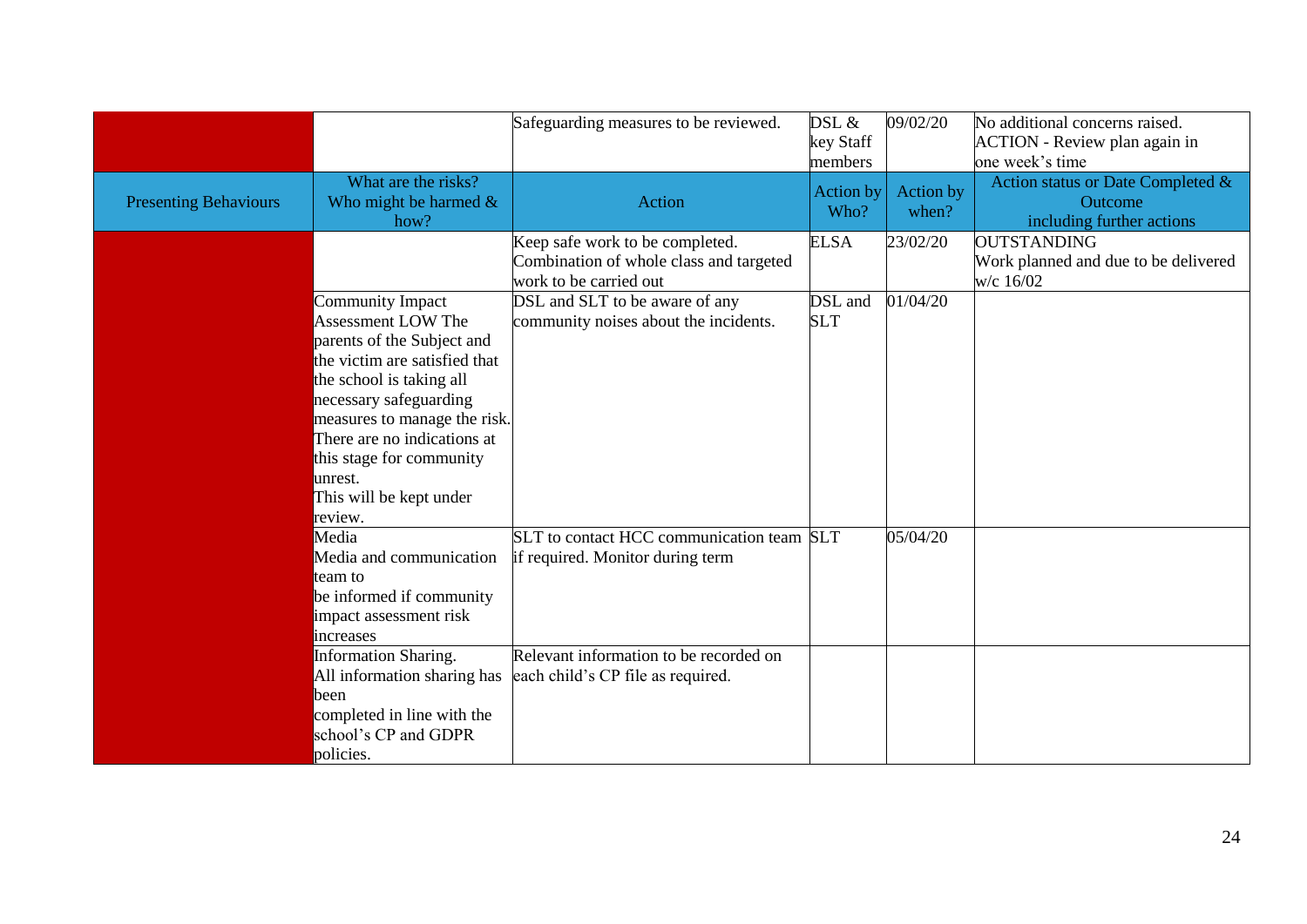| Social Media                | Monitoring of social media during the term $Key$ staff $05/04/20$ |  |  |
|-----------------------------|-------------------------------------------------------------------|--|--|
| There are no currents risks |                                                                   |  |  |
| from community use of       |                                                                   |  |  |
| social media. This will be  |                                                                   |  |  |
| kept under review.          |                                                                   |  |  |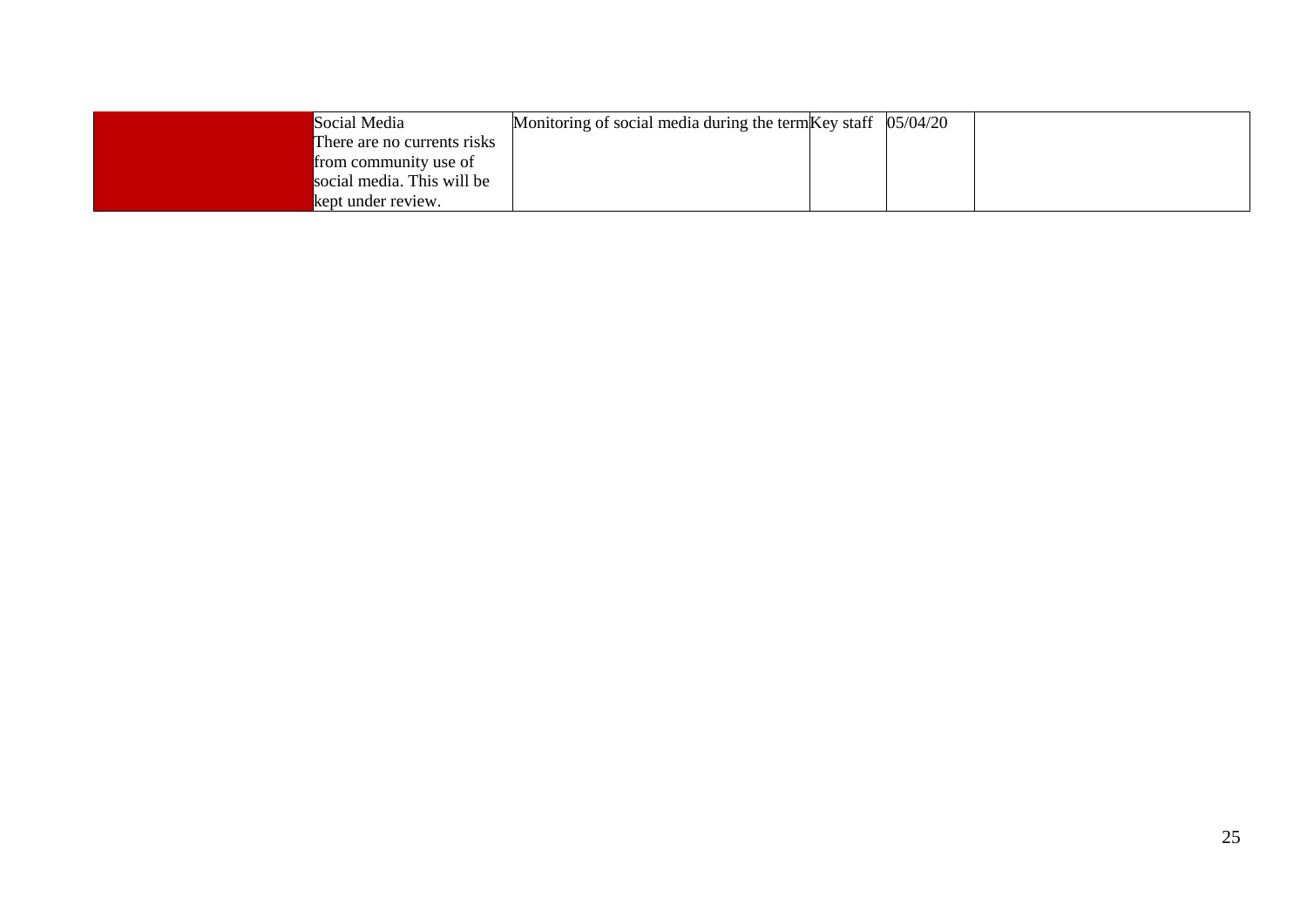| <b>Presenting Behaviours</b> | What are the risks?<br>Who might be harmed $\&$<br>how? | Action | Action by<br>Who? | Action by<br>when? | Action status or Date Completed &<br>Outcome<br>including further actions |
|------------------------------|---------------------------------------------------------|--------|-------------------|--------------------|---------------------------------------------------------------------------|
| <b>Red Behaviour:</b>        |                                                         |        |                   |                    |                                                                           |
|                              |                                                         |        |                   |                    |                                                                           |
|                              |                                                         |        |                   |                    |                                                                           |
|                              |                                                         |        |                   |                    |                                                                           |
|                              |                                                         |        |                   |                    |                                                                           |
| <b>Red Behaviour:</b>        |                                                         |        |                   |                    |                                                                           |
|                              |                                                         |        |                   |                    |                                                                           |
|                              |                                                         |        |                   |                    |                                                                           |
|                              |                                                         |        |                   |                    |                                                                           |
|                              |                                                         |        |                   |                    |                                                                           |
|                              |                                                         |        |                   |                    |                                                                           |
| <b>Amber Behaviour:</b>      |                                                         |        |                   |                    |                                                                           |
|                              |                                                         |        |                   |                    |                                                                           |
|                              |                                                         |        |                   |                    |                                                                           |
|                              |                                                         |        |                   |                    |                                                                           |
|                              |                                                         |        |                   |                    |                                                                           |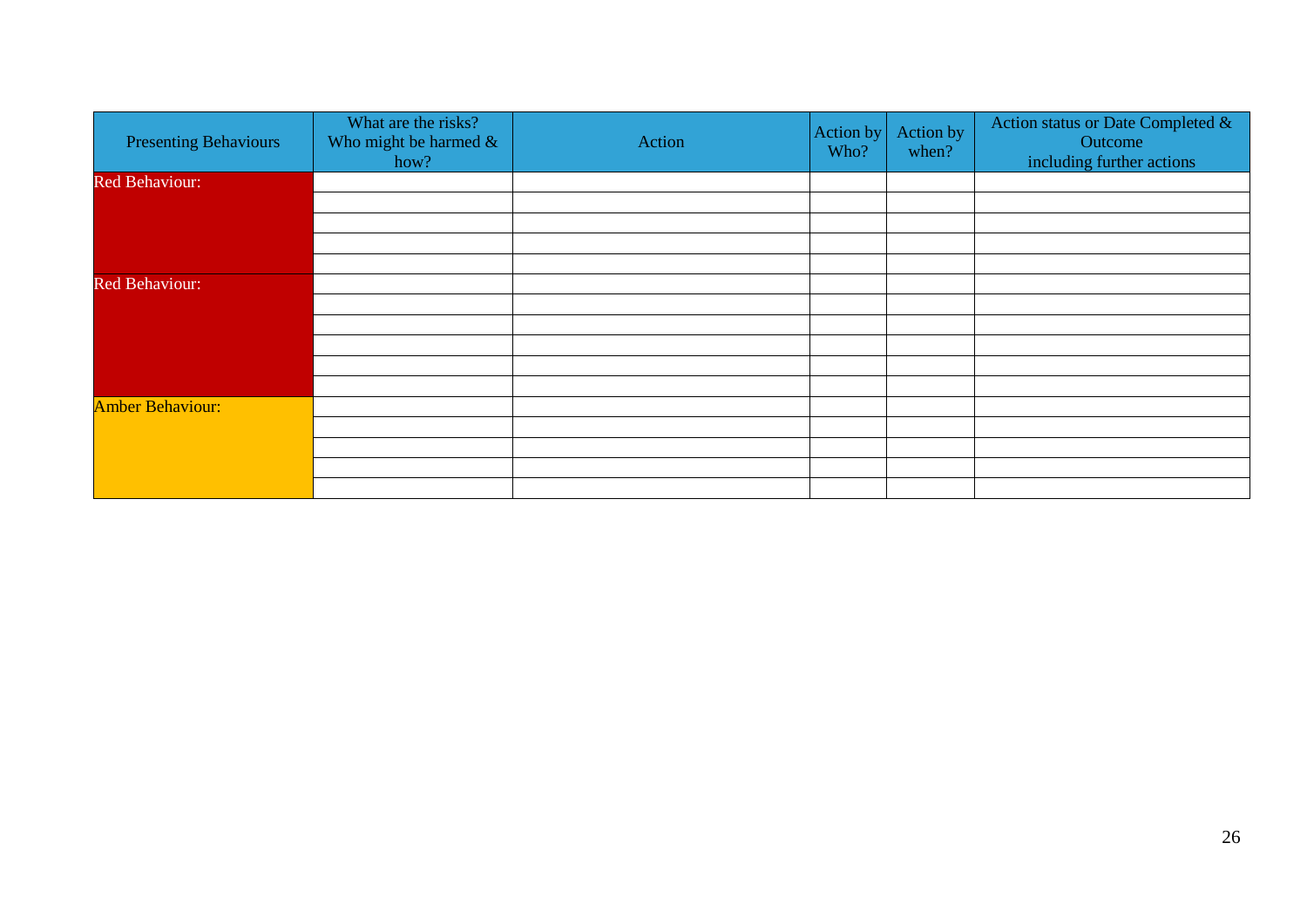# **ANNEX 7 - PREVENTING RADICALISATION AND EXTREMISM**

The Arnewood School values freedom of speech and the expression of beliefs/ideology. Both students and teachers have the right to speak freely and voice their opinions. However, freedom comes with responsibility and free speech designed to manipulate the vulnerable or that leads to violence and harm of others goes against the moral principles in which freedom is valued. Free speech is not an unqualified privilege; it is subject to laws and policies governing equality, human rights, community safety and community cohesion.

The threat from terrorism in the United Kingdom may include the exploitation of vulnerable people, to involve them in terrorism or in activity to support terrorism. The normalisation of extreme views may also make young people vulnerable to future manipulation and exploitation. The Arnewood School is clear this exploitation and radicalisation requires a response to protect a child.

The Arnewood School seeks to protect its students against the messages of all violent extremism including, but not restricted to, those linked to religious beliefs or too Far Right/Neo Nazi/White Supremacy ideology, Irish Nationalist and Loyalist paramilitary groups, and extremist Animal Rights movements. Young people can be exposed to extremist influences or prejudiced through different methods, such as social media or within the home environment.

This school does not tolerate any extremist view expressed by any visitors to the school, including parents. If a staff member hears such views they must refuse further dialogue with that person and inform the DSL or DDSL immediately.

All staff at The Arnewood School receive training to help identify the signs that a child may be vulnerable to radicalization through Prevent training.

We're here to protect our students from harm. It can be hard to know when extreme views become something dangerous. And the signs of radicalisation aren't always obvious. The NSPCC have identified the following as signs that a young person is being radicalised.

- Isolation from friends and family
- An unwillingness or inability to discuss their views
- Increased levels of anger
- Talking as if from a scripted speech
- A sudden disrespectful attitude towards others
- Increased secretiveness, especially around internet use.
- •

Young people who are at risk of radicalization may have low self-esteem, or be victims of bullying or discrimination. Extremists might target them and they can be part of something special, later brainwashing them into cutting themselves off from their friends and family. However, these signs don't necessarily mean a young person is being radicalized – it may be normal teenage behavior or a sign that something else is wrong.

Opportunities are provided in the curriculum to enable students to discuss issues of religion, ethnicity and culture. The school also promotes the fundamental British values as part of SMSC (spiritual, moral, social and cultural education) in schools.

Where there is imminent risk of an act of terror any member of staff may dial 999. The DSL or DDSL must be notified.

If a member of staff has concerns, but there's no immediate risk to a student then a 101 call will be made for further advice. The DSL or DDSL must be notified at the earliest opportunity.

At The Arnewood School we will always take a considered approach and sensitive approach in order that we protect all of our students. This will be done by:-

Assessing the risk of students being drawn into terrorism.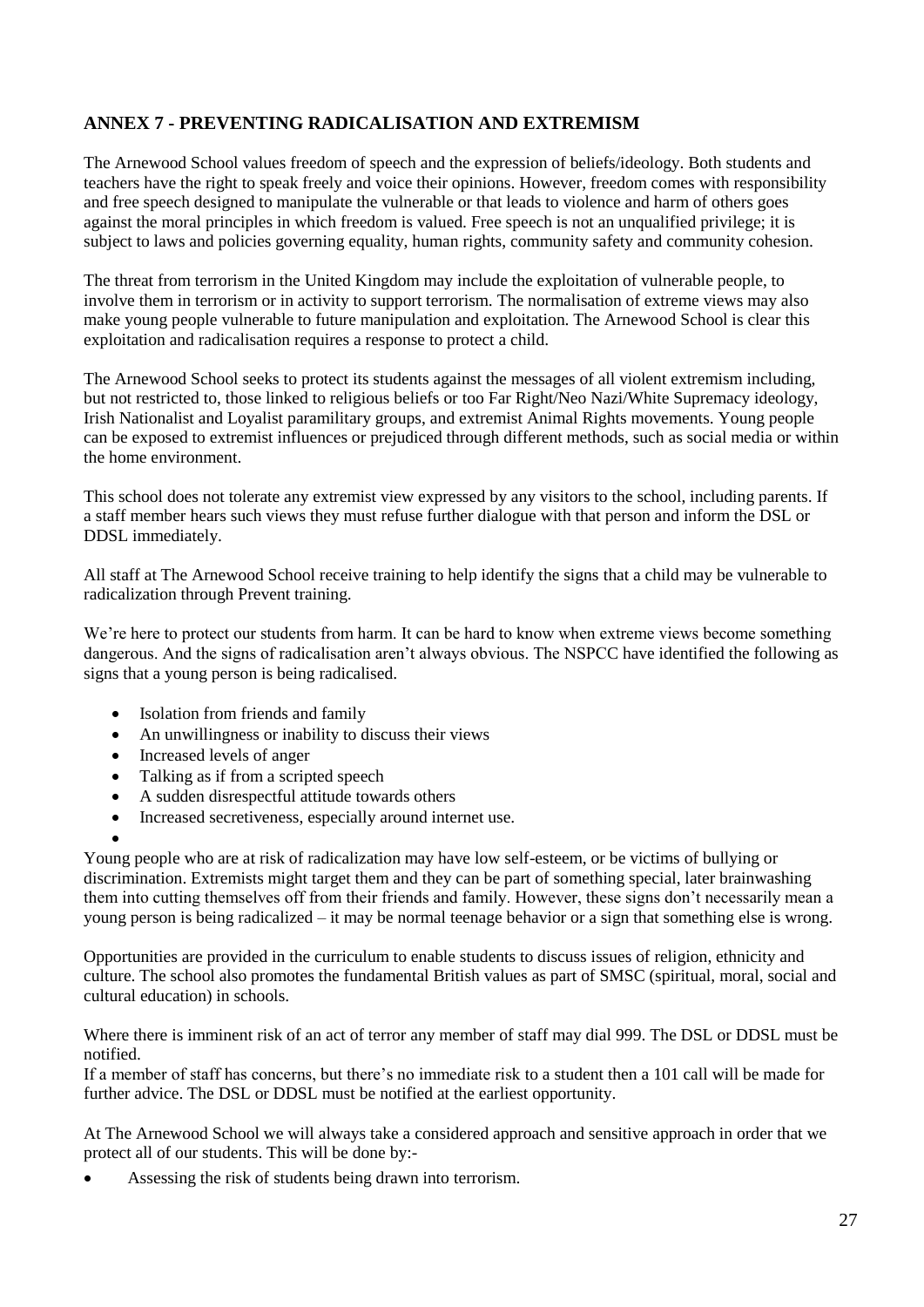- The DSL or DDSL must make a referral to Children's services for intervention and support when there is a case or a suspected case.
- The DSLor DDSL must respond to all allegations in a timely manner following school procedures.
- Training staff and governors to recognise [radicalisation](https://www.internetmatters.org/issues/radicalisation/) and [extremism.](http://educateagainsthate.com/parents/what-are-the-warning-signs/)
- Referring vulnerable students to [Channel.](http://course.ncalt.com/Channel_General_Awareness/01/index.html)
- Prohibiting extremist speakers and events.
- Managing access to extremist material IT filters.
- Providing a safe environment for students to learn and develop in our setting.

The Channel Programme is a key element of the Prevent strategy. It is a multi-agency safeguarding approach to identify and provide support to individuals who are at risk of being drawn into terrorism. It is a programme which involves:

- Identifying individuals at risk
- Assessing the nature and extent of that risk and
- Developing the most appropriate support plan for the individuals concerned.

#### **Prevent Duty**

The Counter-Terrorism and Security Act 2015 requires us to have 'due regard to the need to prevent people from being drawn into terrorism". This is known as the **Prevent Duty.**

#### **Where there is imminent risk of an act of terror any member of staff may dial 999.**

There is also the dedicated DfE telephone helpline and mailbox for non-emergency advice for staff and governors (020 7340 7264 and counter.extremism@education.gov.uk ).

#### **The DSL must notify the headteacher.**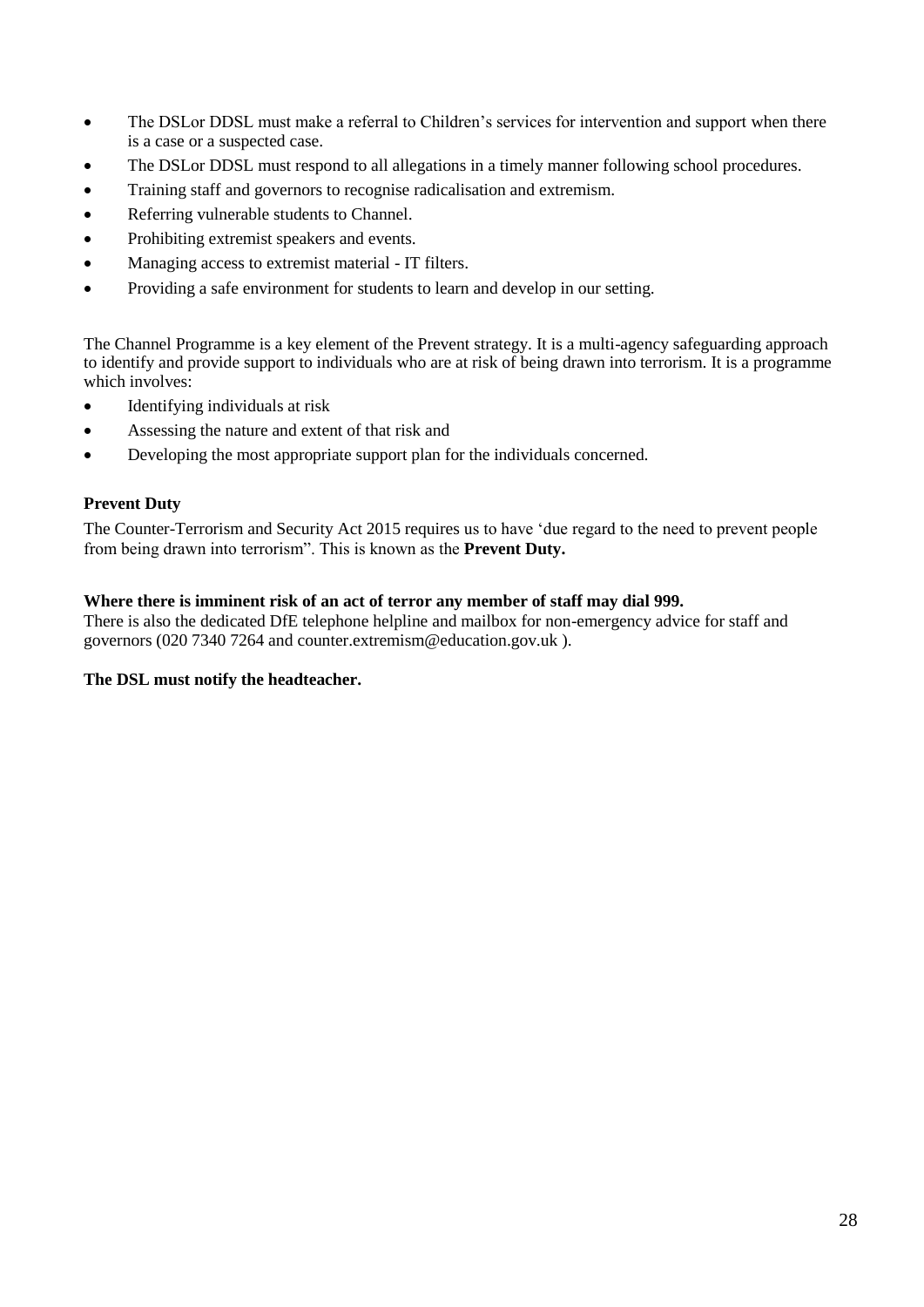# **ANNEX 8 - ONLINE SAFETY**

At The Arnewood School it is essential that we safeguard children from potentially harmful and inappropriate online material.

A comprehensive approach to online safety empowers staff to protect and educate students, students, and colleagues in their use of technology and establishes the following mechanisms to identify, intervene in, and escalate any concerns where appropriate. Concerns raised should be placed onto CPOMS or given to the DSL. The IT Manager will support with technical aspects of online devices in line with school procedures.

The breadth of issues classified within online safety is considerable, but can be categorised into four areas of risk:

- **Content:** being exposed to illegal, inappropriate or harmful content, for example: pornography, fake news, racism, misogyny, self-harm, suicide, anti-Semitism, radicalisation and extremism.
- **Contact:** being subjected to harmful online interaction with other users; for example: peer to peer pressure, commercial advertising and adults posing as children or young adults with the intention to groom or exploit them for sexual, criminal, financial or other purposes.
- **Conduct:** personal online behaviour that increases the likelihood of, or causes, harm; for example, making, sending and receiving explicit images (e.g. consensual and non-consensual sharing of nudes and semi-nudes and/or pornography, sharing other explicit images and online bullying.
- **Commerce** risks such as online gambling, inappropriate advertising, phishing and or financial scams. If we feel students, students or staff are at risk, we will report it to the Anti-Phishing Working Group [\(https://apwg.org/\)](https://apwg.org/).

We ensure that online safety is a running and interrelated theme when devising and implementing policies and procedures.

We will consider how online safety is reflected as required in all relevant policies and embedded across all areas of the curriculum, included in teacher training and within the role and responsibilities of the designated safeguarding lead as well as discussions with parents.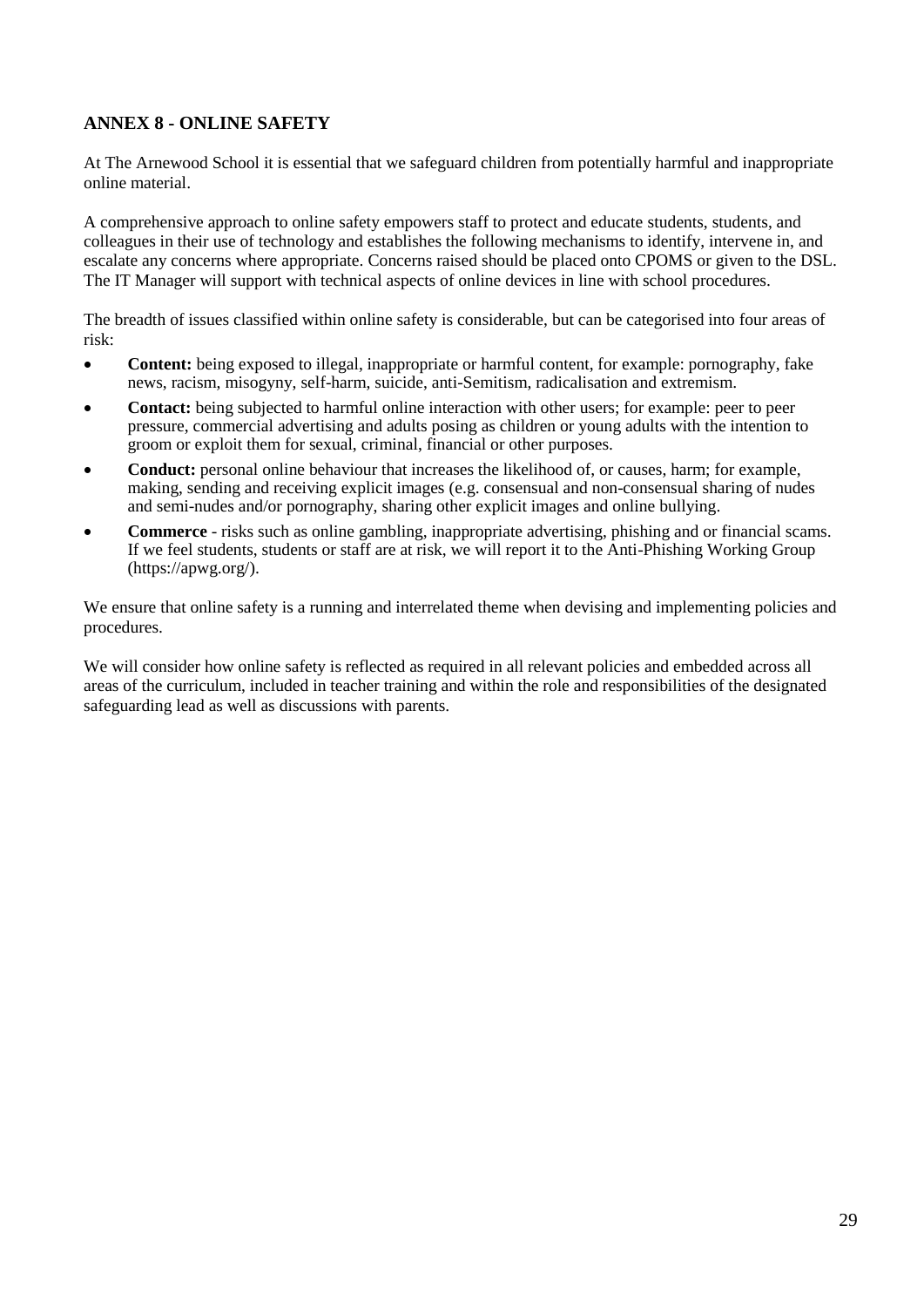# **ANNEX 9 - WHISTLEBLOWING IN A SAFEGUARDING CONTEXT**

While the trust has a separate whistleblowing policy, this is a summary sheet that outlines the process when there is a concern that safeguarding issues have not been reported or followed correctly.

This does not replace the whistleblowing policy and should be read in conjunction with the school policy.

**Whistleblowing** is a term that is used when staff want to report a concern within their organisation that involves their manager or a person senior to them in the organisation which may prevent them from following the normal reporting systems.

There are a limited number of areas that can be called Whistleblowing, and the policy protects staff from being punished for raising concerns.

Within The Arnewood School, the headteacher, Mr Nigel Pressnell, is the senior manager and responsible for all staff. If you are concerned that any member of staff within the school is not following safeguarding processes or behaving in a way that is placing children at risk, you should in the first place make the headteacher aware. The DSL may also be notified and will inform the headteacher.

If your concern is about the headteacher, you should raise this with the Chair of Governors whose contact details are held by Val Woods.

If you would prefer to raise your concerns outside of the school environment, then you are able to contact the NSPCC whistleblowing line on 0800 028 0285 or email [help@nspcc.org.uk f](mailto:help@nspcc.org.uk)or national organisations or make contact with Hampshire County Council.

If you believe that a member of the school staff is harming a child (an allegation) and this has been reported to the headteacher and no action or insufficient action has been taken, or the member of staff you have concerns about is the headteacher, then you are able to contact the Local Authority Designated Officers (LADOs) on 01962 876364 or [child.protection@hants.gov.uk.](mailto:child.protection@hants.gov.uk)

If you believe that a child is being abused by individuals outside the school, you should make a referral to Children's Social Care by calling 0300 555 1384 (office hours) or 0300 555 1373 (outside of office hours).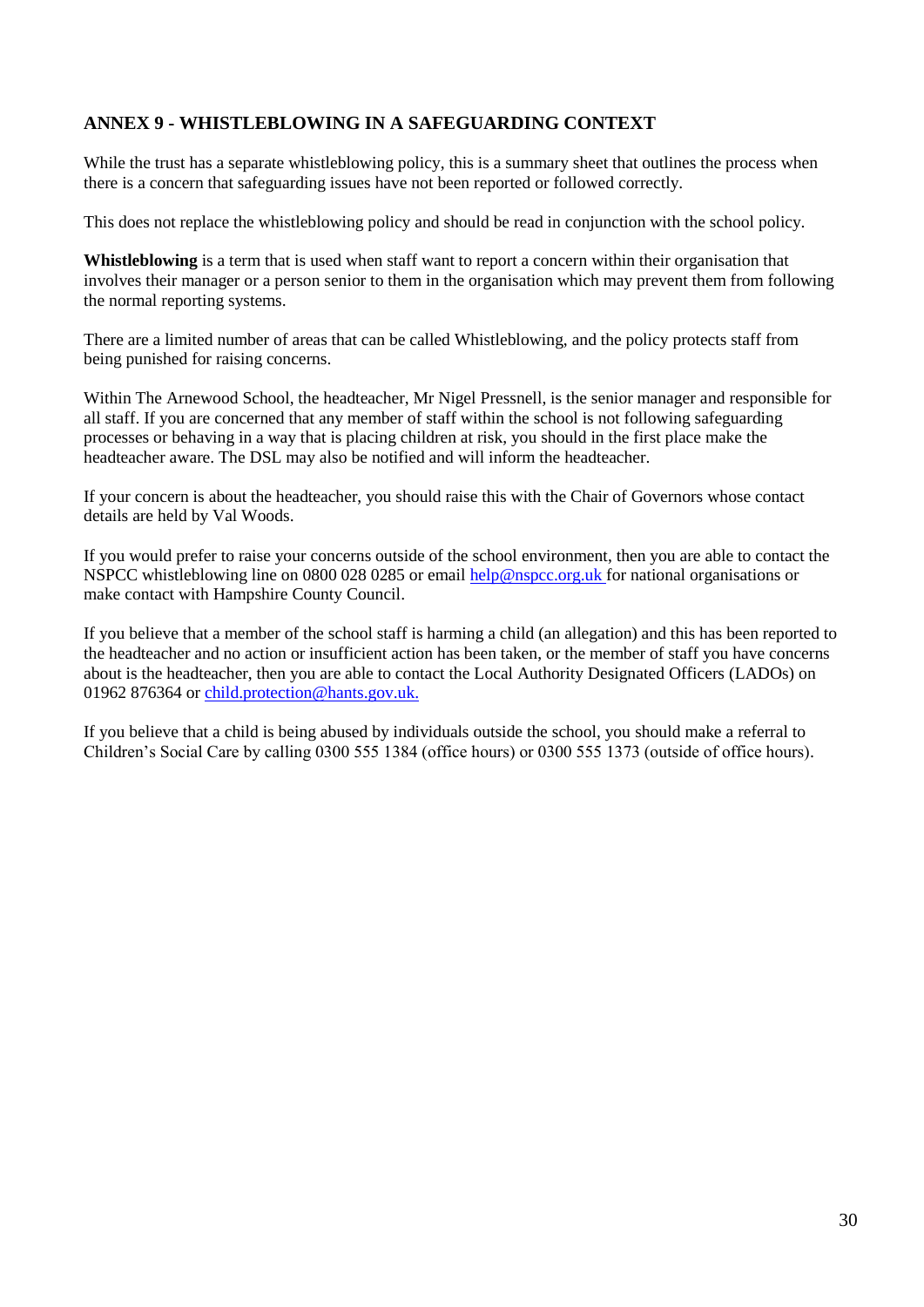# **ANNEX 10 - BRIEFING SHEET FOR TEMPORARY AND SUPPLY STAFF**

#### **For Supply staff and those on short contracts in The Arnewood School**

While working in The Arnewood School, you have a duty of care towards the children and young people here. This means that at all times you should act in a way that is consistent with their safety and welfare. In addition, if at any time you have a concern about a child or young person, particularly if you think they may have been abused or neglected, it is your responsibility to share that concern with the school designated safeguarding lead (DSL), who is Mrs Alex Reece and can be found in the safeguarding office in Sixth Form or via Mrs Val Woods (PA to Headteacher).

This is not an exhaustive list, but you may have become concerned as a result of:

- Observing a physical injury, which you think may have been non-accidental.
- Observing something in the appearance of a child or young person which suggests they are not being sufficiently well cared for.
- Observing behaviour that leads you to be concerned about a child or young person.
- A child or young person telling you that they have been subjected to some form of abuse.
- Observing adult behaviour that leads you to be concerned about their suitability to work with children or young people.

In any of the circumstances listed here, you must write down what you saw or heard, date and sign your account, and give it to the DSL as soon as possible and no longer than 24 hours later. This may be the beginning of a legal process.

It is important to understand that legal action against a perpetrator can be seriously damaged by any suggestion that the child has been led in any way.

If a child talks to you about abuse, you should follow these guidelines:

- Rather than directly questioning the child, just listen and be supportive.
- Never stop a child who is freely recalling significant events, but don't push the child to tell you more than they wish.
- Make it clear that you may need to pass on information to staff in other agencies who may be able to help – do not promise confidentiality. You are obliged to share any information relating to abuse or neglect.
- Write an account of the conversation immediately, as close to verbatim as possible. Put the date and timings on it and mention anyone else who was present. Then sign it and give your record to the DSL who should follow due process, including contacting Children's Social Care if appropriate.

The school has a policy on safeguarding children and young people which you can find, together with the local procedures to be followed by all staff, in "Library" on CPOMS, Staff drive 'Safeguarding folder' or in paper form in the Staff Room.

If your concern involves the DSL or a member of the Senior Leadership Team, contact the LADO on 01962 847364 or the NSPCC whistleblowing line on 0800 02f8 0285.

#### **Remember, if you have a concern, report it to the DSL.**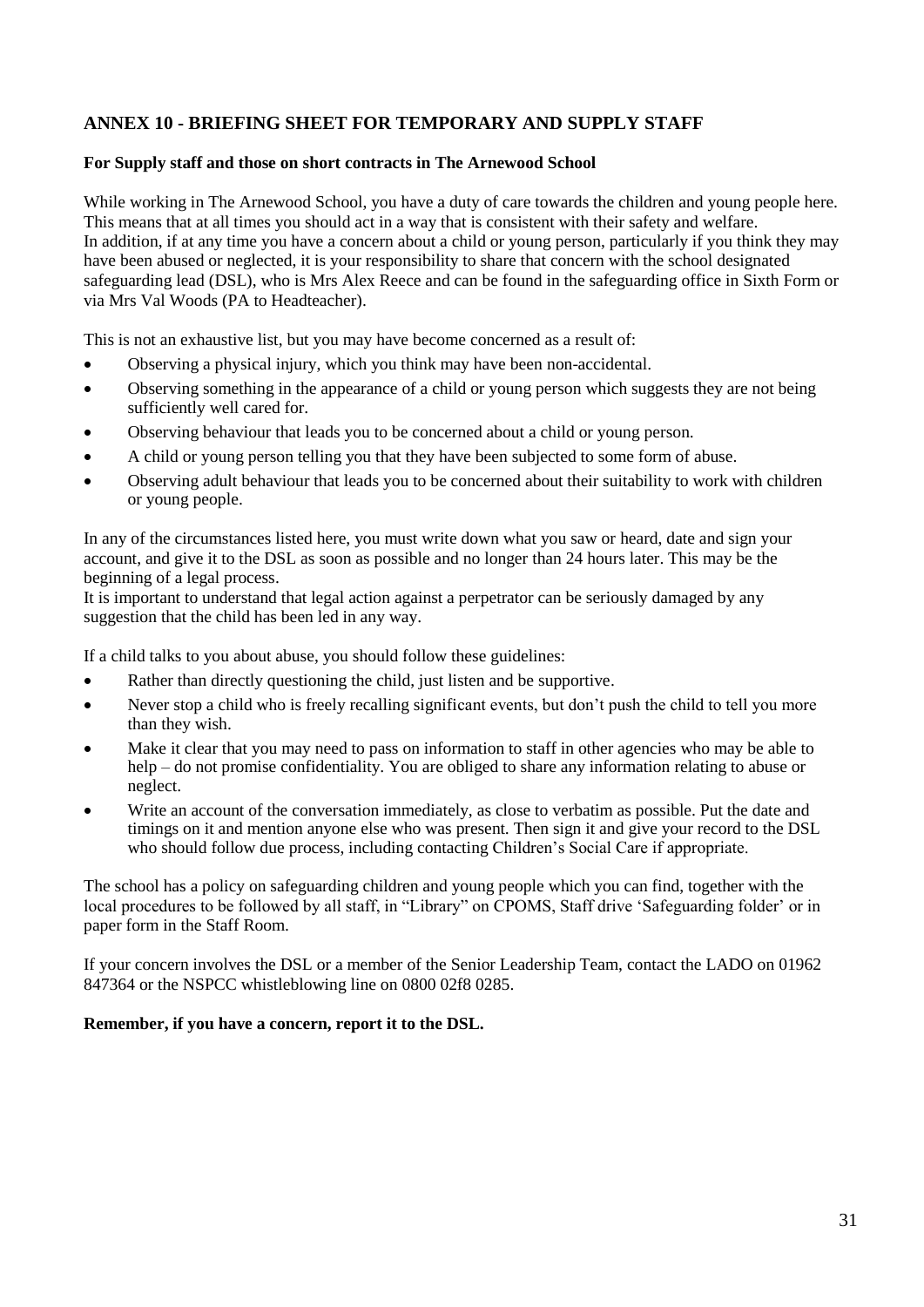# **ANNEX 11 - WHAT IS CHILD ABUSE?**

The following definitions are taken from Working Together to Safeguard Children HM Government (2018). In addition to these definitions, it should be understood that children can also be abused by being sexually exploited, through honour-based violence, forced marriage, or female genital mutilation. To support the local context, all staff have access to the Hampshire Safeguarding Children Partnership (HSCP) threshold chart.

#### **What is abuse and neglect?**

Abuse and neglect are forms of maltreatment of a child. Somebody may abuse or neglect a child by inflicting harm, or by failing to act to prevent harm. Children may be abused in a family or in an institutional or community setting, by those known to them or, more rarely, by a stranger. They may be abused by an adult or adults, or another child or children.

#### **Physical abuse**

Physical abuse may involve hitting, shaking, throwing, poisoning, burning or scalding, drowning, suffocating, or otherwise causing physical harm to a child. Physical harm may also be caused when a parent or carer fabricates the symptoms of, or deliberately induces, illness in a child.

#### **Emotional abuse**

The persistent emotional maltreatment of a child such as to cause severe and persistent adverse effects on the child's emotional development. It may involve conveying to a child that they are worthless or unloved, inadequate, or valued only insofar as they meet the needs of another person. It may include not giving the child opportunities to express their views, deliberately silencing them or 'making fun' of what they say or how they communicate. It may feature age or developmentally inappropriate expectations being imposed on children. These may include interactions that are beyond a child's developmental capability, as well as overprotection and limitation of exploration and learning, or preventing the child participating in normal social interaction. It may involve seeing or hearing the ill-treatment of another. It may involve serious bullying (including cyber bullying), causing children frequently to feel frightened in danger, or the exploitation or corruption of children. Some level of emotional abuse is involved in all types of maltreatment of a child, although it may occur alone.

#### **Sexual abuse**

Involves forcing or enticing a child or young person to take part in sexual activities, not necessarily involving a high level of violence, whether or not the child is aware of what is happening. The activities may involve physical contact, including assault by penetration (for example, rape or oral sex) or non-penetrative acts such as masturbation, kissing, rubbing and touching outside of clothing. They may also include non-contact activities, such as involving children in looking at, or in the production of, sexual images, watching sexual activities, encouraging children to behave in sexually inappropriate ways, or grooming a child in preparation for abuse (including via the internet). Sexual abuse is not solely perpetrated by adult males. Women can also commit acts of sexual abuse, as can other children.

#### **Neglect**

Neglect is the persistent failure to meet a child's basic physical and/or psychological needs, likely to result in the serious impairment of the child's health or development. Neglect may occur during pregnancy as a result of maternal substance abuse. Once a child is born, neglect may involve a parent or carer failing to:

- provide adequate food, clothing and shelter (including exclusion from home or abandonment)
- protect a child from physical and emotional harm or danger
- ensure adequate supervision (including the use of inadequate caregivers)
- ensure access to appropriate medical care or treatment

It may also include neglect of, or unresponsiveness to, a child's basic emotional needs.

The HSCP neglect strategy is used to provide a more detailed summary of neglect and the local thresholds for referrals.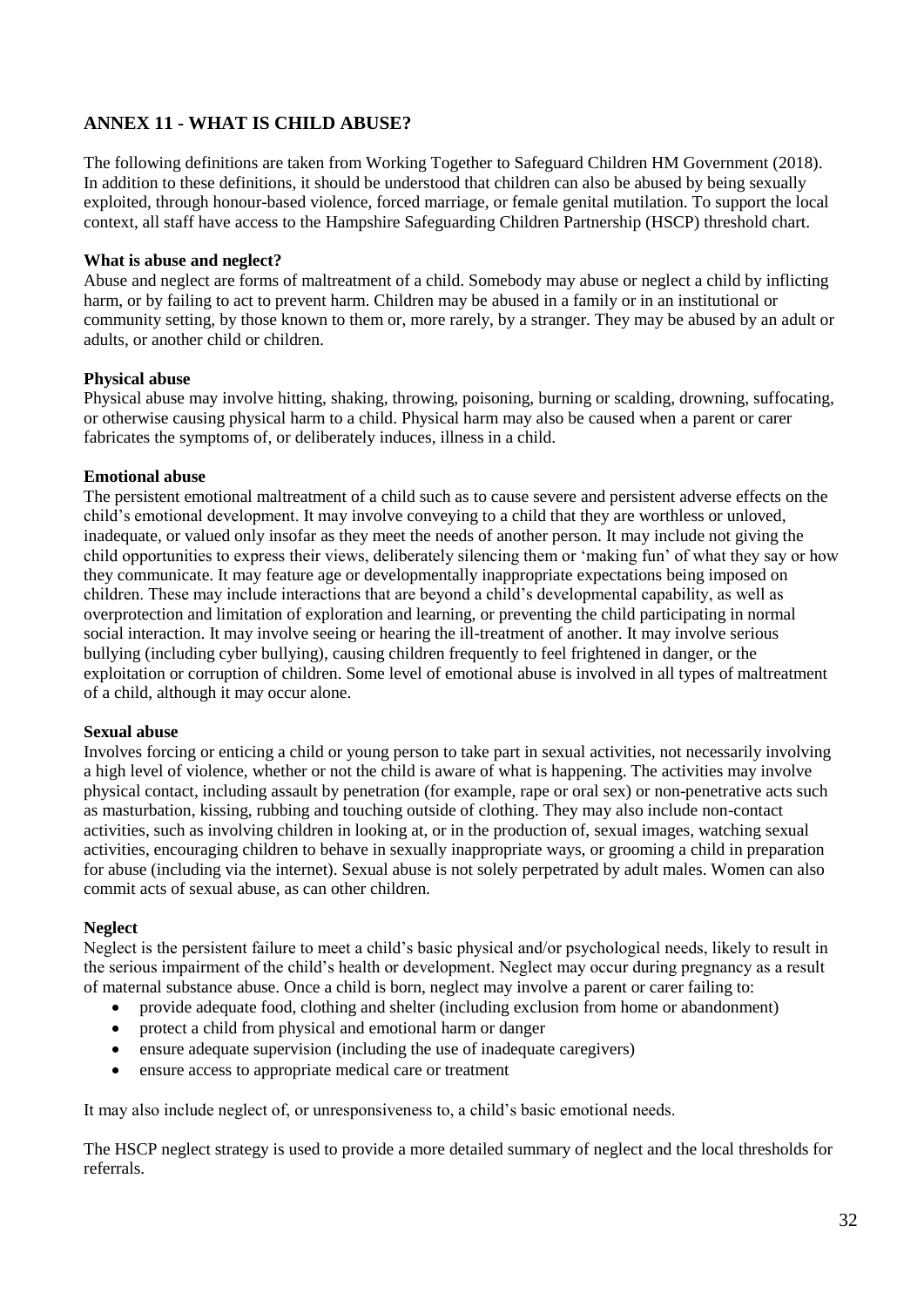#### **Indicators of abuse**

#### **Neglect**

#### **The nature of neglect**

Neglect is a lack of parental care, but poverty and lack of information or adequate services can be contributory factors.

Far more children are registered to the category of neglect on child protection plans than to the other categories. As with abuse, the number of children experiencing neglect is likely to be much higher than the numbers on the plans.

#### **Neglect can include parents or carers failing to:**

- provide adequate food, clothing and shelter
- protect a child from physical and emotional harm or danger
- ensure adequate supervision or stimulation
- ensure access to appropriate medical care or treatment

#### **NSPCC research has highlighted the following examples of the neglect of children under 12:**

- frequently going hungry
- frequently having to go to school in dirty clothes
- regularly having to look after themselves because of parents being away or having problems such as drug or alcohol misuse
- being abandoned or deserted
- living at home in dangerous physical conditions
- not being taken to the doctor when ill
- not receiving dental care

Neglect is a difficult form of abuse to recognise and is often seen as less serious than other categories. It is, however, very damaging: children who are neglected often develop more slowly than others and may find it hard to make friends and fit in with their peer group.

Neglect is often noticed at a stage when it does not pose a risk to the child. The duty to safeguard and promote the welfare of children (What to do if You're Worried a Child is Being Abused DofE 2015) would suggest that an appropriate intervention or conversation at this early stage can address the issue and prevent a child continuing to suffer until it reaches a point when they are at risk of harm or in significant need.

Neglect is often linked to other forms of abuse, so any concerns school staff have should at least be discussed with the DSL.

#### **Indicators of neglect**

The following is a summary of some of the indicators that may suggest a child is being abused or is at risk of harm. It is important to recognise that indicators alone cannot confirm whether a child is being abused. Each child should be seen in the context of their family and wider community and a proper assessment carried out by appropriate persons. What is important to keep in mind is that if you feel unsure or concerned, do something about it. Don't keep it to yourself. The HSCP neglect toolkit provides a more detailed list of indicators of neglect and is available to all staff.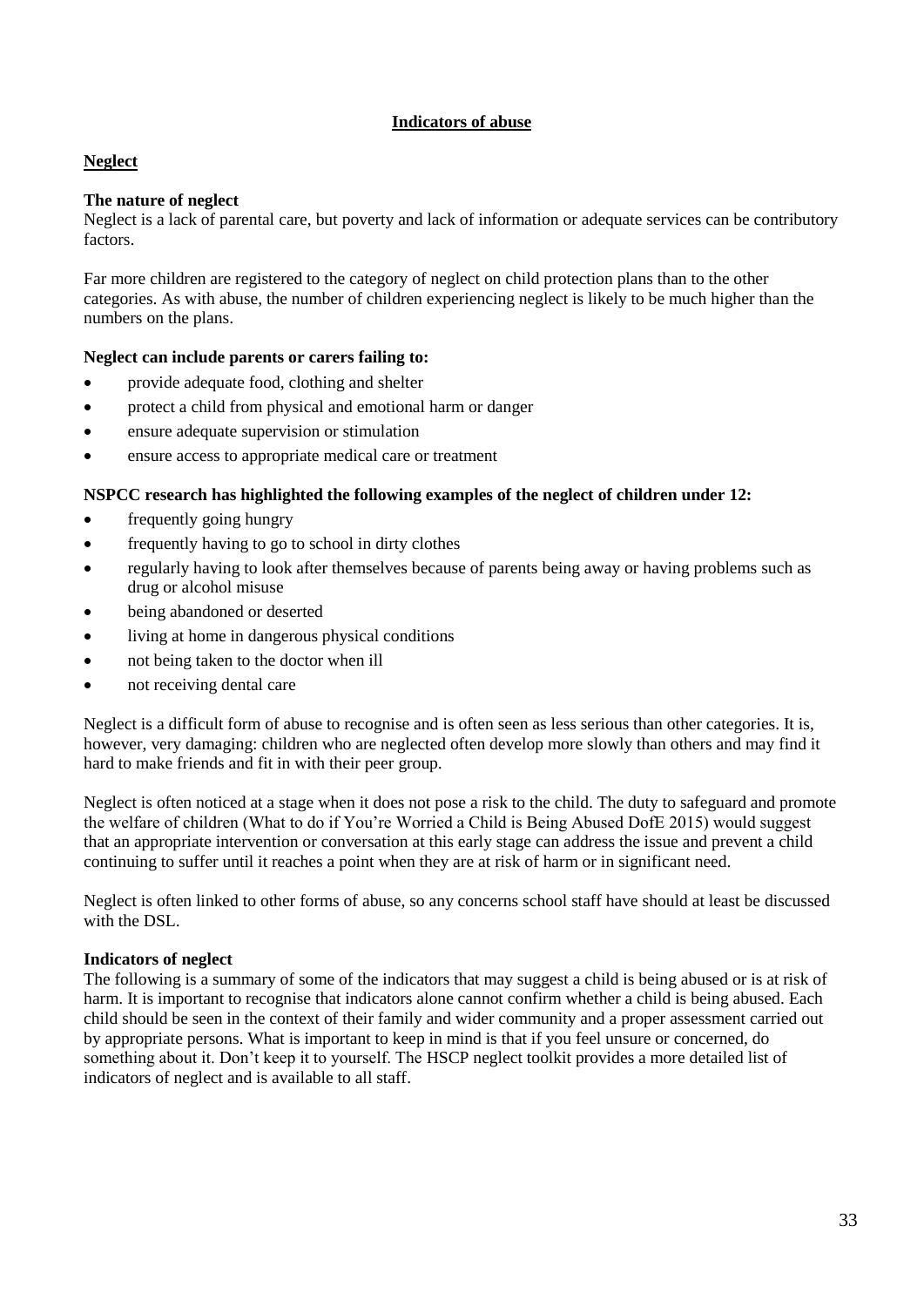#### **Physical indicators of neglect**

- Constant hunger and stealing food
- Poor personal hygiene unkempt, dirty or smelly
- Underweight
- Dress unsuitable for weather
- Poor state of clothing
- Illness or injury untreated

#### **Behavioural indicators of neglect**

- Constant tiredness
- Frequent absence from school or lateness
- Missing medical appointments
- Isolated among peers
- Frequently unsupervised
- Stealing or scavenging, especially food
- Destructive tendencies

#### **Emotional Abuse**

#### **The nature of emotional abuse**

Most harm is produced in low warmth, high criticism homes, not from single incidents. Emotional abuse is difficult to define, identify/recognise and/or prove. Emotional abuse is chronic and cumulative and has a longterm impact. All kinds of abuse and neglect have emotional effects although emotional abuse can occur by itself. Children can be harmed by witnessing someone harming another person – as in domestic violence.

It is sometimes possible to spot emotionally abusive behaviour from parents and carers to their children, by the way that the adults are speaking to, or behaving towards children. An appropriate challenge or intervention could affect positive change and prevent more intensive work being carried out later.

#### **Indicators of emotional abuse Developmental issues**

- delays in physical, mental and emotional development
- poor school performance
- speech disorders, particularly sudden disorders or changes

#### **Behaviour**

- acceptance of punishment which appears excessive
- over-reaction to mistakes
- continual self-deprecation (I'm stupid, ugly, worthless etc.)
- neurotic behaviour (such as rocking, hair-twisting, thumb-sucking)
- self-mutilation
- suicide attempts
- drug/solvent abuse
- running away
- compulsive stealing, scavenging
- acting out
- poor trust in significant adults
- regressive behaviour  $-e.g.,$  wetting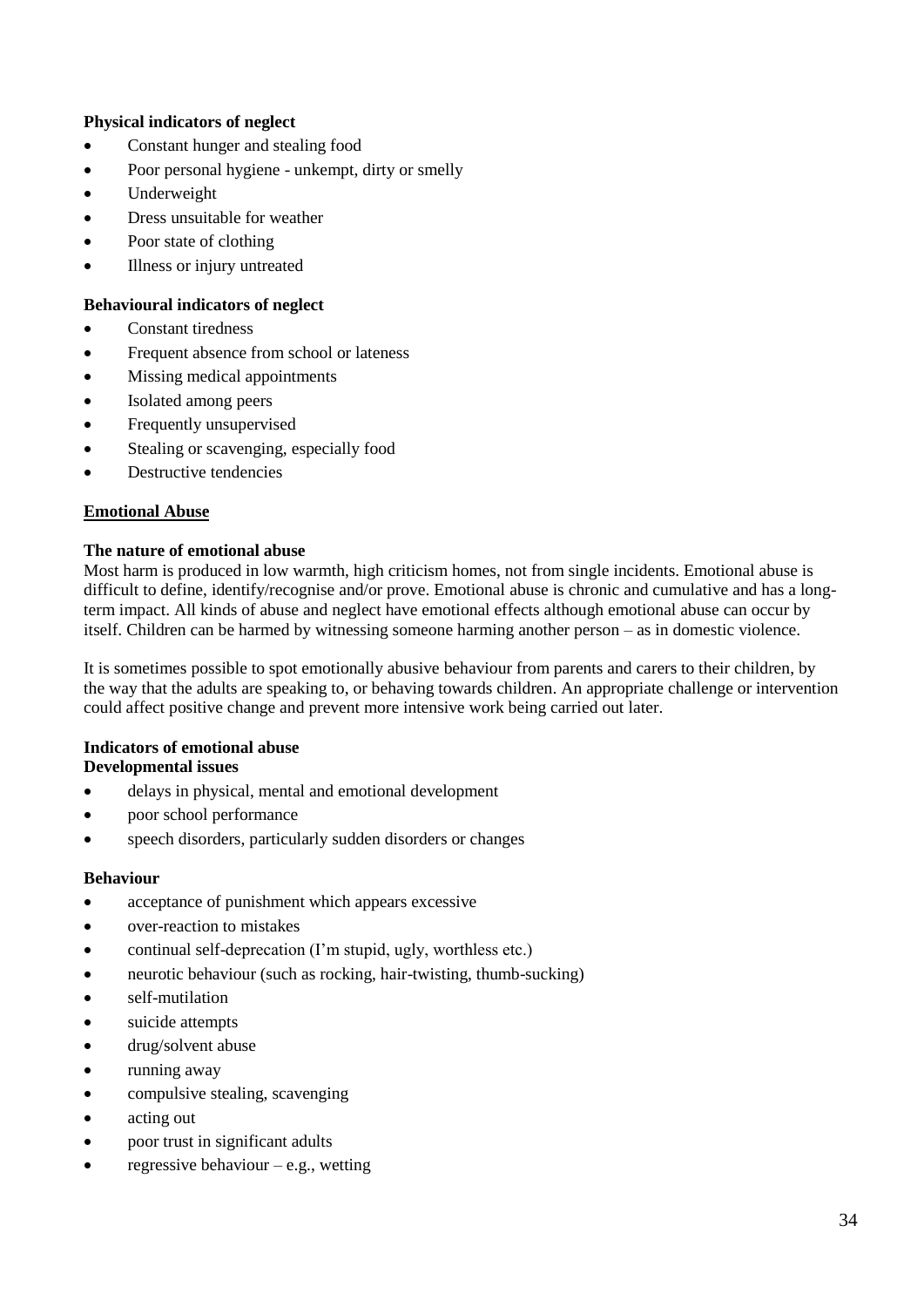- eating disorders
- destructive tendencies
- neurotic behaviour
- arriving early at school, leaving late

#### **Social issues**

- withdrawal from physical contact
- withdrawal from social interaction
- over-compliant behaviour
- insecure, clinging behaviour
- poor social relationships

#### **Emotional responses**

- extreme fear of new situations
- inappropriate emotional responses to painful situations ("I deserve this")
- fear of parents being contacted
- self-disgust
- low self-esteem
- unusually fearful with adults
- lack of concentration, restlessness, aimlessness
- extremes of passivity or aggression

#### **Physical Abuse**

#### **The nature of physical abuse**

Most children collect cuts and bruises quite routinely as part of the rough and tumble of daily life. Clearly, it is not necessary to be concerned about most of these minor injuries. But accidental injuries normally occur on the bony prominences  $-e.g.,$  shins. Injuries on the soft areas of the body are more likely to be inflicted intentionally and should therefore make us more alert to other concerning factors that may be present.

A body map (on CPOMS) can assist in the clear recording and reporting of physical abuse. The body map should only be used to record observed injuries and no child should be asked to remove clothing by a member of staff of the school.

#### **Indicators of physical abuse / factors that should increase concern**

- multiple bruising or bruises and scratches (especially on the head and face)
- clusters of bruises  $-e.g.,$  fingertip bruising (caused by being grasped)
- bruises around the neck and behind the ears the most common abusive injuries are to the head
- bruises on the back, chest, buttocks, or on the inside of the thighs
- marks indicating injury by an instrument e.g., linear bruising (stick), parallel bruising (belt), marks of a buckle
- bite marks
- deliberate burning may also be indicated by the pattern of an instrument or object  $-e.g.,$  electric fire, cooker, cigarette
- scalds with upward splash marks or tide marks
- untreated injuries
- recurrent injuries or burns
- bald patches.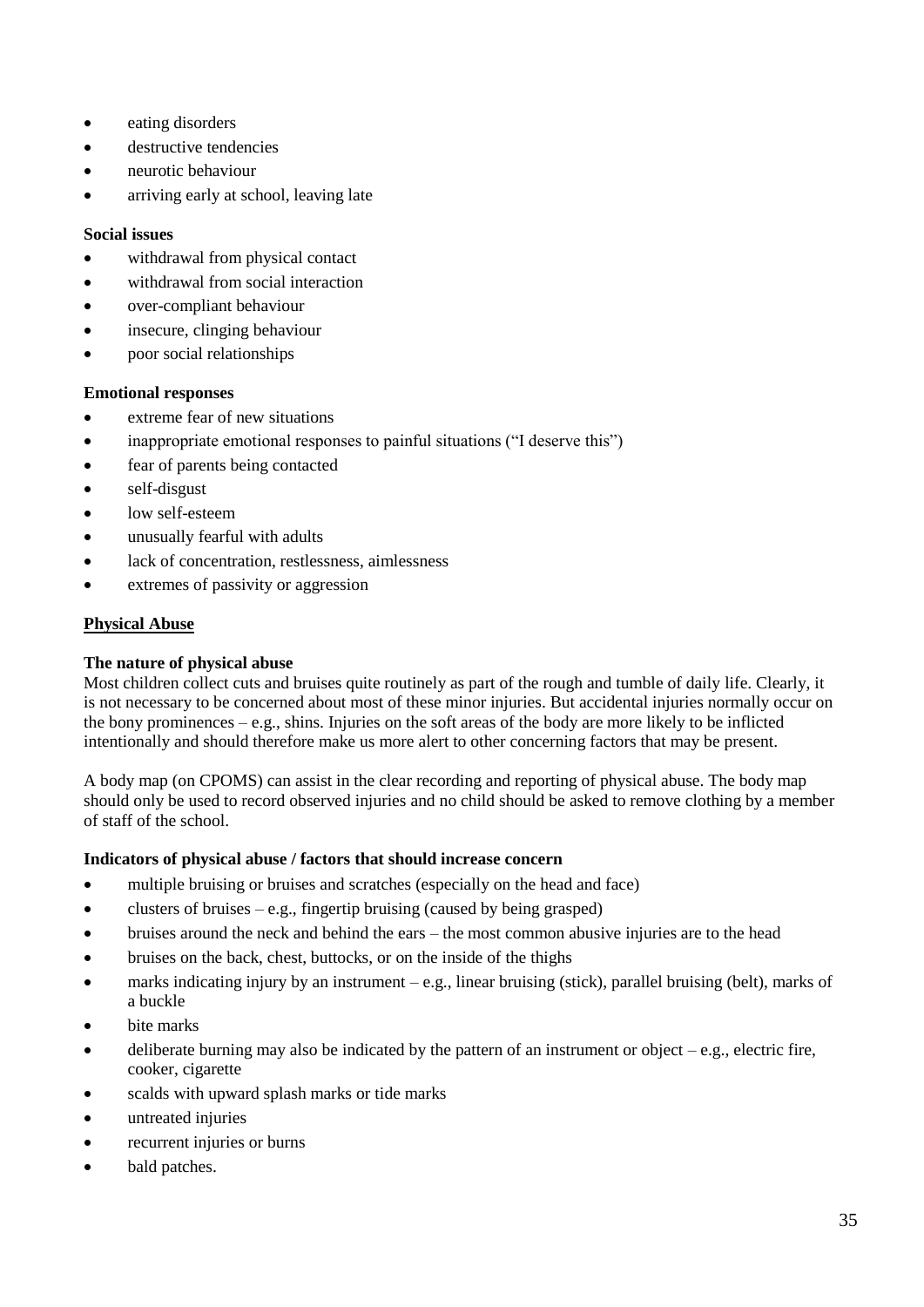#### **In the social context of the school, it is normal to ask about a noticeable injury. The response to such an enquiry is generally light-hearted and detailed. So, most of all, concern should be increased when:**

- the explanation given does not match the injury
- the explanation uses words or phrases that do not match the vocabulary of the child (adult words)
- no explanation is forthcoming
- the child (or the parent/carer) is secretive or evasive
- the injury is accompanied by allegations of abuse or assault

#### **You should be concerned if the child or young person:**

- is reluctant to have parents/carers contacted
- runs away or shows fear of going home
- is aggressive towards themselves or others
- flinches when approached or touched
- is reluctant to undress to change clothing for sport
- wears long sleeves during hot weather
- is unnaturally compliant in the presence of parents/carers.
- has a fear of medical help or attention
- admits to a punishment that appears excessive.

#### **Sexual Abuse**

#### **The nature of sexual abuse**

Sexual abuse is often perpetrated by people who are known and trusted by the child  $-e.g.,$  relatives, family friends, neighbours, babysitters, people working with the child in school, faith settings, clubs or activities. Children can also be subject to child sexual exploitation.

Sexual exploitation is seen as a separate category of sexual abuse. Indicators of CSE can be found in the school's safeguarding policy.

#### **Characteristics of child sexual abuse:**

- It is often planned and systematic people do not sexually abuse children by accident, though sexual abuse can be opportunistic.
- Grooming the child people who abuse children take care to choose a vulnerable child and often spend time making them dependent.
- Grooming the child's environment abusers try to ensure that potential adult protectors (parents and other carers especially) are not suspicious of their motives.

Most people who sexually abuse children are men, but some women sexually abuse too.

#### **Indicators of sexual abuse**

#### **Physical observations**

- damage to genitalia, anus, or mouth
- sexually transmitted diseases
- unexpected pregnancy, especially in very young girls
- soreness in genital area, anus or mouth, and other medical problems such as chronic itching
- unexplained recurrent urinary tract infections and discharges or abdominal pain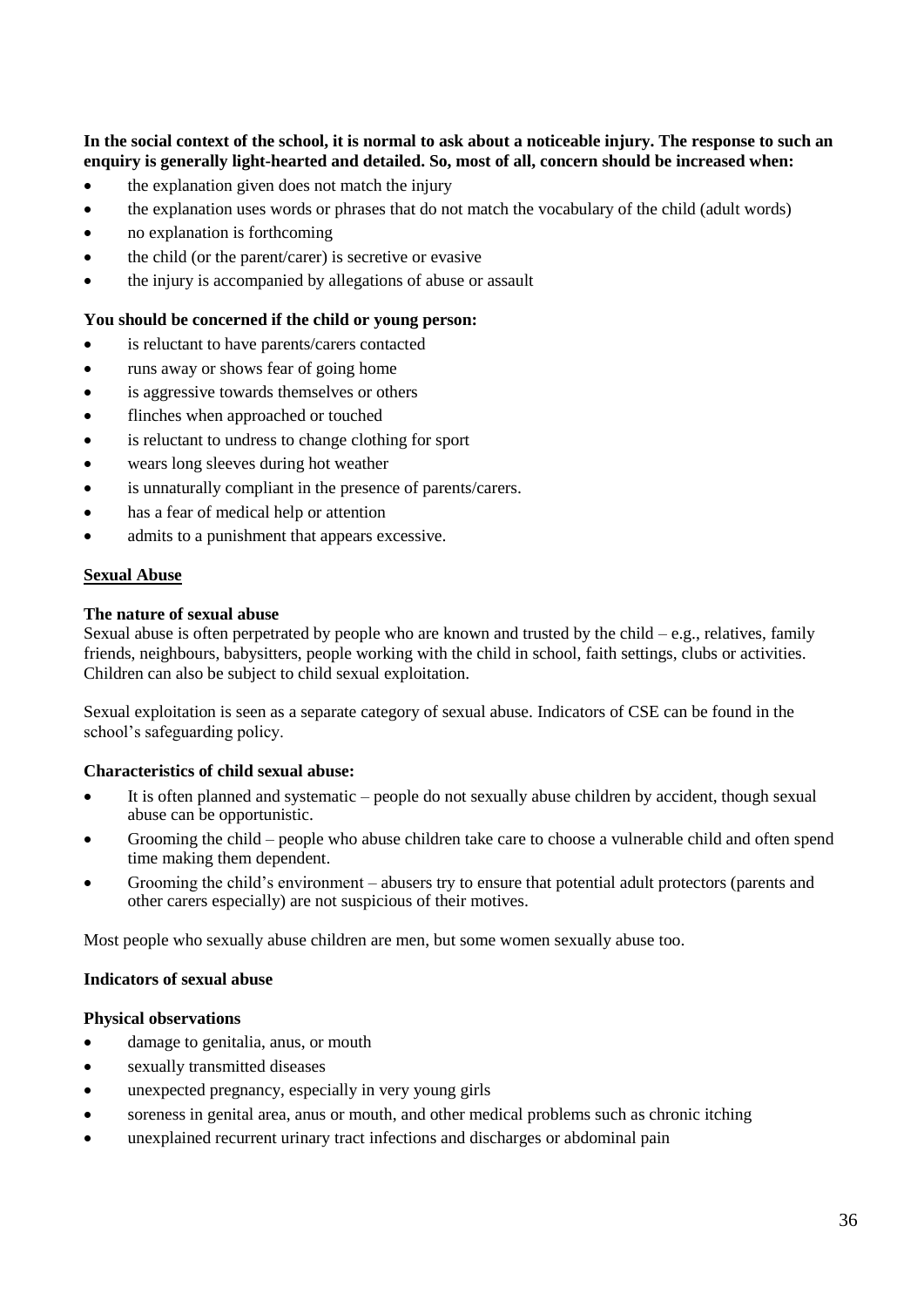#### **Behavioural observations**

- sexual knowledge inappropriate for age
- sexualised behaviour or affection inappropriate for age
- sexually provocative behaviour/promiscuity
- hinting at sexual activity
- inexplicable decline in school performance
- depression or other sudden apparent changes in personality as becoming insecure or clinging
- lack of concentration, restlessness, aimlessness
- socially isolated or withdrawn
- overly compliant behaviour
- acting out, aggressive behaviour
- poor trust or fear concerning significant adults
- regressive behaviour,

.

- onset of wetting, by day or night; nightmares
- onset of insecure, clinging behaviour
- arriving early at school, leaving late, running away from home
- suicide attempts, self-mutilation, self-disgust
- suddenly drawing sexually explicit pictures
- eating disorders or sudden loss of appetite or compulsive eating
- regressing to younger behaviour patterns such as thumb sucking or bringing out discarded cuddly toys
- become worried about clothing being removed
- trying to be 'ultra-good' or perfect; overreacting to criticism.

All staff who have a concern or identify a Child in Need will record their observations on CPOMS or speak in person to the DSL or DDSL

The DSL or DDSL will make a risk assessment to ensure that the student is protected. This must include a referral to Children's services and the Police if appropriate, if there is risk of significant harm. The DSL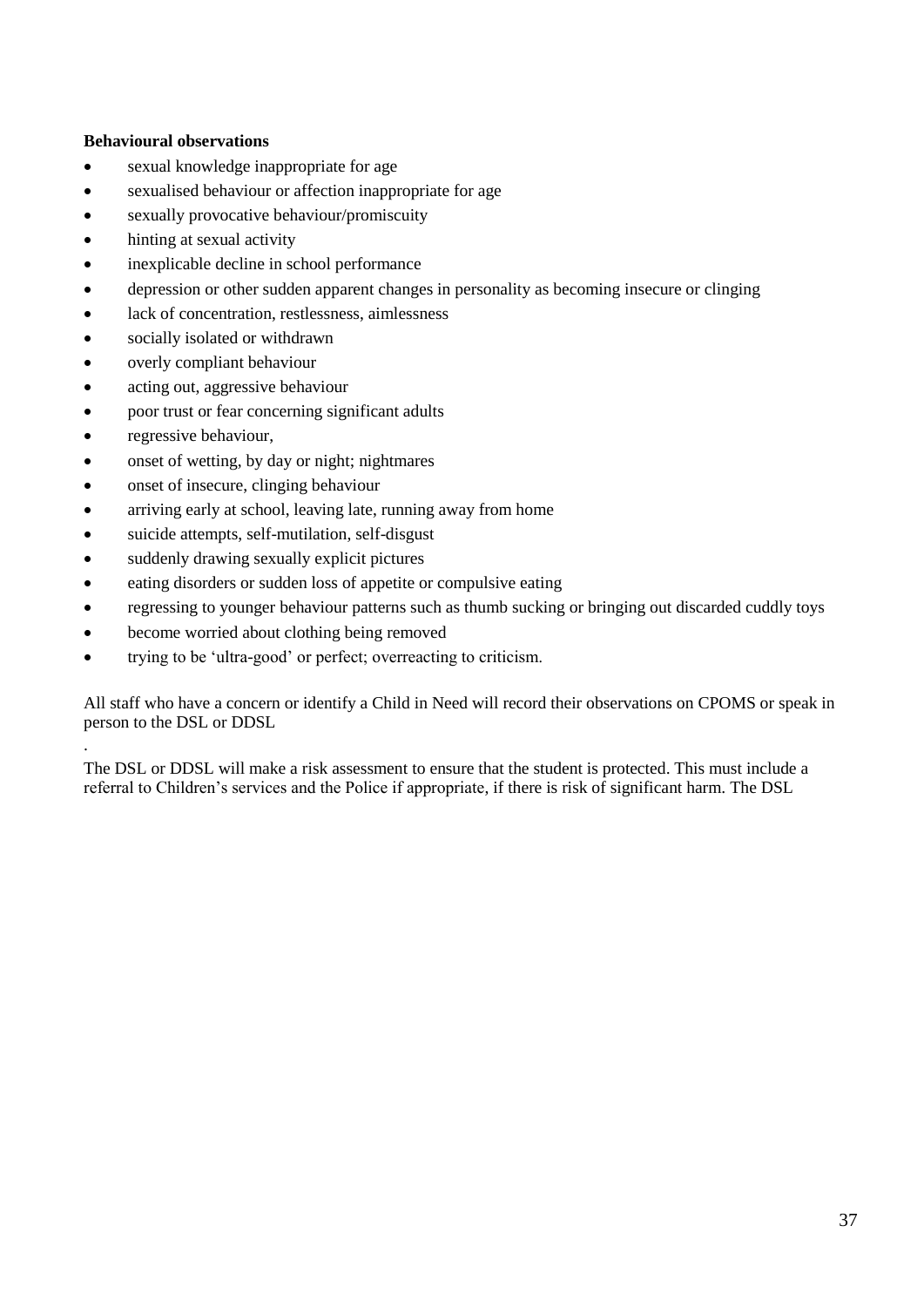# **ANNEX 12: FGM**

#### **If you discover that FGM has taken place or a pupil is at risk of FGM**

Keeping Children Safe in Education explains that FGM comprises "all procedures involving partial or total removal of the external female genitalia, or other injury to the female genital organs".

FGM is illegal in the UK and a form of child abuse with long-lasting, harmful consequences. It is also known as 'female genital cutting', 'circumcision' or 'initiation'.

With effect from October 2015, all schools are subject to a mandatory reporting requirement in respect of female genital mutilation (FGM). **When a teacher suspects or discovers that an act of FGM is going to be or has been carried out on a girl aged under 18, that teacher has a statutory duty to report it to the Police. The DSL must be notified. At no time will a staff examine a student to confirm this.** 

**All staff who have concern about a student must speak to the DSL who will refer to Children's services as a Child Protection case.** 

**The DSL or DDSL must carry out a risk assessment in school to ensure that the student is protected and safeguarded from further harm.**

#### **Indicators that FGM has already occurred include:**

- A pupil confiding in a professional that FGM has taken place
- A mother/family member disclosing that FGM has been carried out
- A family/pupil already being known to social services in relation to other safeguarding issues A girl:
- Having difficulty walking, sitting or standing, or looking uncomfortable
- Finding it hard to sit still for long periods of time (where this was not a problem previously)
- Spending longer than normal in the bathroom or toilet due to difficulties urinating
- Having frequent urinary, menstrual or stomach problems
- Avoiding physical exercise or missing PE
- Being repeatedly absent from school, or absent for a prolonged period
- Demonstrating increased emotional and psychological needs for example, withdrawal or depression, or significant change in behaviour
- Being reluctant to undergo any medical examinations
- Asking for help, but not being explicit about the problem
- Talking about pain or discomfort between her legs

#### **Potential signs that a pupil may be at risk of FGM include:**

- The girl's family having a history of practising FGM (this is the biggest risk factor to consider) FGM being known to be practised in the girl's community or country of origin
- A parent or family member expressing concern that FGM may be carried out
- A family not engaging with professionals (health, education or other) or already being known to social care in relation to other safeguarding issues A girl:
- Having a mother, older sibling or cousin who has undergone FGM
- Having limited level of integration within UK society
- Confiding to a professional that she is to have a "special procedure" or to attend a special occasion to "become a woman"
- Talking about a long holiday to her country of origin or another country where the practice is prevalent,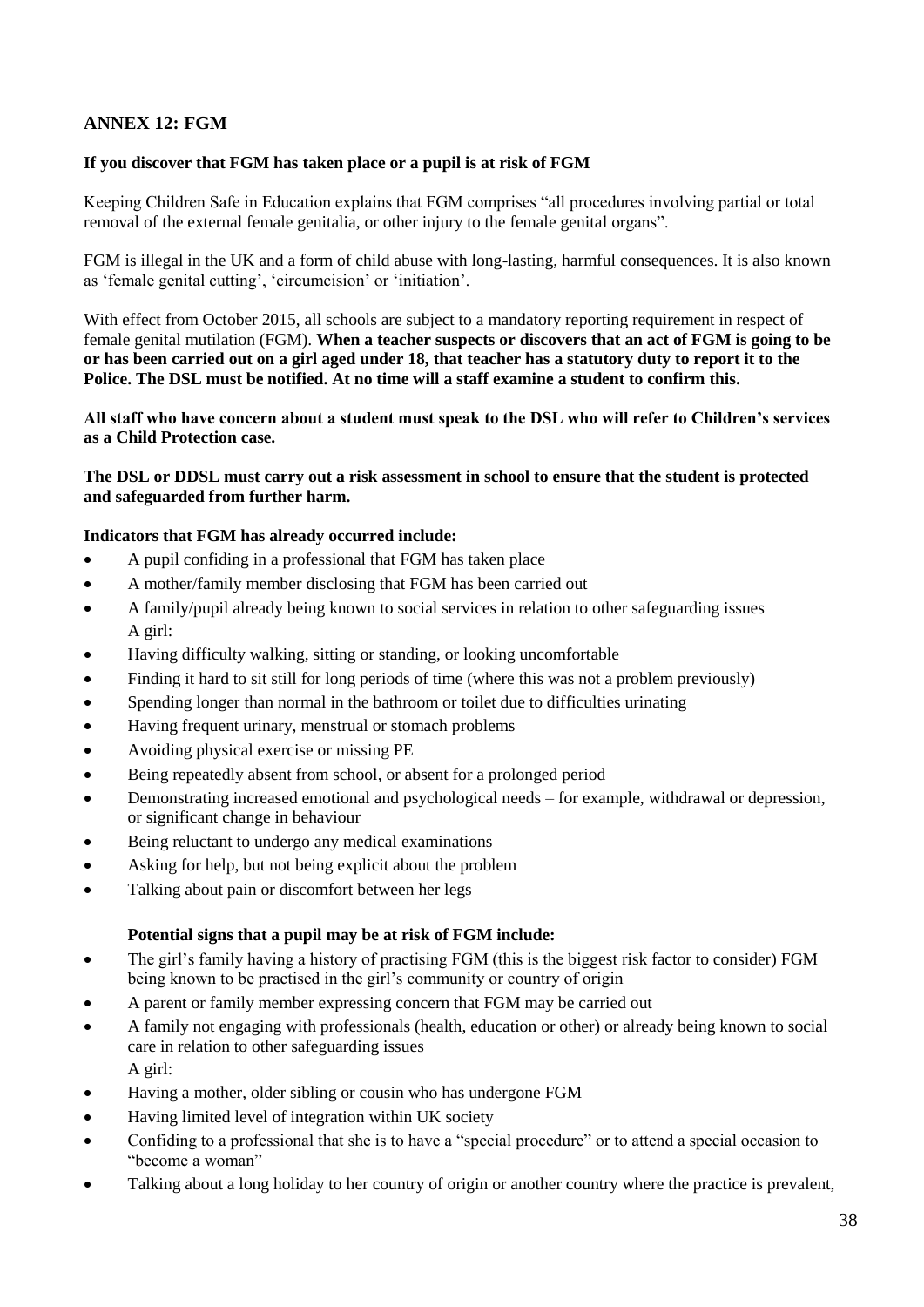or parents/carers stating that they or a relative will take the girl out of the country for a prolonged period

- Requesting help from a teacher or another adult because she is aware or suspects that she is at immediate risk of FGM
- Talking about FGM in conversation for example, a girl may tell other children about it (although it is important to take into account the context of the discussion)
- Being unexpectedly absent from school
- Attending a travel clinic or equivalent for vaccinations/anti-malarial medication

The above indicators and risk factors are not intended to be exhaustive.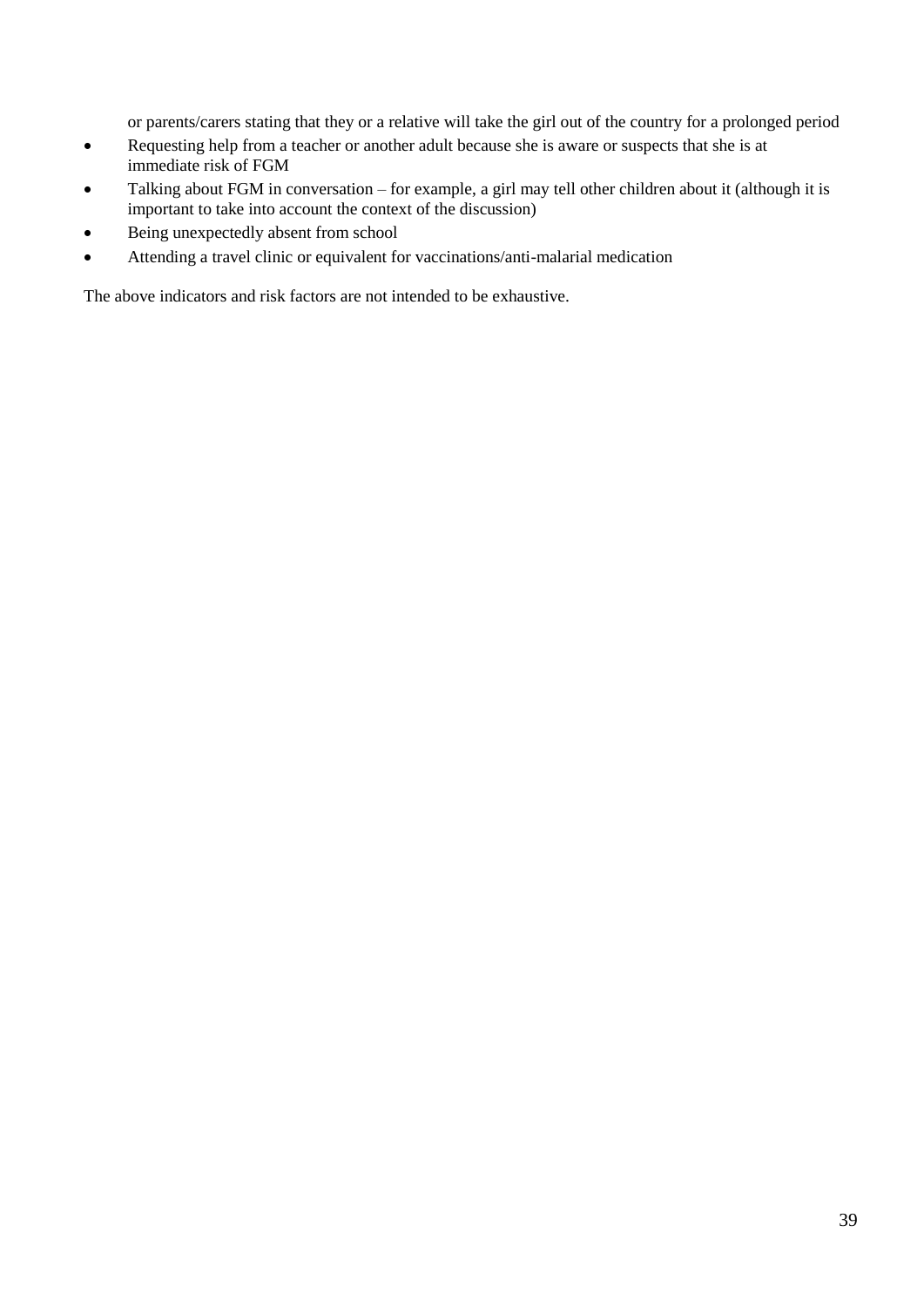# **ANNEX 13: CCE AND CSE**

#### **Child Sexual Exploitation (CSE) and Child Criminal Exploitation (CCE)**

Both CSE and CCE are forms of abuse that occur where an individual or group takes advantage of an imbalance in power to coerce, manipulate or deceive a child into taking part in sexual or criminal activity, in exchange for something the victim needs or wants, and/or for the financial advantage or increased status of the perpetrator or facilitator and/or through violence or the threat of violence. CSE and CCE can affect children, both male and female and can include children who have been moved (commonly referred to as trafficking) for the purpose of exploitation.

#### **Child Sexual Exploitation (CSE)**

CSE is a form of child sexual abuse. Sexual abuse may involve physical contact, including assault by penetration (for example, rape or oral sex) or nonpenetrative acts such as masturbation, kissing, rubbing, and touching outside clothing. It may include non-contact activities, such as involving children in the production of sexual images, forcing children to look at sexual images or watch sexual activities, encouraging children to behave in sexually inappropriate ways or grooming a child in preparation for abuse including via the internet. CSE can occur over time or be a one-off occurrence, and may happen without the child's immediate knowledge e.g. through others sharing videos or images of them on social media. CSE can affect any child, who has been coerced into engaging in sexual activities. This includes 16 and 17 year olds who can legally consent to have sex. Some children may not realise they are being exploited e.g. they believe they are in a genuine romantic relationship.

Further information about CSE including definitions and indicators is included in Annex B of 'Keeping Children Safe in Education'

#### **Child Criminal Exploitation (CCE)**

Some specific forms of CCE can include children being forced or manipulated into transporting drugs or money through county lines, working in cannabis factories, shoplifting or pickpocketing. They can also be forced or manipulated into committing vehicle crime or threatening/committing serious violence to others.

It is important to note that the experience of girls who are criminally exploited can be very different to that of boys. The indicators may not be the same, however professionals should be aware that girls are at risk of criminal exploitation too. It is also important to note that both boys and girls being criminally exploited may be at higher risk of sexual exploitation.

Further information about CCE including definitions and indicators is included in Annex B of 'Keeping Children Safe in Education'.

Any member of staff who is concerned about a student who is involved in or at risk of CSE or CEE must inform the DSL or DDSL. The DSL will notify the headteacher.

**When a child is an imminent risk of CSE and/or CEE any member of staff can dial 999.**

**All staff who have concern about a student must speak to the DSL who will refer to Children's services as a Child Protection case. The DSL will decide whether a call to 101 for further advice is necessary.**

**The DSL or DDSL will take a risk assessment to ensure the student is supported both at school and at home in line with advice from Children's services.**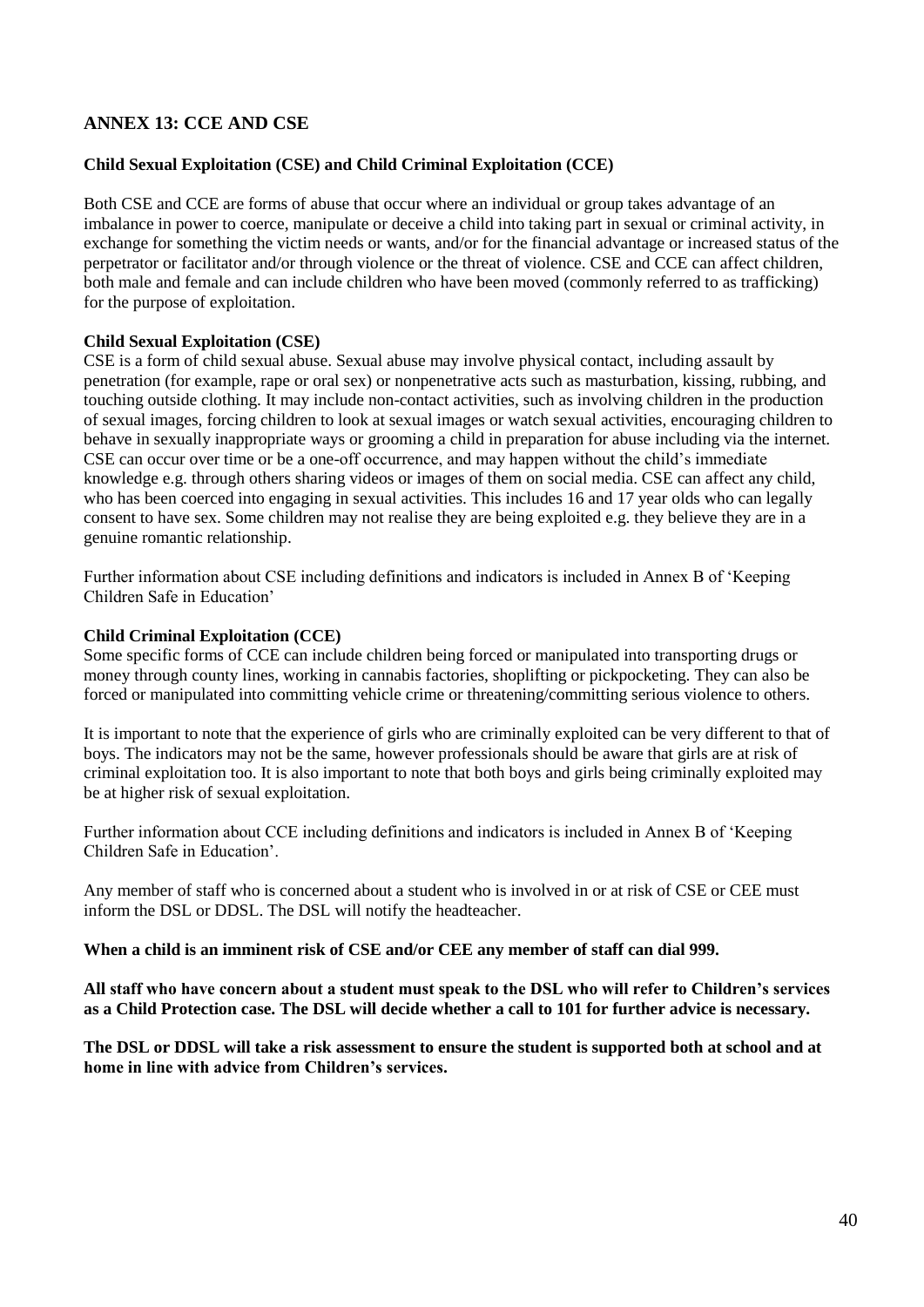# **ANNEX 14: COUNTY LINES**

County lines is a term used to describe gangs and organised criminal networks involved in exporting illegal drugs (primarily crack cocaine and heroin) into one or more importing areas [within the UK], using dedicated mobile phone lines or other form of "deal line". Exploitation is an integral part of the county lines offending model with children and vulnerable adults exploited to move [and store] drugs and money. Offenders will often use coercion, intimidation, violence (including sexual violence) and weapons to ensure compliance of victims.

Children can be targeted and recruited into county lines in a number of locations including schools, further and higher educational institutions, pupil referral units, special educational needs schools, children's homes and care homes. Children are often recruited to move drugs and money between locations and are known to be exposed to techniques such as 'plugging', where drugs are concealed internally to avoid detection. Children can easily become trapped by this type of exploitation as county lines gangs create drug debts and can threaten serious violence and kidnap towards victims (and their families) if they attempt to leave the county lines network.

One of the ways of identifying potential involvement in county lines are missing episodes (both from home and school), when the victim may have been trafficked for the purpose of transporting drugs and a referral to the *National Referral Mechanism* should be considered.

**If a child is suspected to be at risk of or involved in county lines, the DSL or DDSL must complete an**  *IARF* **referral. Alongside this the DSL will consider the advice of the Police (101) where there is imminent risk to the student. The DSL or DDSL will inform the headteacher of all actions taken.**

Further information on the signs of a child's involvement in county lines is available in guidance published by the Home Office.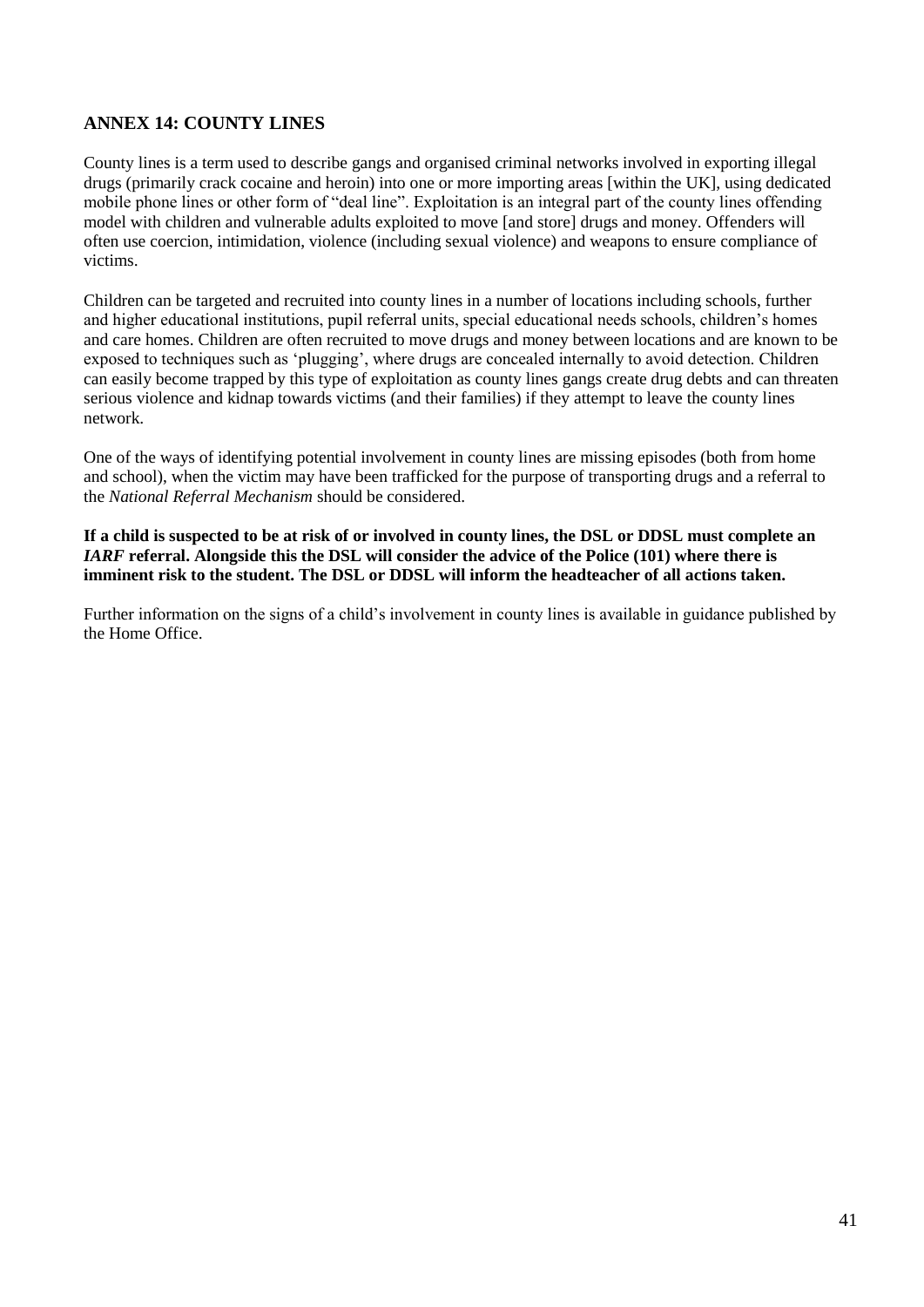# **ANNEX 15 - USEFUL CONTACTS**

| Key Personnel                                                                       | Name $(s)$                                                                                                                                 | Telephone No.                                          |
|-------------------------------------------------------------------------------------|--------------------------------------------------------------------------------------------------------------------------------------------|--------------------------------------------------------|
| Headteacher<br><b>DDSL</b>                                                          | Mr Nigel Pressnell                                                                                                                         | Ext 405                                                |
| <b>DSL</b>                                                                          | Mrs Alex Reece (Senior Teacher)                                                                                                            | Ext.466                                                |
| Deputy $DSL(s)$                                                                     | Luan Jupe<br>Kim Watson (Assistant Headteacher)<br>Laura Sheppard (PT) Deputy of Sixth Form<br>Donna Lenton (PT) Family Support<br>Manager | Ext.422<br>Ext.417<br><b>Ext 408</b><br><b>Ext 438</b> |
| <b>Schools Mental Health</b><br>Lead (SLT Link)                                     | Mrs Alex Reece                                                                                                                             | Ext.466                                                |
| <b>Welfare Assistant</b>                                                            | Mrs Lisa Freeman                                                                                                                           | Ext.444                                                |
| School's named 'Prevent'<br>lead                                                    | Mr Nigel Pressnell                                                                                                                         | Ext.405                                                |
| Nominated Safeguarding<br>Governor                                                  | Mrs Elizabeth Cook                                                                                                                         | Contact through<br>Mrs Val Woods<br>Ext. 405           |
| <b>Chair of Governors</b>                                                           | Mrs Elizabeth Cook                                                                                                                         | Contact through<br>Mrs Val Woods<br>Ext. 405           |
| Children's Reception Team                                                           | Hampshire County Council                                                                                                                   | 01329 225379                                           |
| Out of hours social care                                                            | Hampshire County Council                                                                                                                   | 0300 555 1373                                          |
| Police                                                                              | Hampshire and Isle of Wight Police                                                                                                         | $101$ or in<br>emergencies 999                         |
| Safeguarding advisors /<br>Local Authority<br><b>Designated Officers</b><br>(LADOs) | Barbara Piddington Fiona Armfield<br>Mark Blackwell (New Forest)                                                                           | <b>HCC</b> Safeguarding Unit<br>01962 876364           |
| School nurse                                                                        | New Forest & Romsey School's Nursing<br>Team                                                                                               | 02380 874537                                           |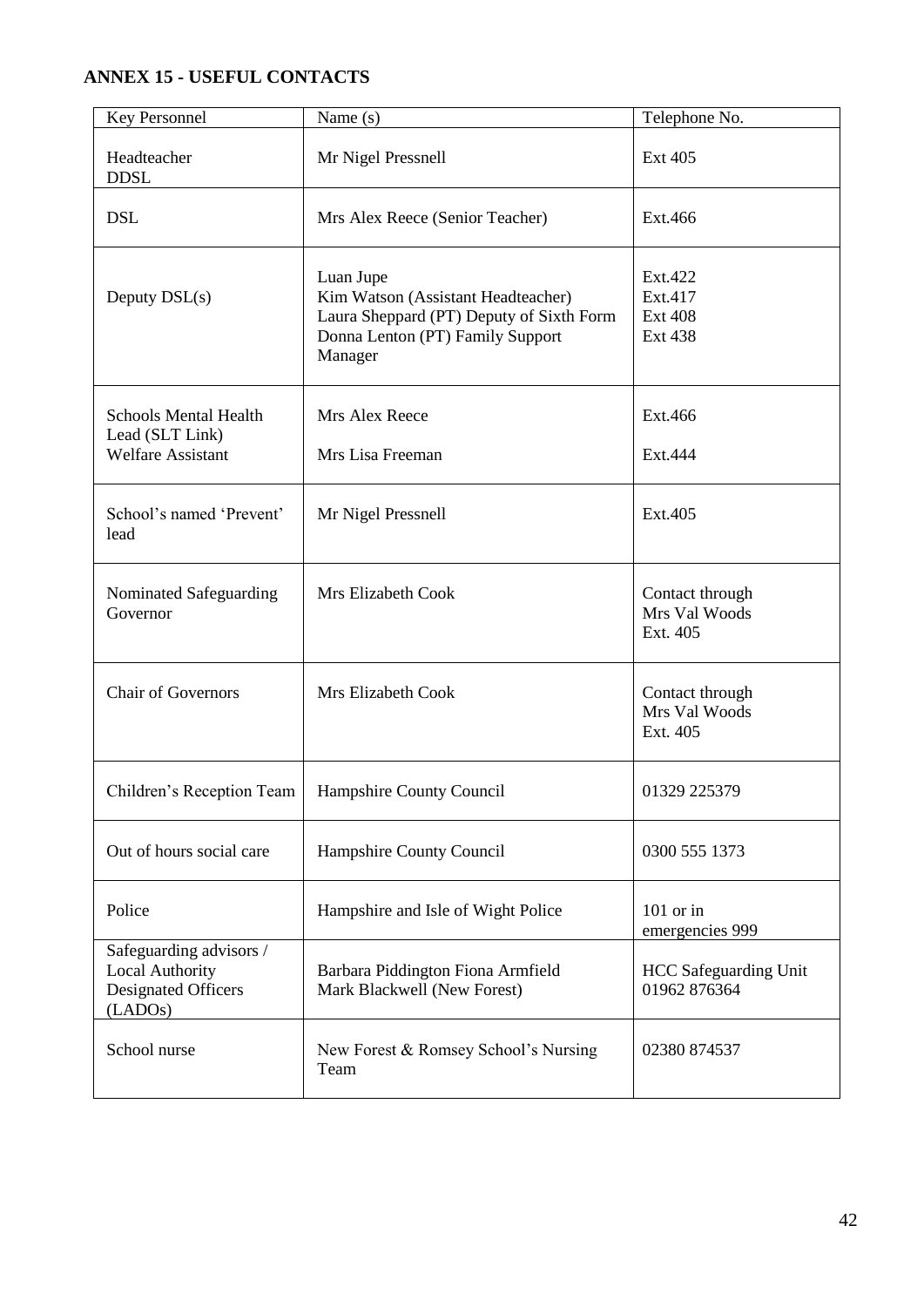|                      |               | Office: 02380 816124 |
|----------------------|---------------|----------------------|
| Children's Service   | Vanessa Johns |                      |
| Department, District |               | Mobile: 07720 031703 |
| Service Manager      |               |                      |
|                      |               |                      |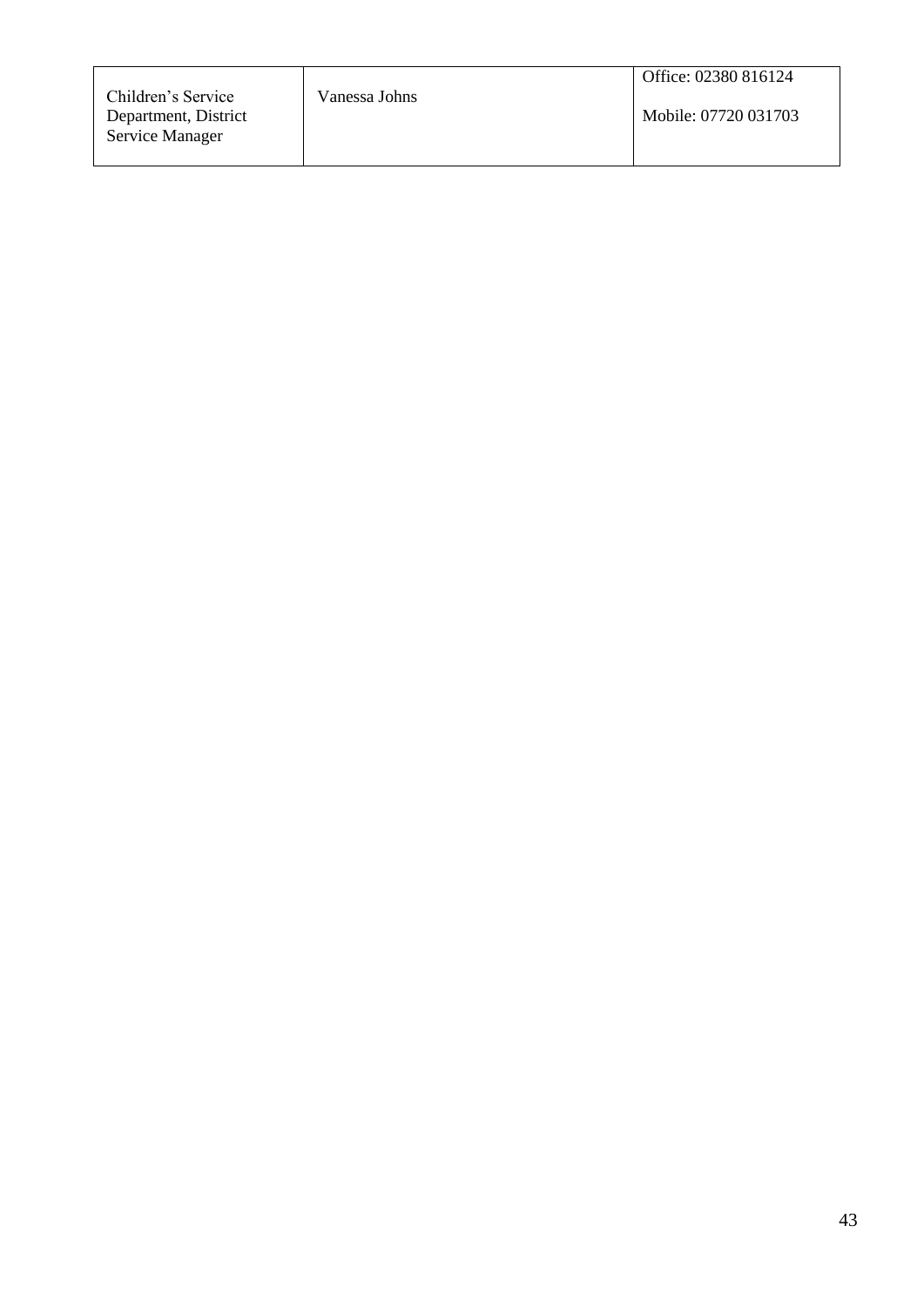# **TABLE OF CHANGES**

Throughout the document changes have been made to punctuation, grammar and readability. These have not all been highlighted in the table below.

| Page           | Changes                                                                                         |
|----------------|-------------------------------------------------------------------------------------------------|
| Throughout     | Reference to KCSiE 2020 updated to 2021.                                                        |
| the            | Policy runs 2022 to 2023 (to allow update to changes in KCSiE released in the autumn term)      |
| document       | <b>HSCP</b> replaces HSCP                                                                       |
|                | Name changes with titles added.                                                                 |
|                | DSL updated to Mrs Alex Reece.                                                                  |
|                | Headteacher (Mr Nigel Pressnell) updated to DDSL (September 2021)                               |
|                | DDSL updated to Mrs Luan Jupe replacing Mrs Suzanne Currie (January 2022)                       |
|                | Senior Leadership Team replaces Senior Management Team                                          |
|                |                                                                                                 |
| 5              | Added – Policy to be read in conjunction with the Safeguarding Policy                           |
|                |                                                                                                 |
| 5              | Added - Extended staff training on SVSH for November 2021.                                      |
| 6              | Sub heading added - Educating Students                                                          |
|                | Allegations against staff $-$ added the following in italics.                                   |
|                |                                                                                                 |
|                | Added - "Every child having access to a 'trusted adult' in the school."                         |
|                | Added - RSHE workshops and programmes.                                                          |
|                | Added -The pastoral and daily tutorial programme.                                               |
|                |                                                                                                 |
|                | "If a concern is raised about the practice or behaviour of a member of staff, this information  |
|                | will be recorded and passed to the headteacher Mr Nigel Pressnell and Mrs Alex Reece            |
|                | (DSL). The headteacher and DSL will make an assessment to determine if the matter is a          |
|                | 'low level concern' or an 'allegation'. The Local Authority Designated Officer (LADO) will      |
|                | be contacted for all allegations and the relevant guidance will be followed. If the headteacher |
|                | needs advice or guidance they will contact the LADO."                                           |
|                |                                                                                                 |
| $\overline{7}$ | Title added: Safeguarding and Child Protection                                                  |
|                | SLT responsibilities. Added:                                                                    |
|                | Determine if a concern about a member of staff is a 'low level concern' or an                   |
|                | allegation.                                                                                     |
|                |                                                                                                 |
| 9              | Added phrase "certain medical conditions".                                                      |
|                | Added "channel programmes" where there is radicalisation                                        |
|                |                                                                                                 |
| 10             | Following a report of concerns the DSL must – added bullet 7.                                   |
|                |                                                                                                 |
|                | "In cases of allegations against staff or low-level concerns, the HSCP procedure or the school  |
|                | Low Level Concerns (LLC) procedure will be followed."                                           |
|                | Annex 1 – Flowchart - Added LLC x 2.                                                            |
| 11             |                                                                                                 |
|                | Added - Inform the headteacher and DSL.                                                         |
| 13             | Added "Education Support Helpline provides immediate, confidential emotional support.           |
|                | $(08000562561)$ ".                                                                              |
|                |                                                                                                 |
| 14             | Annex 3                                                                                         |
|                | - deleted "in line with those from the LSCP" in the first paragraph                             |
|                |                                                                                                 |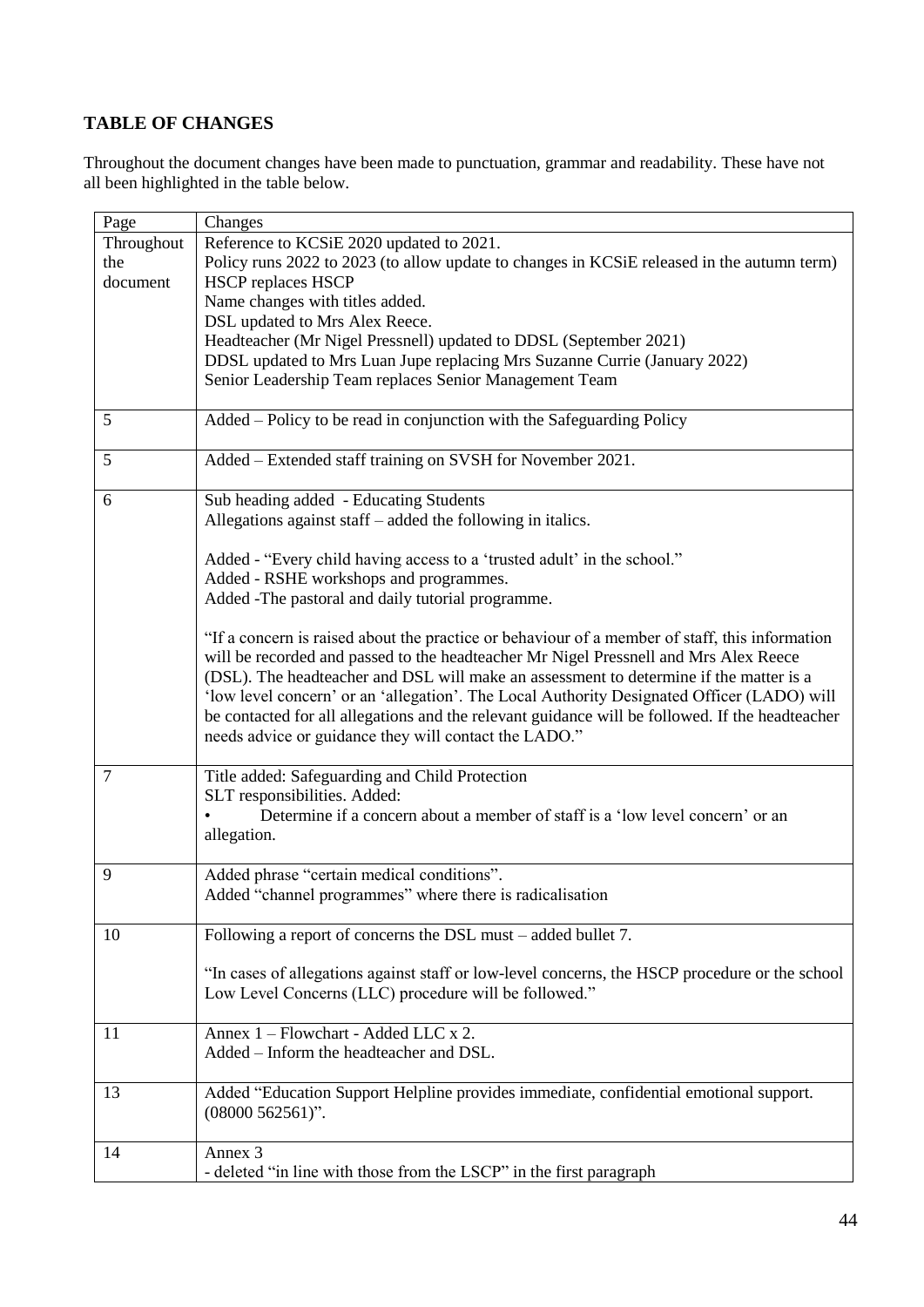|          | Added – DSL to line of referral process.                                                                                                                                                                                                                                                                                                                                             |
|----------|--------------------------------------------------------------------------------------------------------------------------------------------------------------------------------------------------------------------------------------------------------------------------------------------------------------------------------------------------------------------------------------|
|          | Added - "Lower Level Concerns LLC's, which do not reach the allegations harm threshold<br>(or complaints criteria) should be dealt with under a school LLC procedure".                                                                                                                                                                                                               |
|          | Changed title of sub-section to "Procedure for Allegations that meet the harm threshold".<br>Added - "governor" to the list that the allegation process applies to.                                                                                                                                                                                                                  |
|          | Added - a LLC section.                                                                                                                                                                                                                                                                                                                                                               |
| 16       | Annex 4 - Sexual Violence and Sexual Harassment between children in school.                                                                                                                                                                                                                                                                                                          |
|          | Context section – added first two paragraphs.                                                                                                                                                                                                                                                                                                                                        |
|          | Policy section – added "This policy is underpinned by the principle that there is a zero-<br>tolerance approach to sexual violence and sexual harassment." To third paragraph.                                                                                                                                                                                                       |
|          | Responding to reports of SVSH section - added.<br>Understanding that our initial response to a report from a child is incredibly important and<br>can encourage or undermine the confidence of future victims of sexual violence and<br>harassment to report or to come forward.                                                                                                     |
| 17<br>18 | On-going response section - added.<br>All concerns, discussions and decisions made, and the reasons for those decisions, should be<br>recorded in writing. Records should be reviewed so that potential patterns of concerning,<br>problematic or inappropriate behaviour can be identified and addressed.<br>The Brook Sexual Behaviour Traffic Light tool referenced - line added. |
|          | The DSL will keep the risk assessment under review.<br>When ongoing support is required by the victim, the victim should be asked whether they<br>would find it helpful to have a designated trusted adult to talk about their needs. The choice<br>of any such adult should be they victims (as far as reasonably possible) and this choice<br>should be supported.                 |
|          | Unsubstantiated, unfounded, false, or malicious reports - new section.<br>Added - update that HSCP are working on a peer-on-peer protocol.                                                                                                                                                                                                                                           |
| Annex 2  | Added wording: "making a disclosure"                                                                                                                                                                                                                                                                                                                                                 |
| Annex 4  | Added section on what constitutes as Peer-On-Peer Abuse                                                                                                                                                                                                                                                                                                                              |
| Annex 5  | The use of the Brook tool now requires training. For 2021, HSCP have purchased on-line<br>training that schools can access free of charge. The DSL and DDSL will receive this training<br>this year.                                                                                                                                                                                 |
|          | As the tool is licensed to Brook it should no longer be used without the training but may be<br>used as what behaviour may present as.                                                                                                                                                                                                                                               |
| Annex 6  | Removed 'brook traffic light assessment' and replaced with 'Presenting Behaviour'.                                                                                                                                                                                                                                                                                                   |
| Annex 7  | New Annex – Preventing radicalisation and extremism                                                                                                                                                                                                                                                                                                                                  |
| Annex 8  | New Annex - Online safety                                                                                                                                                                                                                                                                                                                                                            |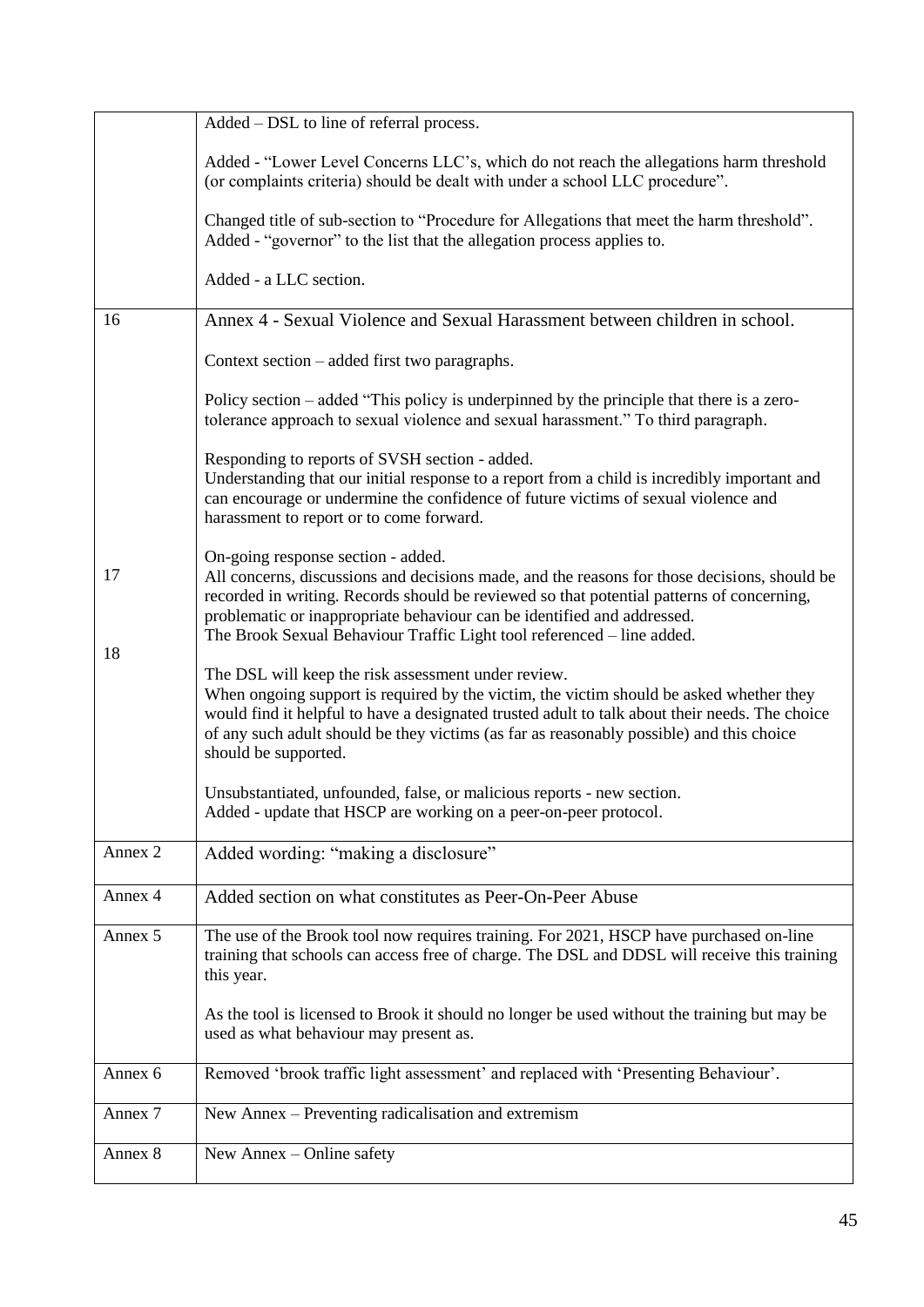| Annex 9  | Annex 8 becomes Annex 9<br>Added – DSL may also be notified.<br>School replaced by 'Trust' |
|----------|--------------------------------------------------------------------------------------------|
| Annex 10 | Annex 9 becomes Annex 10                                                                   |
| Annex 11 | Annex 10 becomes Annex 11                                                                  |
| Annex 12 | New Annex $-$ FGM                                                                          |
| Annex 13 | New Annex $-$ CCE and CSE                                                                  |
| Annex 14 | New Annex 14 County Lines                                                                  |
| Annex 15 | Useful Contacts – updated                                                                  |
|          | Added Names: "Mrs Alex Reece to DSL", "Mr Nigel Pressnell (Headteacher) to DDSL,           |
|          | "Luan Jupe to DDSL", "Welfare Assistant, Lisa Freeman".                                    |
|          | Removed Suzanne Currie.                                                                    |
|          | Phone numbers & extensions updated.                                                        |